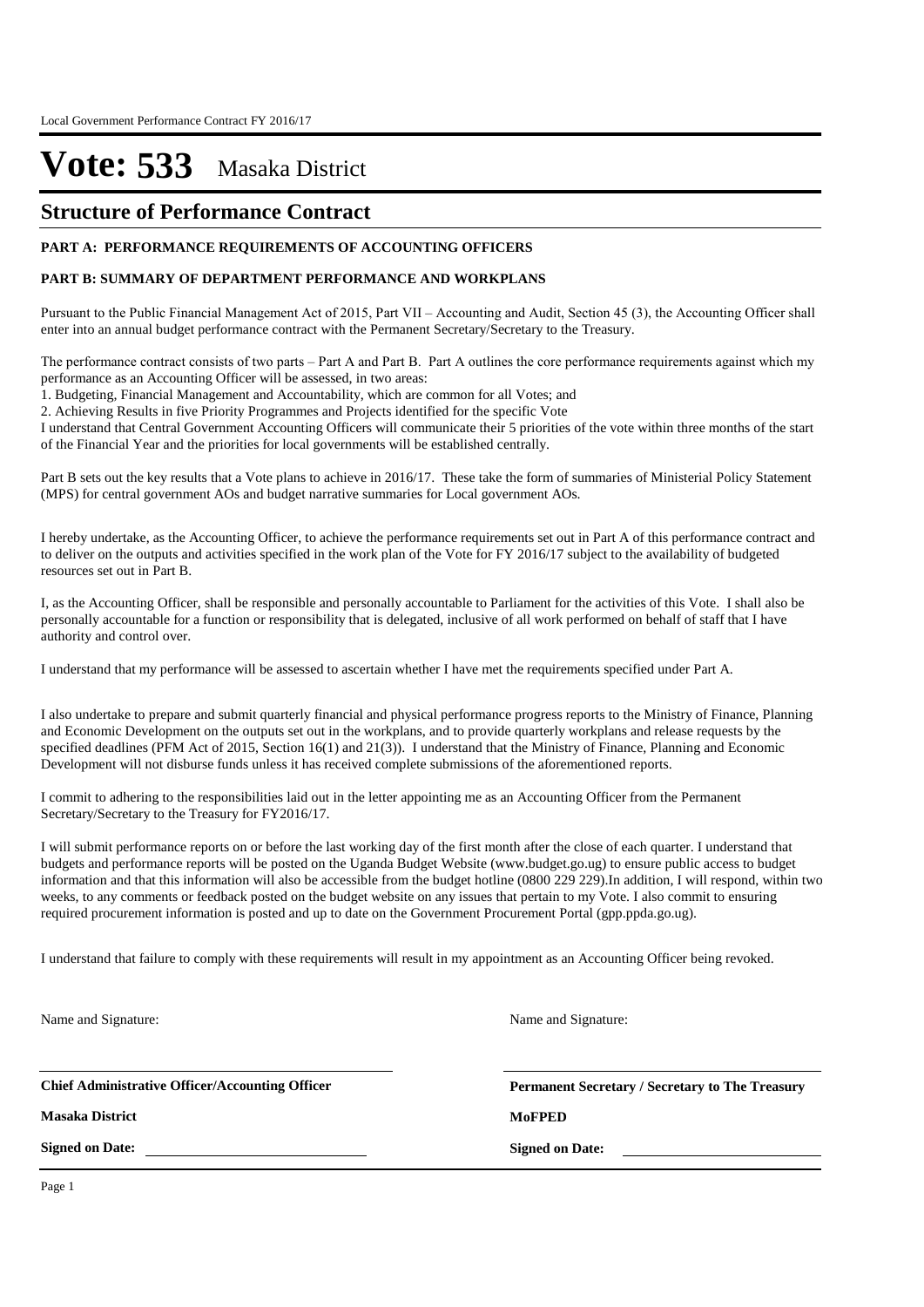#### **PART A: PERFORMANCE REQUIREMENTS OF ACCOUNTING OFFICERS**

Part A outlines the core performance requirements against which my performance as an Accounting Officer will be assessed, in two areas:

- 1. Budgeting, Financial Management and Accountability, which are common for all Votes; and
- 2. Achieving Results in five Priority Programmes and Projects identified for the specific Vote

#### **PERFORMANCE AREA #1: Budgeting, Financial Management and Accountability**

Preamble: All Accounting Officers are expected to perform their job responsibilities in accordance with the Public Finance Management (PFM) Act 2015 and the Public Procurement and Disposal Act (PPDA) 2003 along with the Constitution and other laws that govern the Republic of Uganda.

Accounting officers will be required to perform and their performance will be assessed annually in the following areas:

1.1 Adherence to Budget Requirements: Adherence to key budget requirements specified by MoFPED in the various Circulars during budget preparation. For local governments, this also includes adherence to budget requirements agreed between local governments and the ministries responsible for sector conditional and unconditional grants and the Discretionary Development Equalisation Grants.

1.2 Complete and timely submission of budget documents: Sector Budget Framework Paper, Ministerial Policy Statement, annual workplan, detailed budget estimates, annual cashflow plan, annual recruitment plan, annual procurement plans, accounting warrants and annual procurement plans that are submitted on time in accordance with the designated due date

1.3 Open and Transparent Procurement: Annual procurement plans and required information on tender prepared and posted on the PPDA procurement portal.

1.4 Prompt Processing of Payments: Monthly salaries, wages, invoices, certificates and pensions on time in accordance with the designated due date.

1.5 Implementing the Budget as Planned: Adherence to the annual budget and work plan and associated budget requirements for the financial year; adherence to the annual cash flow plan; and no new arrears incurred by the Vote

1.6 Complete and timely submission of reports: Annual and half yearly accounts and quarterly performance reports prepared in accordance with the designated due date

1.7 Transparency, Monitoring and Follow up: Quarterly monitoring activities undertaken by the vote and reports published; follow up actions taken and documented on the budget website; list of staff on payroll and pension recipients published on the budget website.

1.8 Internal and External Audit Follow up: Actions are planned and taken in response to the recommendations of the Audit Committee and Public Accounts Committee.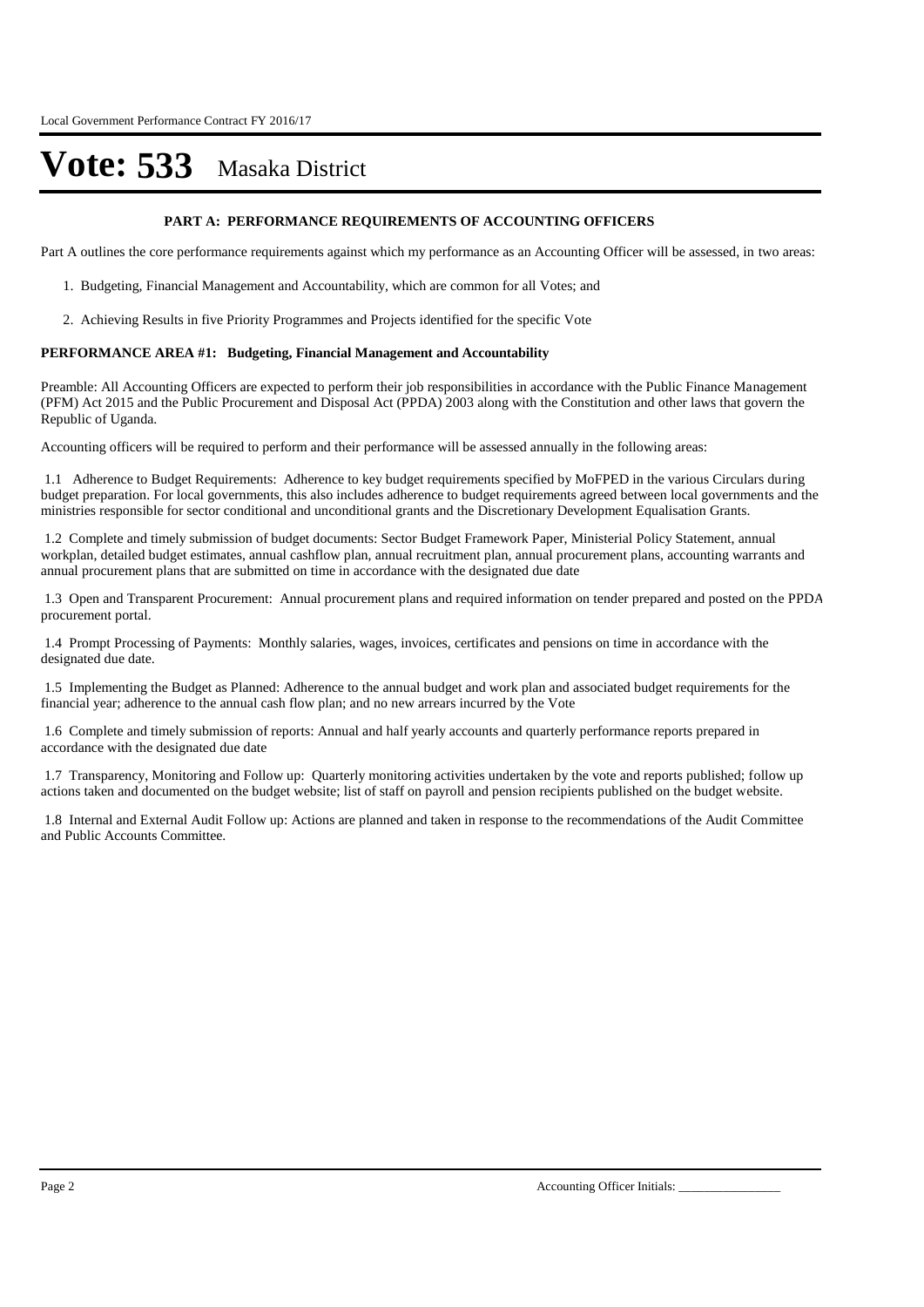#### **PERFORMANCE AREA #2: Achieving Results in Priority Projects and Programs**

Preamble: Accounting Officers are held accountable and are expected to oversee the implementation and delivery of physical outputs of all projects and programs regardless of their stage and/or status. An Accounting Officer's performance in the planning and implementation of five priority Programmes and projects will be assessed

Central Government Accounting Officers must identify and specify five priority programmes (recurrent) or major infrastructure projects (capital development) for their individual Votes and list them at the beginning of this Performance Contract. The top 5 projects, whether projects or programs, should be the ones that contribute significantly to the achievement of sectoral or national goals. They should be selected on the basis of their size and/or policy priority.

It is critically important for AOs to track the performance of these Projects/programmes and ensure they are managed effectively.

For each priority Programme or Project, Accounting Officers will be assessed on performance in the following areas:

2.1 Alignment of plans with Policy: The alignment of priority Programmes and Projects workplans with vote, sectoral and national strategies (NDP).

2.2 Achievement of planned results: The extent to which annual key performance indicators and targets are achieved for key projects and/or programs

2.3 Timely and Predictable Implementation: The consistency of actual expenditures with budgeted cash flow and procurement plans; the degree to which results are achieved within budget and without cost overruns

2.4 Procurement and Project Management: Adherence to all aspects of the PPDA Act and Regulations for procurements relating to priority Programme/Project expenditure.

2.5 Monitoring & Follow Up: The adequacy and timeliness of information on priority Programmes and Projects in vote quarterly monitoring and evaluation reports; follow up on performance issues identified relating to the Programme/Project identified via monitoring, inspection, audit and feedback processes.

#### **NOTE:**

Accounting Officers' performance will be assessed annually. MoFPED will distribute compliance and assessment tools to Accounting Officers within three months of the start of the financial year. These tools will set out how Accounting Officers can comply with performance requirements and how they will be assessed.

National priorities for Local Governments will be identified centrally in consultation with the Local Government Associations, Office of the Prime Minister, National Planning Authority and Ministry of Local Government.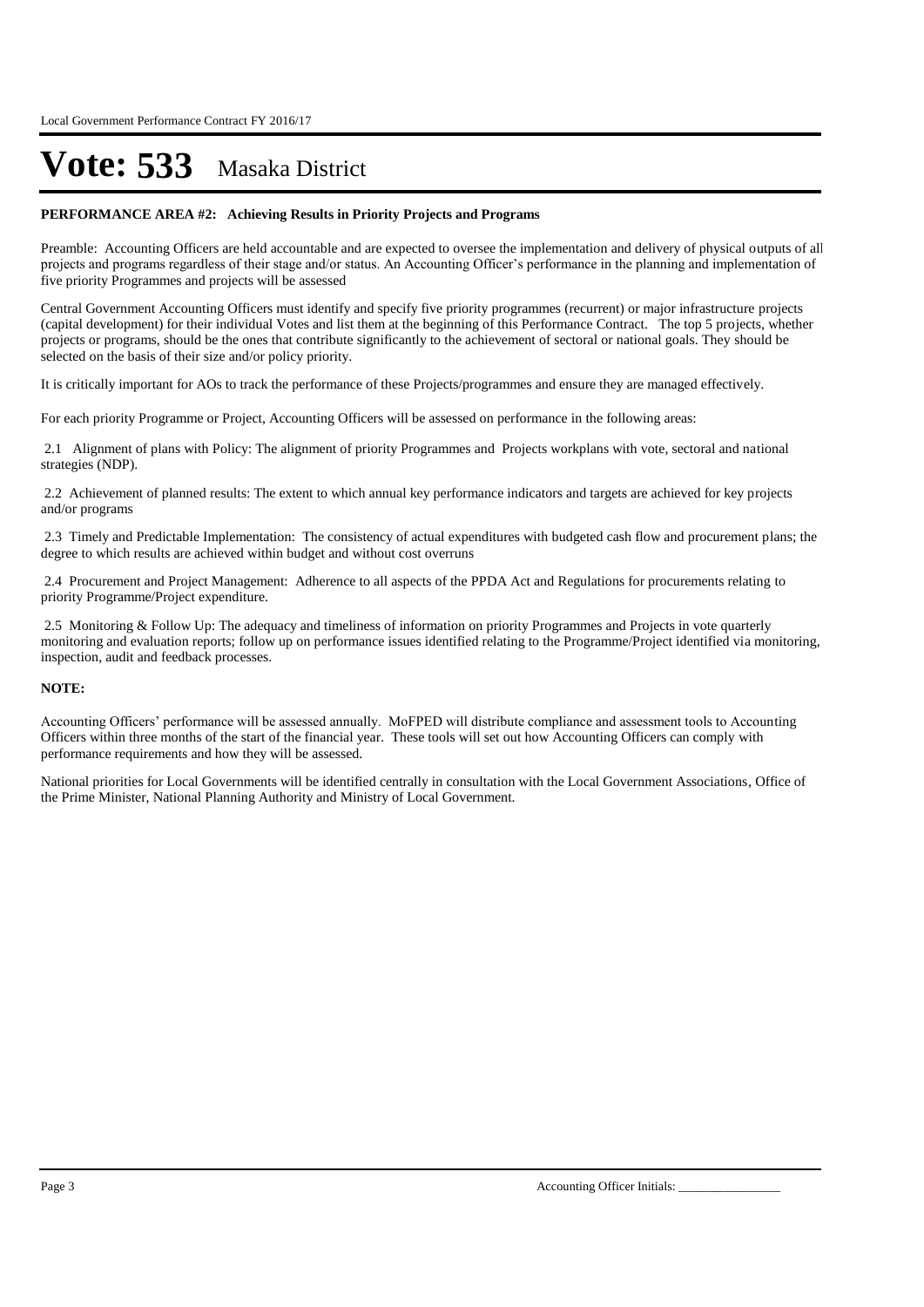#### **PART B: SUMMARY OF DEPARTMENT PERFORMANCE AND WORKPLANS**

### **Executive Summary**

### **Revenue Performance and Plans**

|                                        | 2015/16                | 2016/17                                |                        |
|----------------------------------------|------------------------|----------------------------------------|------------------------|
| UShs $000's$                           | <b>Approved Budget</b> | <b>Receipts by End</b><br><b>March</b> | <b>Approved Budget</b> |
| 1. Locally Raised Revenues             | 273.107                | 78.297                                 | 213,813                |
| 2a. Discretionary Government Transfers | 1,781,659              | 1,273,283                              | 1,866,954              |
| 2b. Conditional Government Transfers   | 14,447,789             | 10,252,254                             | 16,399,673             |
| 2c. Other Government Transfers         | 769.582                | 314,018                                | 268,266                |
| 3. Local Development Grant             |                        | 101,170                                | $\mathbf{0}$           |
| 4. Donor Funding                       | 1,387,420              | 613,278                                | 1,499,392              |
| <b>Total Revenues</b>                  | 18,659,557             | 12,632,300                             | 20,248,098             |

#### *Planned Revenues for 2016/17*

In the coming FY 2016/17, the District's Resource envelop is proposed to be at tune of UGX. 20,248,098,000; showing an increase of obout 8% from current budget for 2015/16; The projected increase largely is due to wage enhncement for teachers of about 15% and DDEG funds. This Proposed FY's 2016/17 revenue, will be financed by Other Government Transfers (OGT), Discretional Grants of about 80.4%, about 1% from Local Revenue and about 7.6% of the budget will be financed by donors.

#### **Expenditure Performance and Plans**

|                            | 2015/16                |                                                        | 2016/17                |  |
|----------------------------|------------------------|--------------------------------------------------------|------------------------|--|
| UShs $000's$               | <b>Approved Budget</b> | <b>Actual</b><br><b>Expenditure by</b><br>end of March | <b>Approved Budget</b> |  |
| 1a Administration          | 436,512                | 316,541                                                | 3,860,308              |  |
| 2 Finance                  | 361,699                | 236,343                                                | 303,703                |  |
| 3 Statutory Bodies         | 3,471,018              | 1,947,376                                              | 406,921                |  |
| 4 Production and Marketing | 526,126                | 399,864                                                | 778,807                |  |
| 5 Health                   | 2,508,764              | 1,950,733                                              | 3,187,185              |  |
| 6 Education                | 8,356,449              | 5,959,927                                              | 9,104,841              |  |
| 7a Roads and Engineering   | 660,075                | 346,594                                                | 524,352                |  |
| 7b Water                   | 415,036                | 242,668                                                | 425,336                |  |
| 8 Natural Resources        | 1,236,062              | 166,713                                                | 978,074                |  |
| 9 Community Based Services | 435,199                | 157,161                                                | 453,899                |  |
| 10 Planning                | 191,197                | 161,990                                                | 173,175                |  |
| 11 Internal Audit          | 61,419                 | 41,518                                                 | 51,497                 |  |
| <b>Grand Total</b>         | 18,659,557             | 11,927,428                                             | 20,248,098             |  |
| Wage Rec't:                | 8,831,493              | 6,623,619                                              | 9,433,419              |  |
| Non Wage Rec't:            | 7,371,749              | 4,341,313                                              | 7,551,843              |  |
| Domestic Dev't             | 1,068,895              | 607,285                                                | 1,763,444              |  |
| Donor Dev't                | 1,387,420              | 355,211                                                | 1,499,392              |  |

#### *Planned Expenditures for 2016/17*

With the increased resource envelop which has been stated at UGX. 20,248,098,000, the LG has allocated about 47% to cater for wage, followed by recurrent expenditure which is at tune of about 37% and Development at the tune of about 16%. Out of total envelope, Roads and Engineering has been allocated about 3% to focus on repair and maintenance of roads; also of about 19.3% has been allocated for Administration department of which over 70% has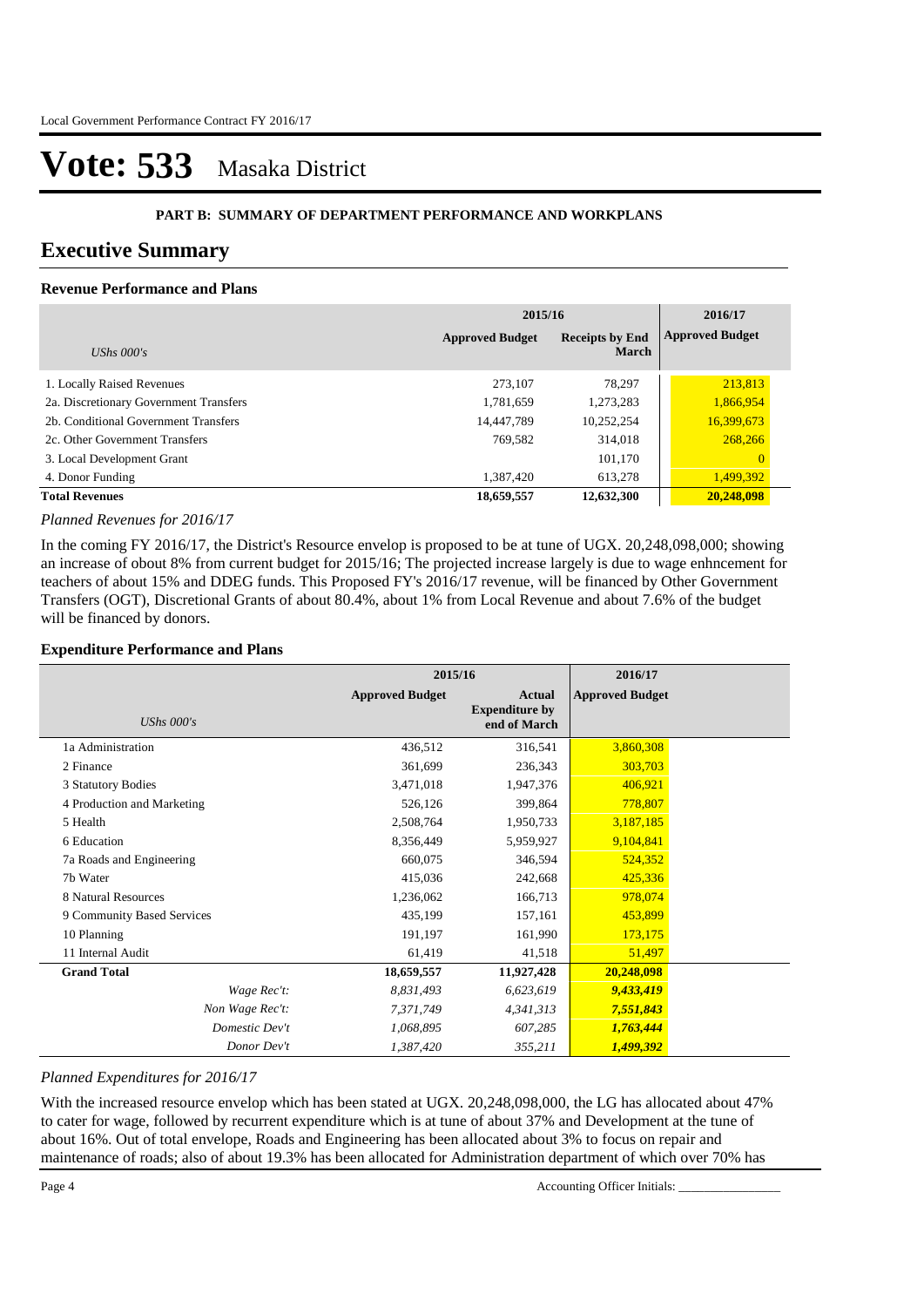### **Executive Summary**

been allocated for pension and gratuity.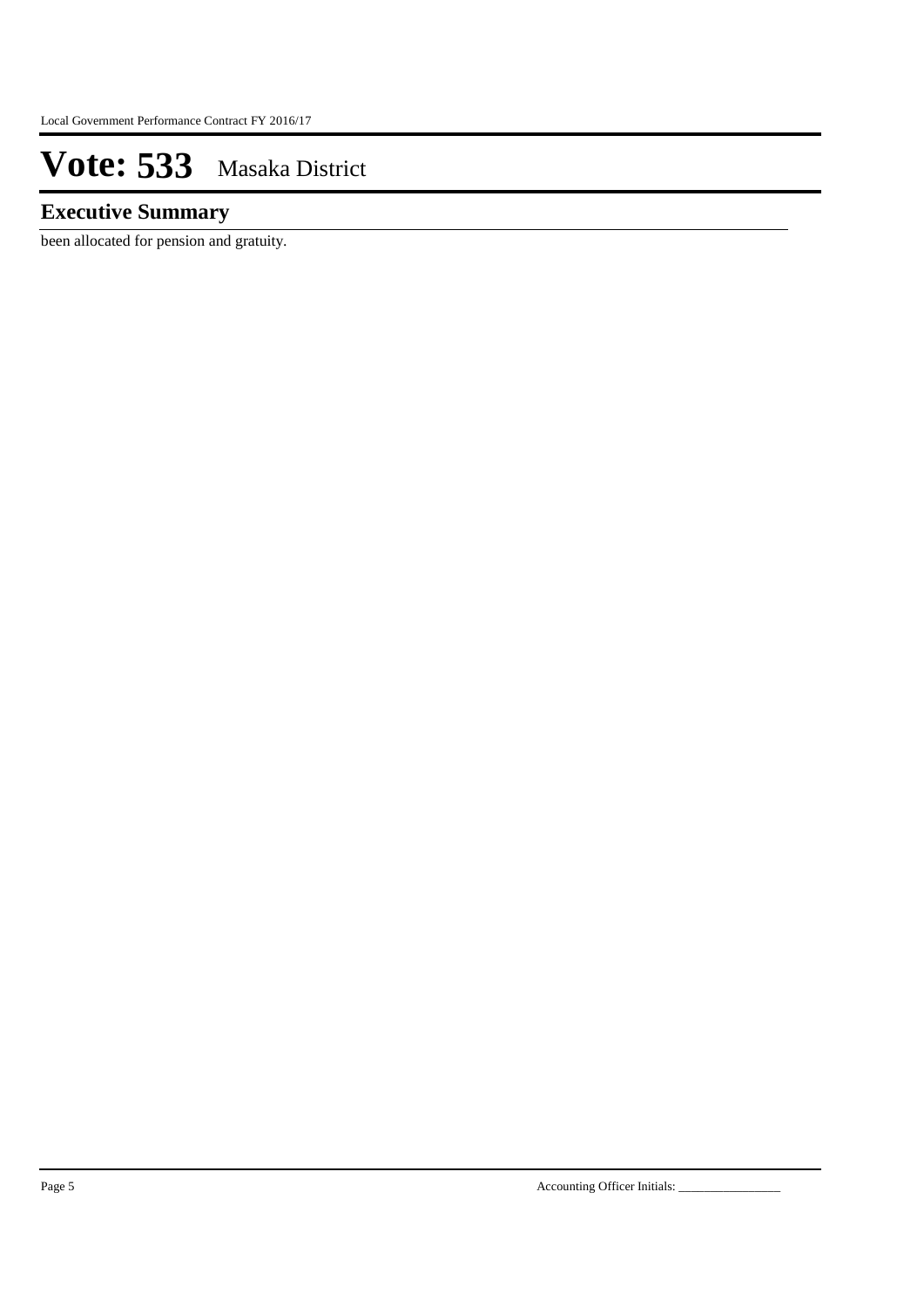## **A. Revenue Performance and Plans**

### **Conditional, Discretionary Transfers and other Revenues to the Local Government**

|                                                          | 2015/16                                          | 2016/17          |                        |
|----------------------------------------------------------|--------------------------------------------------|------------------|------------------------|
|                                                          | <b>Approved Budget</b><br><b>Receipts by End</b> |                  | <b>Approved Budget</b> |
| <b>UShs 000's</b>                                        |                                                  | <b>March</b>     |                        |
| <b>1. Locally Raised Revenues</b>                        | 273,107                                          | 78,297           | 213,813                |
| <b>Application Fees</b>                                  | 15,000                                           | 4,728            | 15,000                 |
| Animal & Crop Husbandry related levies                   | 1,500                                            | 150              | 1,500                  |
| <b>Business licences</b>                                 | 15,293                                           | 3,421            | 15,293                 |
| Educational/Instruction related levies                   | 2,083                                            | 140              | 2,083                  |
| <b>Inspection Fees</b>                                   | 5,000                                            | $\overline{0}$   | 5,000                  |
| <b>Land Fees</b>                                         | 74,294                                           | 4,051            | 20,000                 |
| Local Service Tax                                        | 67,694                                           | 38,838           | 67,694                 |
| Market/Gate Charges                                      | 42,243                                           | 22,583           | 42,243                 |
| Miscellaneous                                            | 5,000                                            | 2,098            | 5,000                  |
| Other Fees and Charges                                   | 10,000                                           | 100              | 15,000                 |
| Other licences                                           | 5,000                                            | 254              | 5,000                  |
| Rent & Rates from other Gov't Units                      | 3,000                                            | $\theta$         |                        |
| Rent & Rates from private entities                       | 7,000                                            | 1,800            |                        |
| Sale of (Produced) Government Properties/assets          | 18,000                                           | $\overline{0}$   | 18,000                 |
| Registration (e.g. Births, Deaths, Marriages, etc.) Fees | 2,000                                            | 135              | 2,000                  |
| 2a. Discretionary Government Transfers                   | 1,781,659                                        | 1,374,453        | 1,866,954              |
| District Unconditional Grant (Wage)                      | 1,102,642                                        | 826,982          | 1,104,863              |
| District Unconditional Grant (Non-Wage)                  | 577,847                                          | 446,302          | 578,107                |
| District Discretionary Development Equalization Grant    | 101,170                                          | 101,170          | 183,984                |
| <b>2b. Conditional Government Transfers</b>              | 14,447,789                                       | 10,252,254       | 16,399,673             |
| <b>Gratuity for Local Governments</b>                    |                                                  | $\theta$         | 274,191                |
| <b>Transitional Development Grant</b>                    | 22,000                                           | 16,500           | 991,946                |
| Support Services Conditional Grant (Non-Wage)            | 266,587                                          | 164,716          |                        |
| Sector Conditional Grant (Wage)                          | 7,728,851                                        | 5,796,638        | 8,328,556              |
| Sector Conditional Grant (Non-Wage)                      | 2,550,764                                        | 1,752,121        | 2,995,579              |
| Development Grant                                        | 827,450                                          | 816,426          | 580,925                |
| Pension for Local Governments                            | 3,052,137                                        | 1,705,852        | 2,903,324              |
| General Public Service Pension Arrears (Budgeting)       |                                                  | $\theta$         | 325,152                |
| 2c. Other Government Transfers                           | 769,582                                          | 314,018          | 268,266                |
| UNEB contribution to PLE                                 | 8,000                                            | 8,266            | 8,266                  |
| <b>Community Access Road Fund</b>                        | 67,944                                           | 67,944           |                        |
| Road Maintenance-Uganda Road Fund                        | 428,979                                          | 206.636          |                        |
| Youth Livehood from MOGLD                                | 249,779                                          | 31,172           | 260,000                |
| AVIATION HUMAN AND INFLUENZA PROJECT (AHIP)              | 14,880                                           | $\mathbf{0}$     |                        |
| <b>4. Donor Funding</b>                                  | 1,387,420                                        | 613,278          | 1,499,392              |
| <b>District Commercial Service Support</b>               | 26,572                                           | 43,074           |                        |
| NARO SUPPORT RESEARCH                                    | 2,000                                            | $\boldsymbol{0}$ |                        |
| CLEAN DEVELOPMENT MANAGEMENT                             | 2                                                | $\mathbf{0}$     | $\overline{2}$         |
| District Commercial Services Support (DICSS) Project     |                                                  | $\mathbf{0}$     | 57,432                 |
| ${\rm FORM}$ X                                           | 3,825                                            | $\mathbf{0}$     |                        |
| <b>GLOBAL FUND</b>                                       |                                                  | $\mathbf{0}$     | 278,788                |
| JOINT MULTI-BASKET                                       |                                                  | $\mathbf{0}$     | 197,946                |

Page 6 Accounting Officer Initials: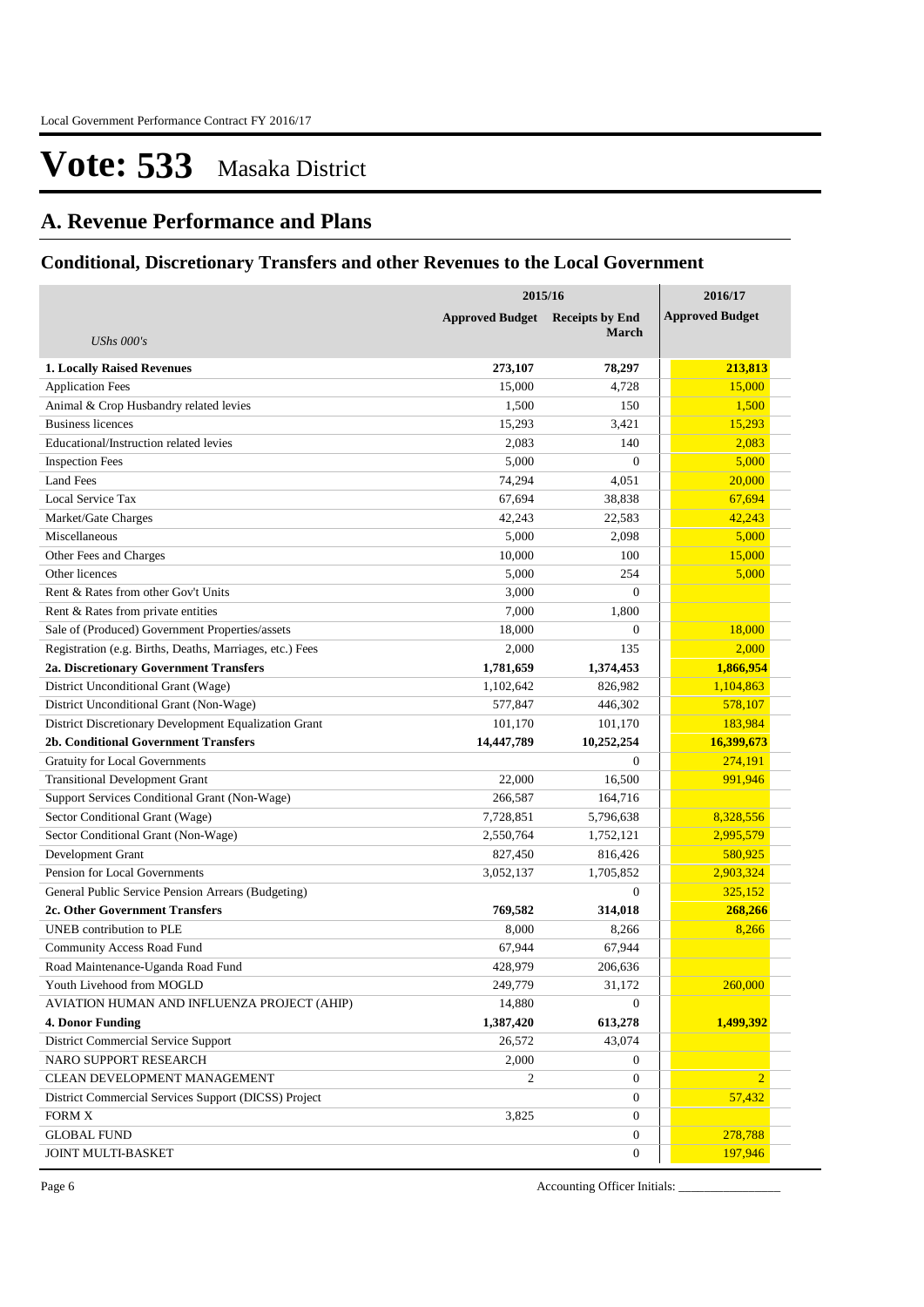### **A. Revenue Performance and Plans**

| <b>LAKE ALBERT SAFARIES</b>       |            | $^{(1)}$       |            |
|-----------------------------------|------------|----------------|------------|
| <b>UNICEF</b>                     |            | $\Omega$       | 73,121     |
| <b>MILDMAY</b>                    |            | $\overline{0}$ | 92.100     |
| PREFA, GLOBAL FUND, NTD, MILDMAY  | 261,000    | 523,344        |            |
| PRIVATE CONTRIBUTION TOWARDS MOCK | 2,400      | 0              |            |
| PRIVATE REGISTRATION              | 28,800     | $\Omega$       |            |
| <b>LVEMP</b>                      | 1,062,819  | 46,859         | 800,000    |
| <b>Total Revenues</b>             | 18,659,557 | 12,632,300     | 20,248,098 |

#### **Planned Revenues for 2016/17**

#### *(i) Locally Raised Revenues*

The budget for FY 2016/17 is proposed to be at UGX. 213,813,000. This increase is estimated from new guidelines from Ministry of Lands and Ministry of Water; where by, the Lands and Fisheries sections have been centralized.

*(ii) Central Government Transfers*

*(iii) Donor Funding* The budget for FY 2016/17 is proposed to be at UGX.18,266,627,000 which is likely to be more than that of current FY 2015/2016 due to IPFs for FY 2016/2017 that have been inreased; like that of DDEG, PMG, wage enhancement among others.

The budget for the FY 16/17 is proposed to be at UGX 1,499,392,000; this proposed budget for FY 2016/17 has changed due to the IPFs of some funders that have managed to declare the IPF; such as Uganda Cares, among others.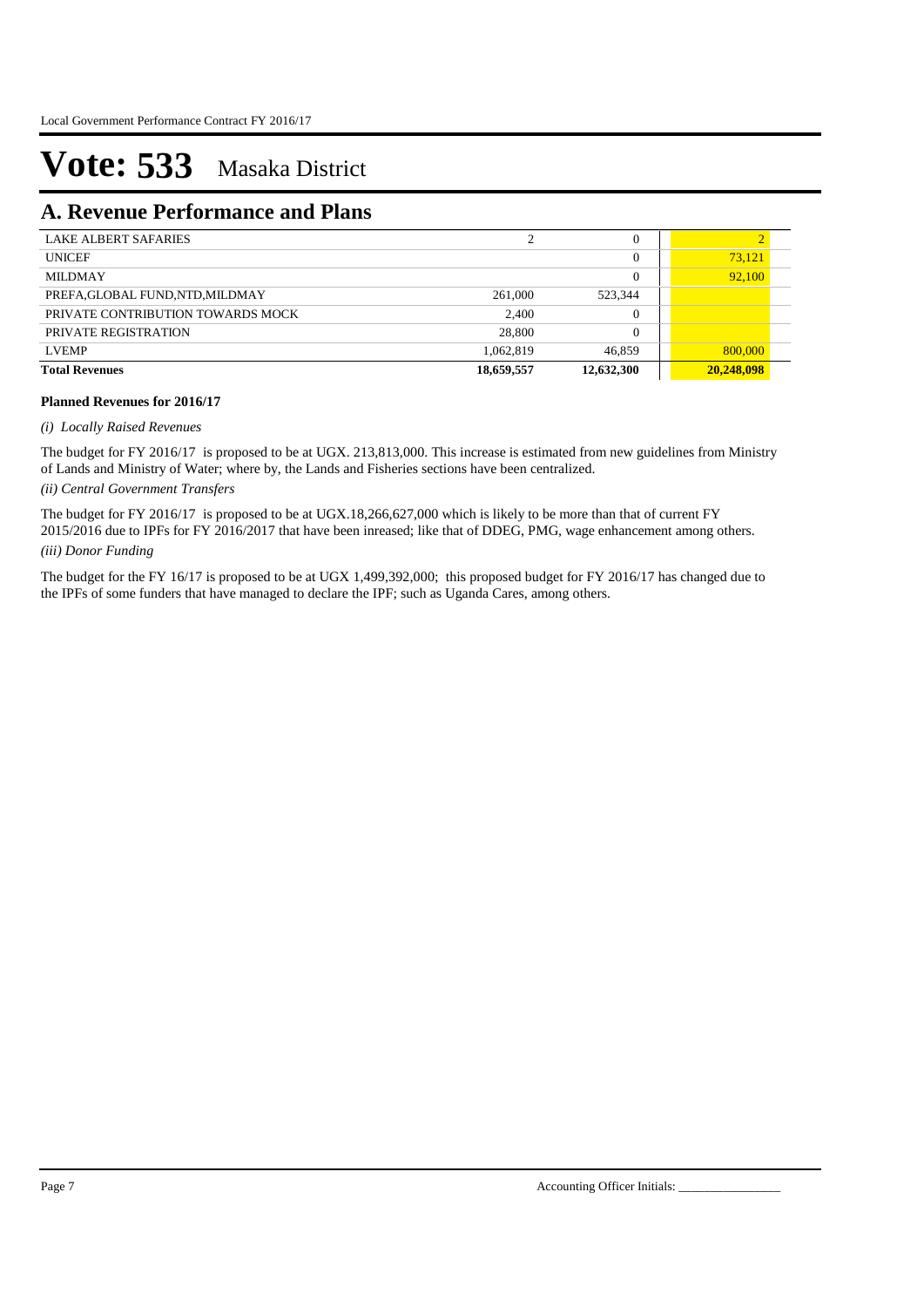### **Summary: Department Performance and Plans by Workplan**

### *Workplan 1a: Administration*

### **(i) Overview of Workplan Revenue and Expenditures**

| <b>UShs Thousand</b>                                 |                           | 2015/16                 | 2016/17                          |  |
|------------------------------------------------------|---------------------------|-------------------------|----------------------------------|--|
|                                                      | Approved<br><b>Budget</b> | Outturn by end<br>March | <b>Approved</b><br><b>Budget</b> |  |
| A: Breakdown of Workplan Revenues:                   |                           |                         |                                  |  |
| <b>Recurrent Revenues</b>                            | 430.139                   | 311,751                 | 3,852,256                        |  |
| District Unconditional Grant (Non-Wage)              | 124,910                   | 100,809                 | 162,747                          |  |
| District Unconditional Grant (Wage)                  | 178,066                   | 133,550                 | 159,750                          |  |
| General Public Service Pension Arrears (Budgeting)   |                           | 0                       | 325,152                          |  |
| <b>Gratuity for Local Governments</b>                |                           | $\theta$                | 274.191                          |  |
| <b>Locally Raised Revenues</b>                       | 46,198                    | 16,668                  | 27,092                           |  |
| Pension for Local Governments                        |                           | $\Omega$                | 2,903,324                        |  |
| Support Services Conditional Grant (Non-Wage)        | 80,965                    | 60,725                  |                                  |  |
| <b>Development Revenues</b>                          | 6.374                     | 6,300                   | 8,052                            |  |
| District Discretionary Development Equalization Gran | 6,374                     | 6,300                   | 8.052                            |  |
| <b>Total Revenues</b>                                | 436,512                   | 318,051                 | 3,860,308                        |  |
| <b>B: Breakdown of Workplan Expenditures:</b>        |                           |                         |                                  |  |
| Recurrent Expenditure                                | 430.139                   | 311,751                 | 3,852,256                        |  |
| Wage                                                 | 178,066                   | 133,550                 | 159,750                          |  |
| Non Wage                                             | 252,073                   | 178,202                 | 3,692,505                        |  |
| Development Expenditure                              | 6.374                     | 4,790                   | 8.052                            |  |
| Domestic Development                                 | 6,374                     | 4,790                   | 8,052                            |  |
| Donor Development                                    | $\Omega$                  | $\mathbf{0}$            | $\Omega$                         |  |
| <b>Total Expenditure</b>                             | 436,512                   | 316,541                 | 3,860,308                        |  |

*2015/16 Revenue and Expenditure Performance up to March*

The department received about 93% against the quarterly budget for FY 2015/16. Whereby, with the exceptional of Locally raised revenue that performed at tune of 32%, the rest of revenue sources performed at tune of about 97% and above simply because of changes in Planning and Budgeting Cycles, such that some planned outputs had to be implemented in the quarter under review.

The department spent about 103% as per quarterly revenue received. By the end of third quarter, the department had unspent balance of about UG.X.1,510,000.

### *Department Revenue and Expenditure Allocations Plans for 2016/17*

Revenue to this department is expected to increase from UG.X. 436,512,000 to UG.X. 3,860,308,000.There are no expected donor funds targeting administraton department.

Of this revenue,UGX 3,852,256,000,will be spent on recurrent activities, UG.X. 25,000,000, will be spent on IPPS recurrent costs, UG.X. 47,143,000 will be spent on IFMS recurrent costs and UGX. 8,052,000 to be spent on Capacity Building activities.

Locally raised revenue and unconditional grant Non-wage is at tune of about UGX .74,964,000 and UG.X.124,910,000 respectively due to reviewed percentage shares which were discussed by technical planning committee and then resolved by council. While CBG is expected to increase by about 24% (Increasing from UG.X. 21,431,000 to UG.X. 28,357,000).

Major expenditures in administration go to court cases, settlement of debts, Staff salaries, Procurement of goods and services, recruitment of staff, transport and allowances, Criminal cases, staff payroll cleaning and management, Law and order maintenance, records properly kept and submitted to relevant offices and ministries, Capacity building for all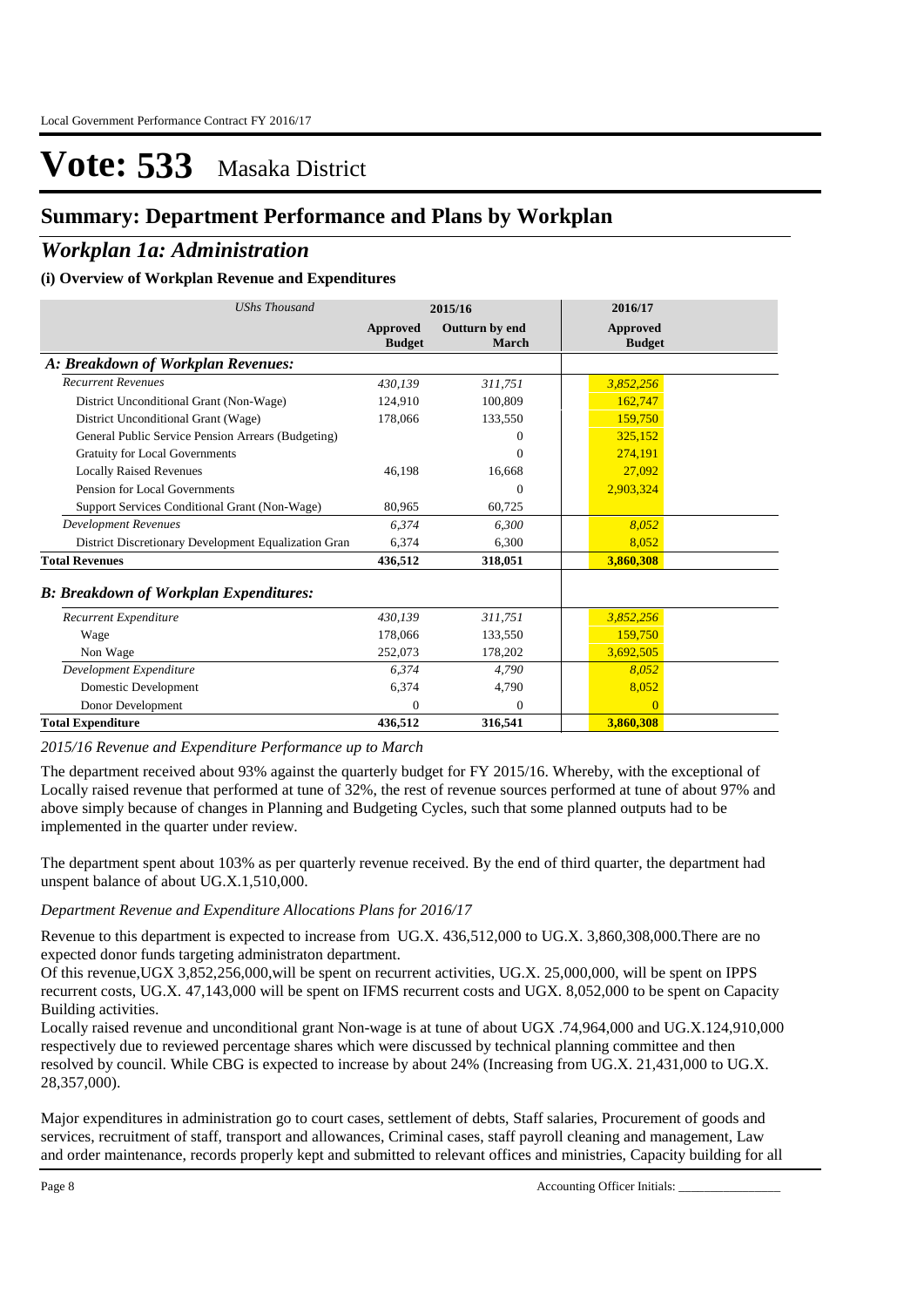### *Workplan 1a: Administration*

staff including teachers, staff performance appraisal, Workshops and seminars, stationery, design of operational documents and manuals;maintenance of Council assets, formulation and design of a client Charter by HR Unit, overhauling furniture for administration, procurement and Records office.

### **(ii) Summary of Past and Planned Workplan Outputs**

|                                                                            | 2015/16                                                                                                                 | 2016/17 |                                                  |
|----------------------------------------------------------------------------|-------------------------------------------------------------------------------------------------------------------------|---------|--------------------------------------------------|
| Function, Indicator                                                        | <b>Expenditure and</b><br><b>Approved Budget</b><br>and Planned<br><b>Performance by</b><br><b>End March</b><br>outputs |         | <b>Approved Budget</b><br>and Planned<br>outputs |
| <b>Function: 1281 Local Police and Prisons</b>                             |                                                                                                                         |         |                                                  |
| <b>Function Cost (UShs '000)</b>                                           | 4,800                                                                                                                   | 0       | 0                                                |
| <b>Function: 1381 District and Urban Administration</b>                    |                                                                                                                         |         |                                                  |
| % age of LG establish posts filled                                         |                                                                                                                         |         | 99                                               |
| No. (and type) of capacity building sessions undertaken                    | 12                                                                                                                      | 4       | 12                                               |
| Availability and implementation of LG capacity building<br>policy and plan |                                                                                                                         | Yes     | <b>Yes</b>                                       |
| <b>Function Cost (UShs '000)</b>                                           | 431,712                                                                                                                 | 316,541 | 3,860,308                                        |
| Cost of Workplan (UShs '000):                                              | 436.512                                                                                                                 | 316.541 | 3,860,308                                        |

### *2015/16 Physical Performance up to March*

Staff salaries have been paid, Salaries for LLG staff are paid,Two District Councils guided, Sub county councils guided and Performance consultations have been made with various stake holders. Payroll for all staffs have been printed, among others.

### *Planned Outputs for 2016/17*

The department is expected to carry out 25 capacity buiding sessions within the financil year 2016/2017. Its also expected to fill 93 established posts,Workshops and Seminars for staff and political leaders , procurement activities ,all pensioners to access the payroll, staff performance appraisal , Law Enforcement activities, records kept and maintained, staff training in proffessional courses and other post graduate courses, Influencing HIV/AIDS activities and registration of marriage activities .

### **(iii) Details of Off-Budget Activities carried out by NGOs, Central Government, the Private Sector and Donors**

Payment of staff salaries and transport, monitoring and mentoring of staff and LLGs, effective handling of criminal cases, recruitment of staff to fill vacant posts, procurement activities, Needs assessment exercise, Capacity building for all staff, workshops and seminars, payroll management, payment of pension, Client Charter under HR Unit, allowances(Lunch and overtime), curtains for PPO's office, records, office imprest, tea imprest, overtime and lunch allowances, and cleaning materials

### **(iv) The three biggest challenges faced by the department in improving local government services**

### *Obsolete plan & Low resource base 1.*

The structural and detailed plan is over 10 years old leading to uncontrolled development and low revenues which also lowers the department's allocation and in most cases the budget is not realised hence activities not accomplished in time.

### *Inadequate facilities 2.*

Inadequate office space, tools and equipment for day-to-day operation

*3.*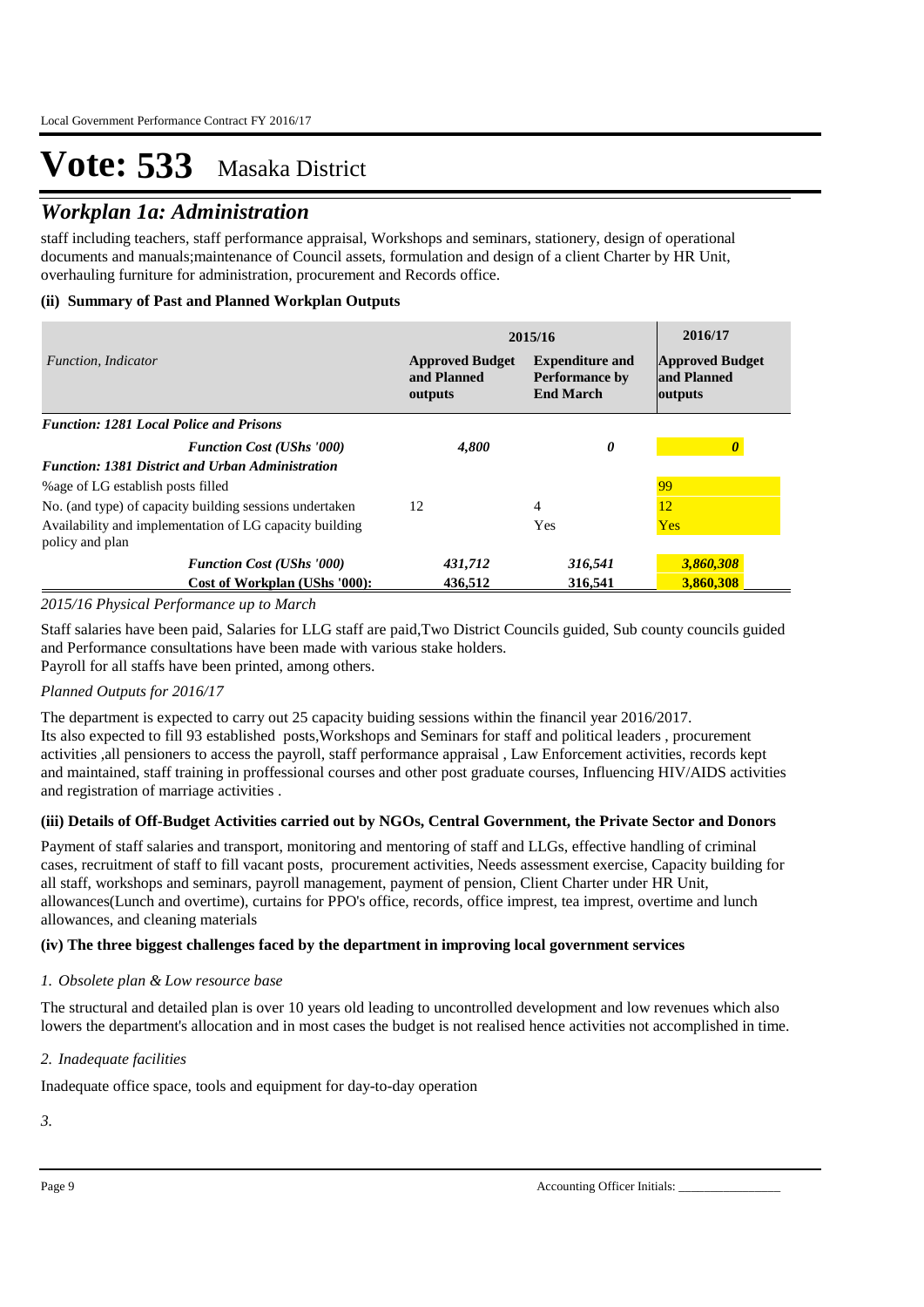### *Workplan 2: Finance*

#### **(i) Overview of Workplan Revenue and Expenditures**

| UShs Thousand                                  |                           | 2015/16                        | 2016/17                   |
|------------------------------------------------|---------------------------|--------------------------------|---------------------------|
|                                                | Approved<br><b>Budget</b> | Outturn by end<br><b>March</b> | Approved<br><b>Budget</b> |
| A: Breakdown of Workplan Revenues:             |                           |                                |                           |
| <b>Recurrent Revenues</b>                      | 361,699                   | 237,129                        | 303,703                   |
| District Unconditional Grant (Non-Wage)        | 40,913                    | 32,777                         | 26,787                    |
| District Unconditional Grant (Wage)            | 81,097                    | 60,823                         | 81,097                    |
| <b>Locally Raised Revenues</b>                 | 30,013                    | 9,318                          | 22,111                    |
| Multi-Sectoral Transfers to LLGs               | 209,676                   | 134,211                        | 173,708                   |
| <b>Total Revenues</b>                          | 361,699                   | 237,129                        | 303,703                   |
| <b>B</b> : Breakdown of Workplan Expenditures: |                           |                                |                           |
| Recurrent Expenditure                          | 361,699                   | 236,343                        | 303,703                   |
| Wage                                           | 81,097                    | 60,823                         | 81,097                    |
| Non Wage                                       | 280,602                   | 175,521                        | 222,606                   |
| Development Expenditure                        | 0                         | $\theta$                       | $\Omega$                  |
| Domestic Development                           | 0                         | $\Omega$                       |                           |
| Donor Development                              | 0                         | $\Omega$                       | $\Omega$                  |
| <b>Total Expenditure</b>                       | 361,699                   | 236.343                        | 303.703                   |

#### *2015/16 Revenue and Expenditure Performance up to March*

The department received about 99% of the quarterly budget for F/Y 2015/16.Whereby ,withLocally raised Revenue performance of 43%, Multi sectral tranfers at 100% District umconditional non wagew at 1135% and Unconditional Wage at 100%.The under performance for Localy raised Revenue was due to transfer of revenue from lands to central government and uneven deduction s of LST on payroll . To date the Cummulative outturn for the Departments revenue performance stands at 66%. The department spent all revenue received.

#### *Department Revenue and Expenditure Allocations Plans for 2016/17*

1) The Department will remain spending highly on recurrent costs and no development expenditure. 2)Finance department allocation is UG SHS 303,702,694/= of which about 42.8 % to be spent on recurrent expenditures ,wages inclusive and about 57.2% to be transferred to LG'S. 3)Local revenue allocation to the department has reduced compared to the previous years and now stands at  $22.111,000/=$  this is due to elimination of some revenue source such as land fees which was recalled to the ministry of lands. Unconditional grant non-wage has also reduced to 26,785,511 from 38,967,000/= as a result of reduction of non wage funds to the District. The funds allocated to Finance maintain the percentage share which were set by TPC members and resolved by council.

#### **(ii) Summary of Past and Planned Workplan Outputs**

|                     |                        | 2015/16                | 2016/17                |
|---------------------|------------------------|------------------------|------------------------|
| Function, Indicator | <b>Approved Budget</b> | <b>Expenditure and</b> | <b>Approved Budget</b> |
|                     | and Planned            | <b>Performance by</b>  | and Planned            |
|                     | outputs                | <b>End March</b>       | outputs                |

*Function: 1481 Financial Management and Accountability(LG)*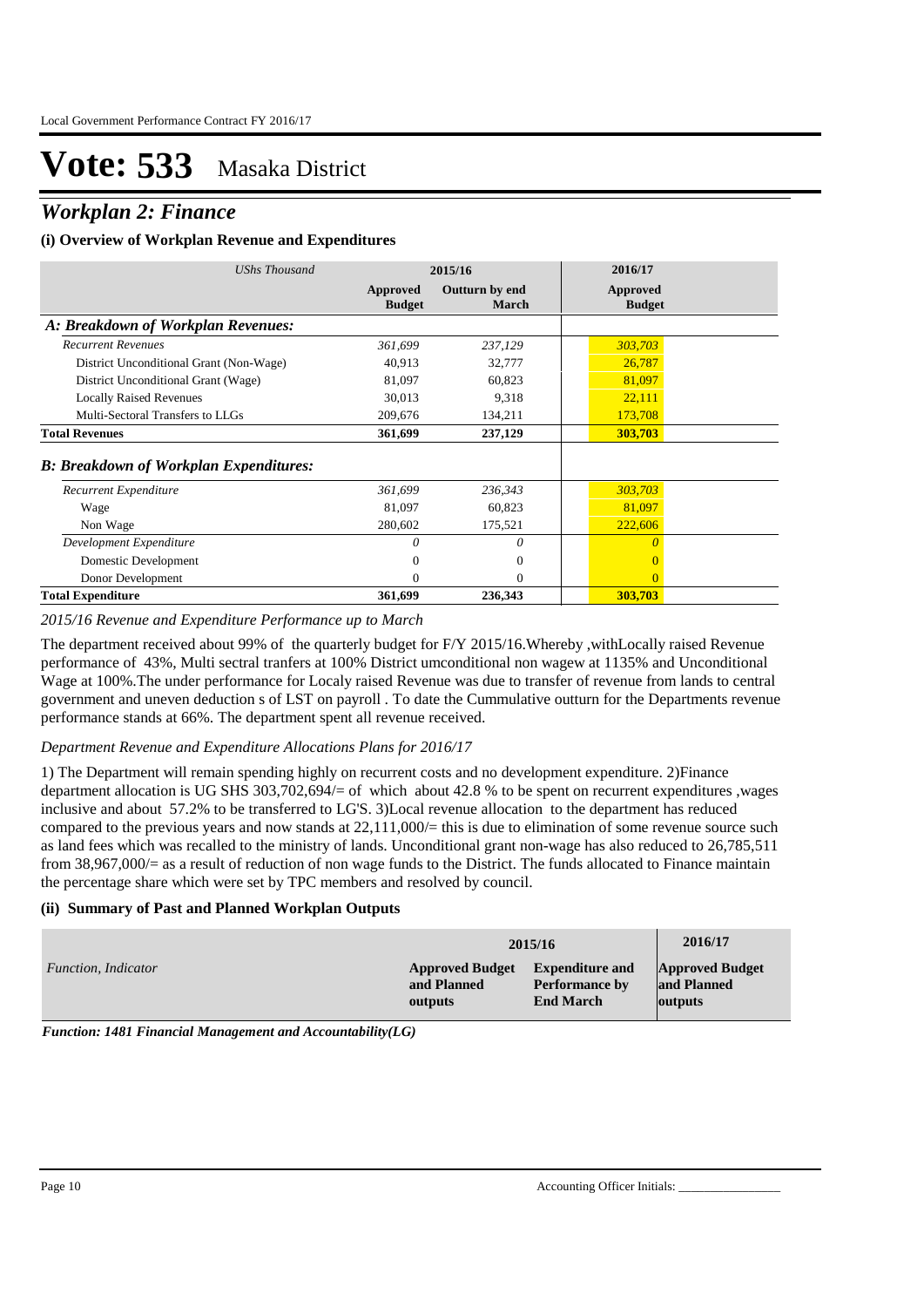### *Workplan 2: Finance*

|                                                                        | 2015/16                                          | 2016/17                                                             |                                                  |
|------------------------------------------------------------------------|--------------------------------------------------|---------------------------------------------------------------------|--------------------------------------------------|
| <i>Function, Indicator</i>                                             | <b>Approved Budget</b><br>and Planned<br>outputs | <b>Expenditure and</b><br><b>Performance by</b><br><b>End March</b> | <b>Approved Budget</b><br>and Planned<br>outputs |
| Date for submitting the Annual Performance Report                      | 30-07-2015                                       | 30-03-2016                                                          | $30 - 07 - 2017$                                 |
| Value of LG service tax collection                                     | 67693855                                         | 38838145                                                            | 67693855                                         |
| Value of Other Local Revenue Collections                               | 227210558                                        | 78296635                                                            | 146119145                                        |
| Date of Approval of the Annual Workplan to the Council                 | 16-01-2015                                       | 30-03-2016                                                          | $14 - 02 - 2017$                                 |
| Date for presenting draft Budget and Annual workplan to the<br>Council | 16-01-2015                                       | 28-02-2016                                                          | 14-02-2017                                       |
| Date for submitting annual LG final accounts to Auditor<br>General     | 30-09-2015                                       | 31-08-2016                                                          | 30-08-2017                                       |
| <b>Function Cost (UShs '000)</b>                                       | 361,699                                          | 236,343                                                             | 303,703                                          |
| Cost of Workplan (UShs '000):                                          | 361,699                                          | 236,343                                                             | 303,703                                          |

### *2015/16 Physical Performance up to March*

Half year Financial report for the Financial year 2015/2016 prepared and submitted.Transfer of unconditional grant to LLG's Coordinated the laying of Budget for F/Y 2016/2017 before the District Council.

### *Planned Outputs for 2016/17*

1)Financial management services rendered Financial statements prepared and submited to A.G before the deadline (30- 08-2016), Sub counties mentored in preparation of financial statements and budgeting.

 2) Revenue management and collection services under taken and local revenue collected at least 90% of the budgeted and new revenue sources indentified. 3) Budgeting and planning services carried out.

 4) Expenditure management services carried out, Audit querries responded to and at least 12 District Finance Committee meetings held. 5) Accounting services carried out-Financial statements produced on a quarterly basis and submitted to COA ,MoPED,MoLG/FINMAP and financial statements at the end of the F/Y submitted in time .

### **(iii) Details of Off-Budget Activities carried out by NGOs, Central Government, the Private Sector and Donors NONE**

### **(iv) The three biggest challenges faced by the department in improving local government services**

### *Understaffing 1.*

There are still several vacant posts which are affecting the performance of the Department such as Senior Accounts Assistants at LLG'S.

*2.*

#### *3.*

### *Workplan 3: Statutory Bodies*

**(i) Overview of Workplan Revenue and Expenditures**

|    | UShs<br>m<br><i>Thousand</i> | 2015/1'<br>.3/ 10 |               | 2016/17 |  |
|----|------------------------------|-------------------|---------------|---------|--|
| __ |                              |                   | $\sim$ $\sim$ | .       |  |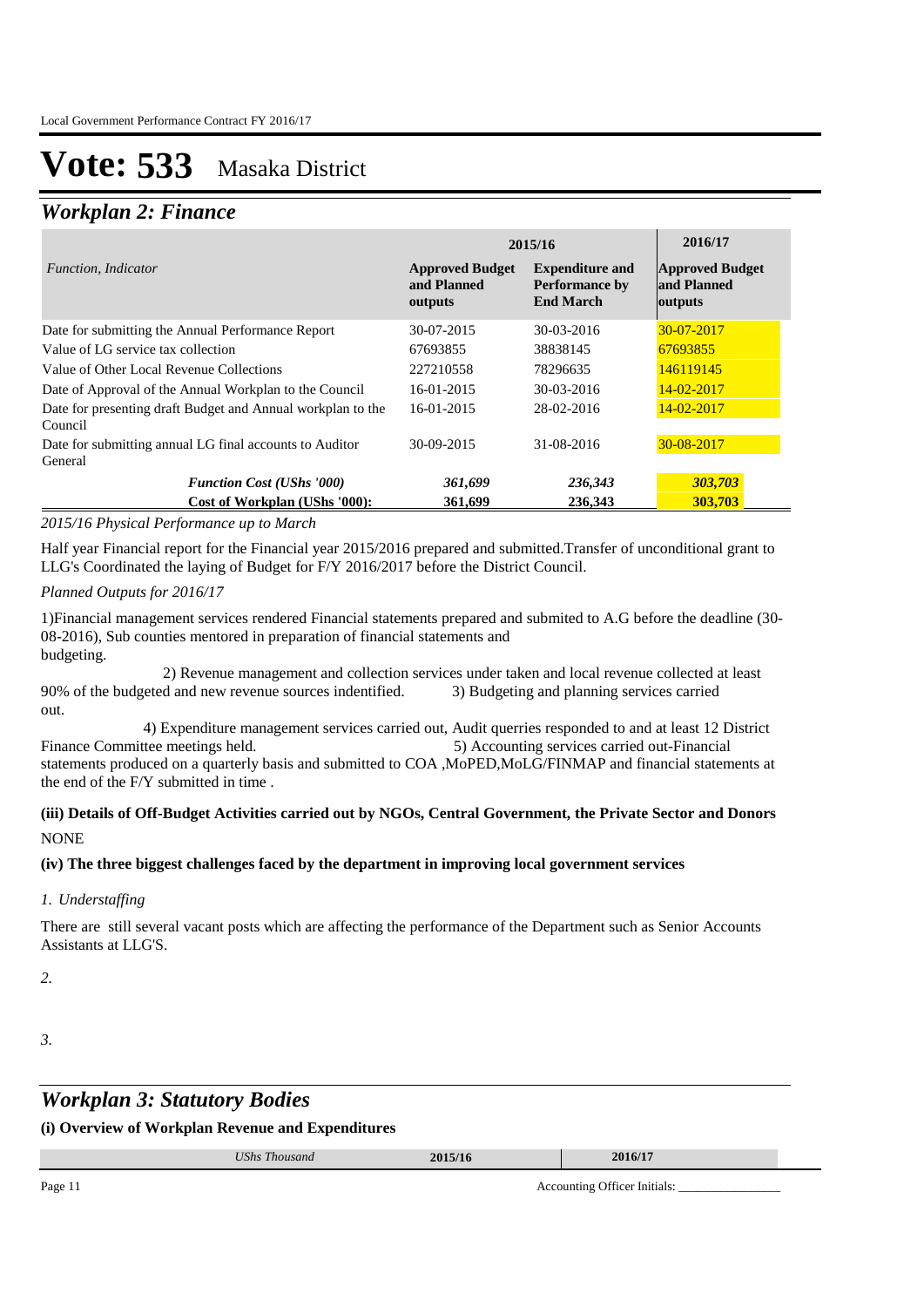### *Workplan 3: Statutory Bodies*

|                                               | Approved<br><b>Budget</b> | Outturn by end<br><b>March</b> | Approved<br><b>Budget</b> |
|-----------------------------------------------|---------------------------|--------------------------------|---------------------------|
| A: Breakdown of Workplan Revenues:            |                           |                                |                           |
| <b>Recurrent Revenues</b>                     | 418,882                   | 244,316                        | 406,921                   |
| District Unconditional Grant (Non-Wage)       | 34,639                    | 32,693                         | 181,584                   |
| District Unconditional Grant (Wage)           | 141,337                   | 106,003                        | 141,337                   |
| <b>Locally Raised Revenues</b>                | 84,000                    | 21,666                         | 84,000                    |
| Support Services Conditional Grant (Non-Wage) | 158,905                   | 83,954                         |                           |
| <b>Total Revenues</b>                         | 418,882                   | 244,316                        | 406,921                   |
| <b>B: Breakdown of Workplan Expenditures:</b> |                           |                                |                           |
| Recurrent Expenditure                         | 3,471,018                 | 1,947,376                      | 406,921                   |
| Wage                                          | 141,337                   | 106,003                        | 141,337                   |
| Non Wage                                      | 3,329,681                 | 1,841,373                      | 265,584                   |
| Development Expenditure                       | 0                         | 0                              |                           |
| Domestic Development                          | $\Omega$                  | $\theta$                       |                           |
| Donor Development                             | $\Omega$                  | $\Omega$                       | $\Omega$                  |
| <b>Total Expenditure</b>                      | 3,471,018                 | 1,947,376                      | 406,921                   |

*2015/16 Revenue and Expenditure Performance up to March*

Cummulatively, the department received about 56% against the annual budget for FY 2015/16. Whereby, with the exceptional of Locally raised revenue and Conditional transfers to Councillors allowances and Ex- Gratia for LLGs that performed at tune of 56% and 49% respectively, the rest of revenue sources performed over 100% simply because of changes in Planning and Budgeting Cycles, such that some planned outputs had to be implemented in the quarter under review.

The department spent about 56% as per cummulative revenue received.

*Department Revenue and Expenditure Allocations Plans for 2016/17*

1.The Department expects to receive a total of 406,921,000/= and the sources of funds are as per the breakdown below: Locally Raised Revenues - 84,000,000= District Unconditional Grant (Wage) - 141,337,000=

District Unconditional Grant (Non-Wage) -

193,544,000=

:

Expenditure of the revenue received is per the breakdown below

Wage - 141,337,000= Non Wage - 243,399,000=

### **(ii) Summary of Past and Planned Workplan Outputs**

|                     | 2015/16                | 2016/17                |                        |
|---------------------|------------------------|------------------------|------------------------|
| Function, Indicator | <b>Approved Budget</b> | <b>Expenditure and</b> | <b>Approved Budget</b> |
|                     | and Planned            | <b>Performance by</b>  | and Planned            |
|                     | outputs                | <b>End March</b>       | outputs                |

*Function: 1382 Local Statutory Bodies*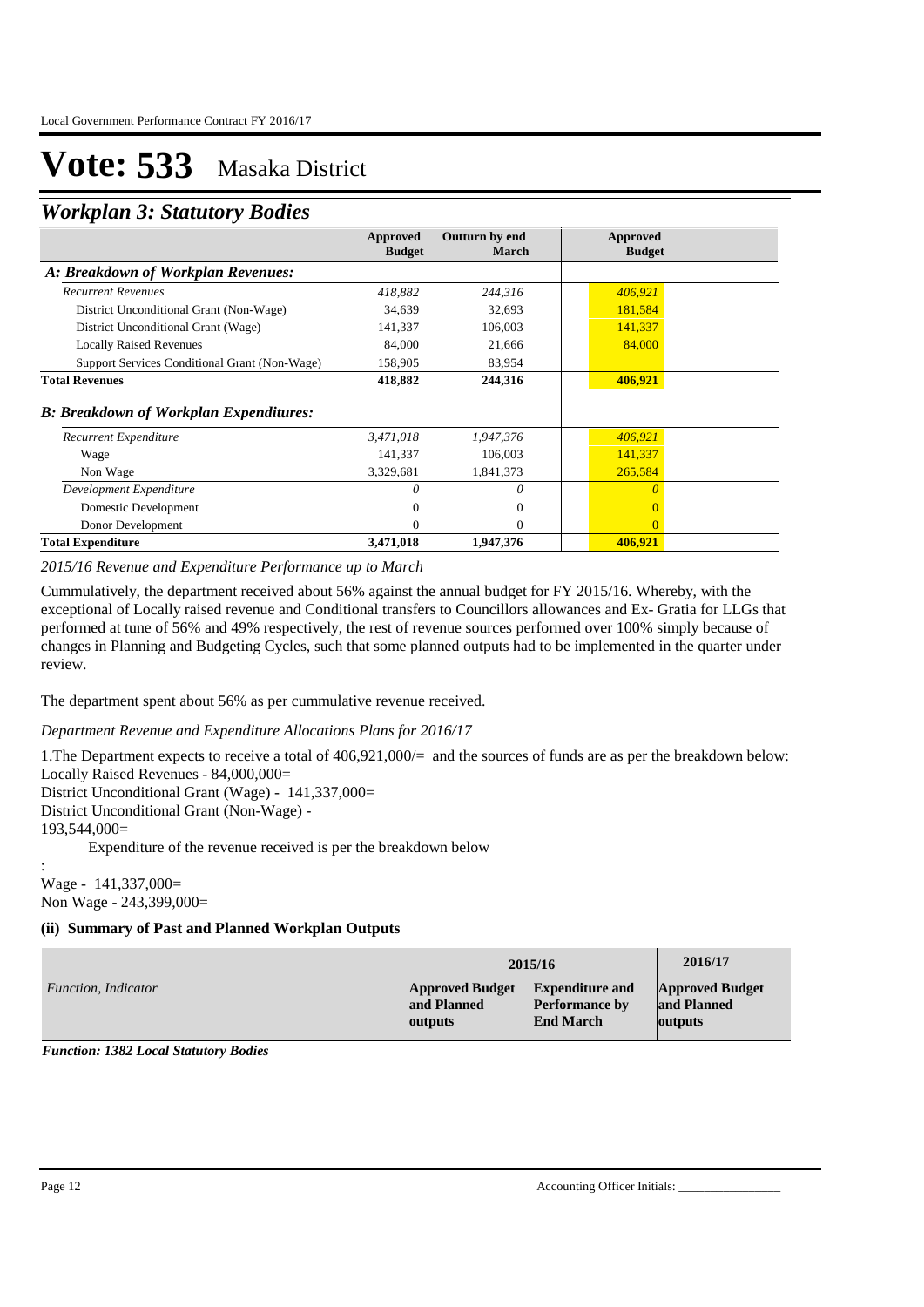## *Workplan 3: Statutory Bodies*

|                                                                               | 2015/16                                          | 2016/17                                                             |                                           |
|-------------------------------------------------------------------------------|--------------------------------------------------|---------------------------------------------------------------------|-------------------------------------------|
| <i>Function. Indicator</i>                                                    | <b>Approved Budget</b><br>and Planned<br>outputs | <b>Expenditure and</b><br><b>Performance by</b><br><b>End March</b> | Approved Budget<br>and Planned<br>outputs |
| No. of land applications (registration, renewal, lease<br>extensions) cleared | 110                                              | 109                                                                 | 40                                        |
| No. of Land board meetings                                                    | 12                                               | Q                                                                   |                                           |
| No.of Auditor Generals queries reviewed per LG                                | 9                                                | 4                                                                   | 40                                        |
| No. of LG PAC reports discussed by Council                                    | 4                                                | 3                                                                   |                                           |
| <b>Function Cost (UShs '000)</b><br>Cost of Workplan (UShs '000):             | 3,471,018<br>3,471,018                           | 1,947,376<br>1,947,376                                              | 406.921<br>406.921                        |

### *2015/16 Physical Performance up to March*

One Ordinary Council meeting held in December, three standing Committee meetings held in October , one Business Committee and three Dec meetings

All councillors' allowance were paid for three months.

### *Planned Outputs for 2016/17*

-Under Council administration services, shall faciltate six Council meertings, six Business Committee meetings and twelve District Executive Committee meetings. Pay staff salaries for twelve months, facilitate support staff and facilitate day to day activities, Shall hold and facilitate 18 Council standingcommittees and facilitate the political leaders

emoluments

- Under Financial accountaility services,The

LGPAC Shall examine all audit reports received by the commiteeand any other report from a commssion of enquiry -Under staff recruitmet, The District Service Commission Shall Recruit, confirm , discipline and grant study leave too staff - The District Land board shall handle land matters as prescribed - Under procurement management Services, The Contracts Committee shall continue to facilitate proper procurement

### **(iii) Details of Off-Budget Activities carried out by NGOs, Central Government, the Private Sector and Donors**

### **(iv) The three biggest challenges faced by the department in improving local government services**

### *Understaffing/ Limited wage Bill 1.*

Three key positions are not filled 1. Clerk to Council( Senior Assistant Secretary ) 2. Clerk Assistant ,the Committee Clerk has solely handled duties of the above offices for five years. 3. Procurement Officer

#### *Lack of modern equipment to manage meetings 2.*

Council lacks modern equipment ie recorders, laptop computers hence employ traditional means of recording the minutes and extracts for Council and Commissions which is very hectic and slow

### *underfunding 3.*

Most of the funds alocated to the bodies goes to Council Dec Emolumments , other outputs are often left unfunded especially with locally raised revenues

### *Workplan 4: Production and Marketing*

### **(i) Overview of Workplan Revenue and Expenditures**

| UShs Thousand | 2015/16       |                | 2016/17       |
|---------------|---------------|----------------|---------------|
|               | Approved      | Outturn by end | Approved      |
|               | <b>Budget</b> | March          | <b>Budget</b> |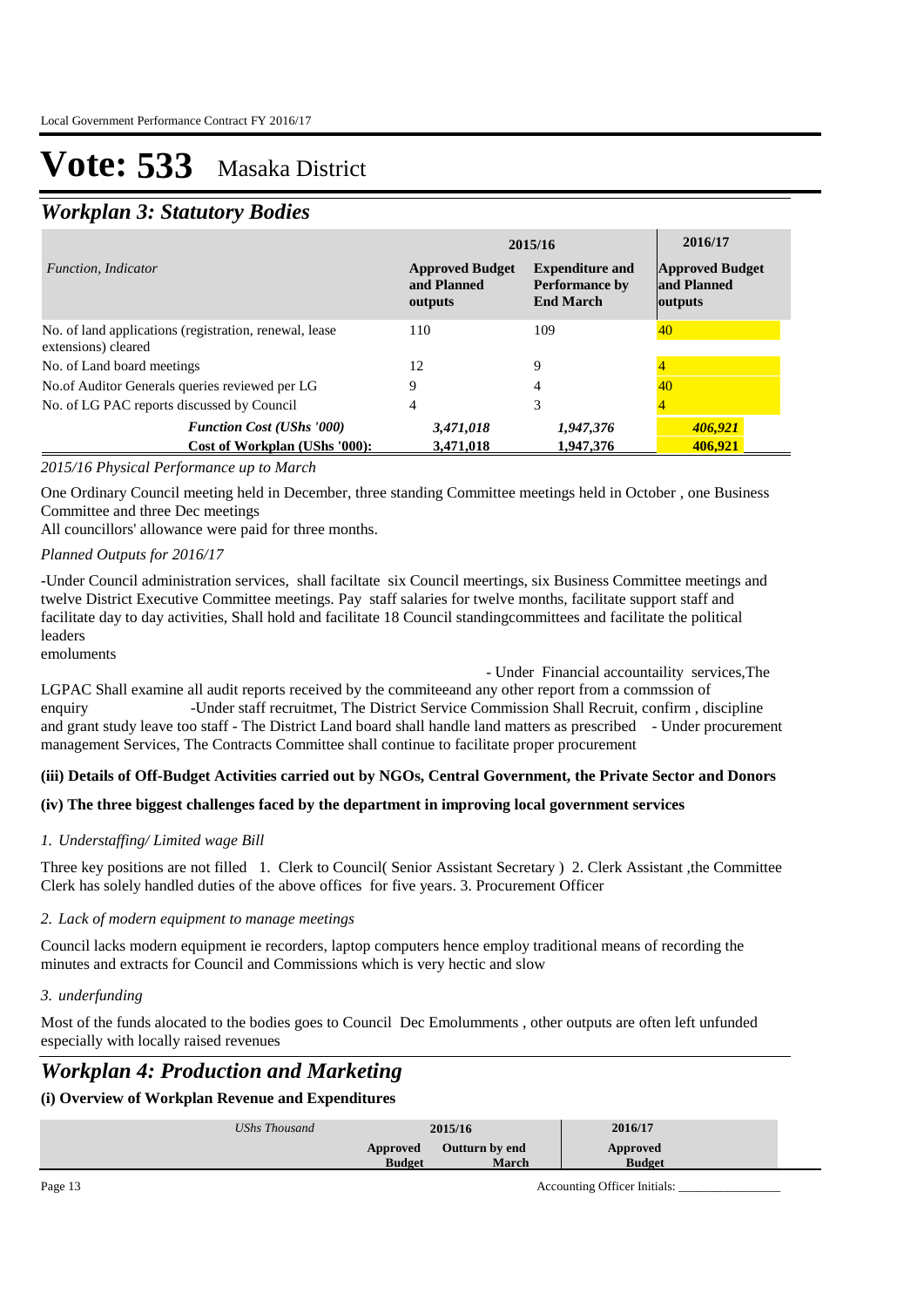**Workplan 4: Production and Marketing Budget**

| <u><i>holiopiane is a l'outrouvil anni main nount</i></u> |         |          |         |  |
|-----------------------------------------------------------|---------|----------|---------|--|
| A: Breakdown of Workplan Revenues:                        |         |          |         |  |
| <b>Recurrent Revenues</b>                                 | 453.458 | 327,135  | 642,748 |  |
| District Unconditional Grant (Non-Wage)                   | 4,360   | 4,838    | 2,854   |  |
| District Unconditional Grant (Wage)                       | 278,273 | 208,704  | 298,809 |  |
| <b>Locally Raised Revenues</b>                            | 4,489   | $\theta$ | 2,632   |  |
| Other Transfers from Central Government                   | 14,880  | $\Omega$ |         |  |
| Sector Conditional Grant (Non-Wage)                       | 36.078  | 27,059   | 43,225  |  |
| Sector Conditional Grant (Wage)                           | 115,378 | 86,534   | 295,227 |  |
| <b>Development Revenues</b>                               | 72,667  | 76,146   | 136,059 |  |
| Development Grant                                         | 44,096  | 33,072   | 43,627  |  |
| District Discretionary Development Equalization Gran      |         | $\Omega$ | 35,000  |  |
| Donor Funding                                             | 28,572  | 43,074   | 57,432  |  |
| <b>Total Revenues</b>                                     | 526,126 | 403,280  | 778,807 |  |
| <b>B: Breakdown of Workplan Expenditures:</b>             |         |          |         |  |
| Recurrent Expenditure                                     | 453,458 | 323,935  | 642,748 |  |
| Wage                                                      | 393,651 | 295,238  | 594,036 |  |
| Non Wage                                                  | 59,807  | 28,697   | 48,711  |  |
| Development Expenditure                                   | 72,667  | 75,929   | 136,059 |  |
| Domestic Development                                      | 44,096  | 33,072   | 78,627  |  |
| Donor Development                                         | 28,572  | 42,857   | 57,432  |  |
| <b>Total Expenditure</b>                                  | 526,126 | 399,864  | 778,807 |  |

*2015/16 Revenue and Expenditure Performance up to March*

(a) Received 103% (135,638,000) making a cummulative outturn of shs 403,280,000 (77%) of the annual budget. However Donor funds (shs 14,503,000=) under the DICOSS project could not be processed in time as it required supplemnaty approval by the District Executive Committee. These funds appear as unspent balances. (b) 100% payment of Agric Ext Staff salaries was done

(c ) PMG recurrent activities done totalled to shs 9,019,350= making the cumulative outturn of shs 30,920,000. The PMG recurrent activities for QTR-3 were as follows; Production Management and coordination (1,353,483), Agriculture (1,879,838), Livestock Health (1,725,691), Vermin control (304,533), Fisheries (1,503,870), Entomology (751,935) and Monitoring (1,500,000)

PMG Development activities under PMG QTR-3 was shs 11,023,000; making a cummulative out-turn of shs 33,072,000= . QTR-3 Development expenditure was Shs 10,000,000 spent on Fish cage demonstration technology; with fishing communities in Lake Nabugabo in Bukakatasub-county, and Sweet potato silage technology in Buwunga and Nyendo ssenyange ;shs 1,023,000

d) Unconditional grant shs 824,000 and was spent on monitoring

### *Department Revenue and Expenditure Allocations Plans for 2016/17*

The Production Sector budget 2016/17 will receive funds from 5 sources; (i) The District Unconditional Grant (wage), (ii) Agricultural Extension Conditional Grant (wage), (iii) Unconditional grant (Non wage), (iv) Local Revenue and (v) the PMG Sector conditional Grant. The over-all sector budget increased from 526,126,000 (2015/16) to shs 748,965,000 (2016/17) mainly because of provision of shs 295,227 to Agriculture Extension Conditional Grant to pay salaries of Extension staff. On Expenditure, staff salaries will consume the largest share of 79.3% (shs 594,036,223) as we plan to complete the Agriculture Extension staff recruitment where by staff in post will be increased from 45 to 55 excluding Production staff in Masaka Municipality. The recruitment is in line with the single spine structure policy. However recurrent funding to Agriculture Extension is still low being shs 860,000 per sub-county and shs 5,160,000 to Commercial Services in the FY 2016/17. Sub-sector allocation to Production Management (shs 5,295,533), Crop (shs 7,355,046) , Livestock (shs 7,355,046) , Fisheries 5,589,835), Entomology (shs 2,942,018), vermin control ( shs 558, 984) and M&E Shs 4,342,629 of all sector activities and projects. There is need to increase funding to Agriculture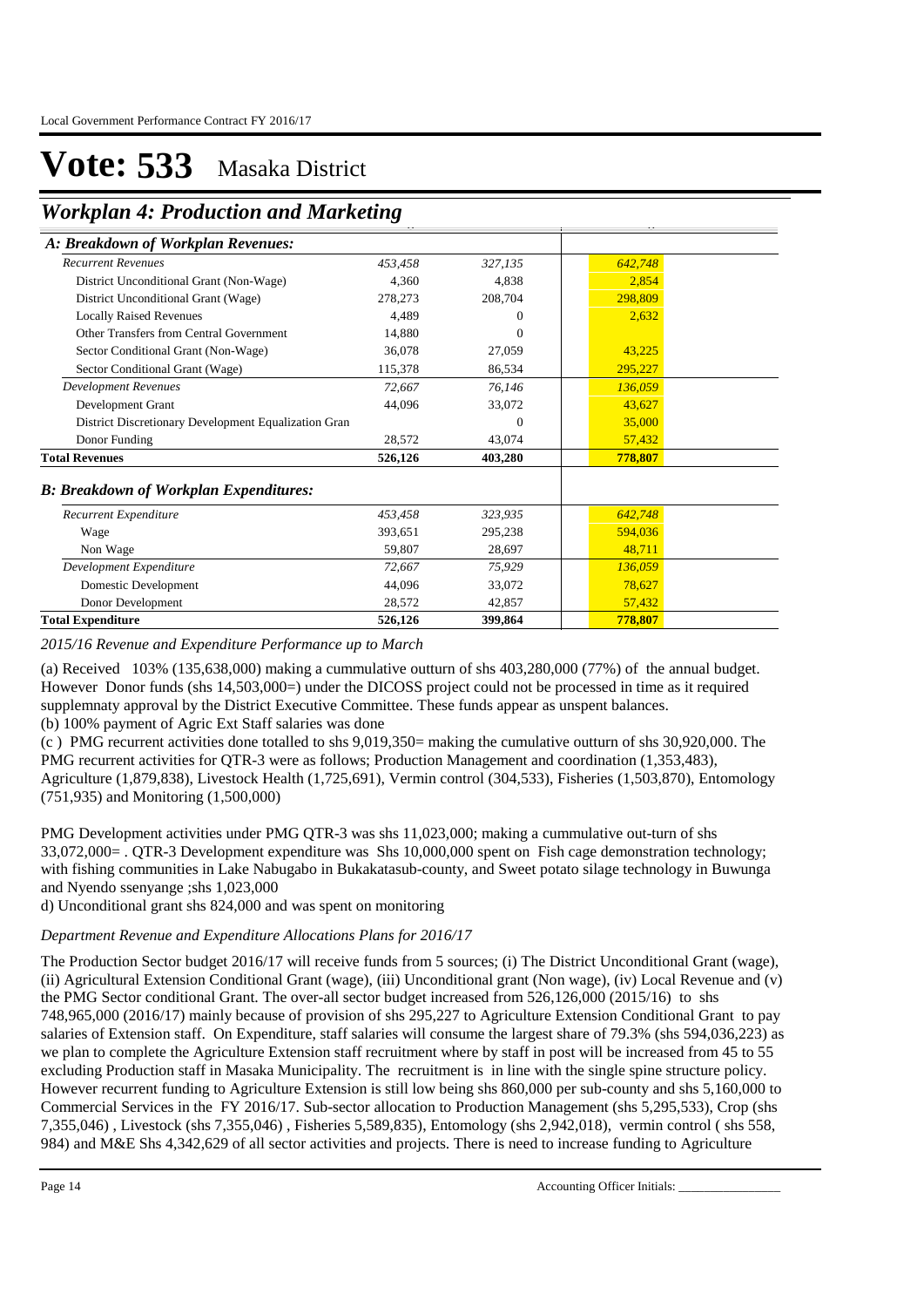## *Workplan 4: Production and Marketing*

Extension servicesto cater for Technological demonstrations, Sector cpacity Development and logistical needs.

On development; our theme is to increase physical resielence of House Holds to the effects of Climate Change. Here we plan five projects that include; (i) shs 20,000,000 for Irrigation scheme. (ii) shs 13,000,000 for Silage technologies, (iii) shs 4,000,000 for the Artificial Insemination scheme for improved breed efficiency and (v) shs 35,000,000 for Fish cage technologies in Lake Nabugabo/Lale Birinzi.

### **(ii) Summary of Past and Planned Workplan Outputs**

|                                                            | 2015/16                                          | 2016/17                                                      |                                                  |
|------------------------------------------------------------|--------------------------------------------------|--------------------------------------------------------------|--------------------------------------------------|
| Function, Indicator                                        | <b>Approved Budget</b><br>and Planned<br>outputs | <b>Expenditure and</b><br>Performance by<br><b>End March</b> | <b>Approved Budget</b><br>and Planned<br>outputs |
| <b>Function: 0181 Agricultural Extension Services</b>      |                                                  |                                                              |                                                  |
| <b>Function Cost (UShs '000)</b>                           | 0                                                | 0                                                            | 302,548                                          |
| <b>Function: 0182 District Production Services</b>         |                                                  |                                                              |                                                  |
| No. of livestock vaccinated                                | 25000                                            | 40469                                                        | 25000                                            |
| No. of livestock by type undertaken in the slaughter slabs | 15450                                            | 18190                                                        | 15450                                            |
| No. of fish ponds stocked                                  |                                                  | 2                                                            | 50                                               |
| Quantity of fish harvested                                 |                                                  | 412836                                                       | 1080000                                          |
| Number of anti-vermin operations executed quarterly        | 250                                              | 207                                                          | <b>250</b>                                       |
| No. of parishes receiving anti-vermin services             | 39                                               | 61                                                           |                                                  |
| No. of tsetse traps deployed and maintained                | 60                                               | 46                                                           | 60                                               |
| <b>Function Cost (UShs '000)</b>                           | 497,554                                          | 357,007                                                      | 412,343                                          |
| <b>Function: 0183 District Commercial Services</b>         |                                                  |                                                              |                                                  |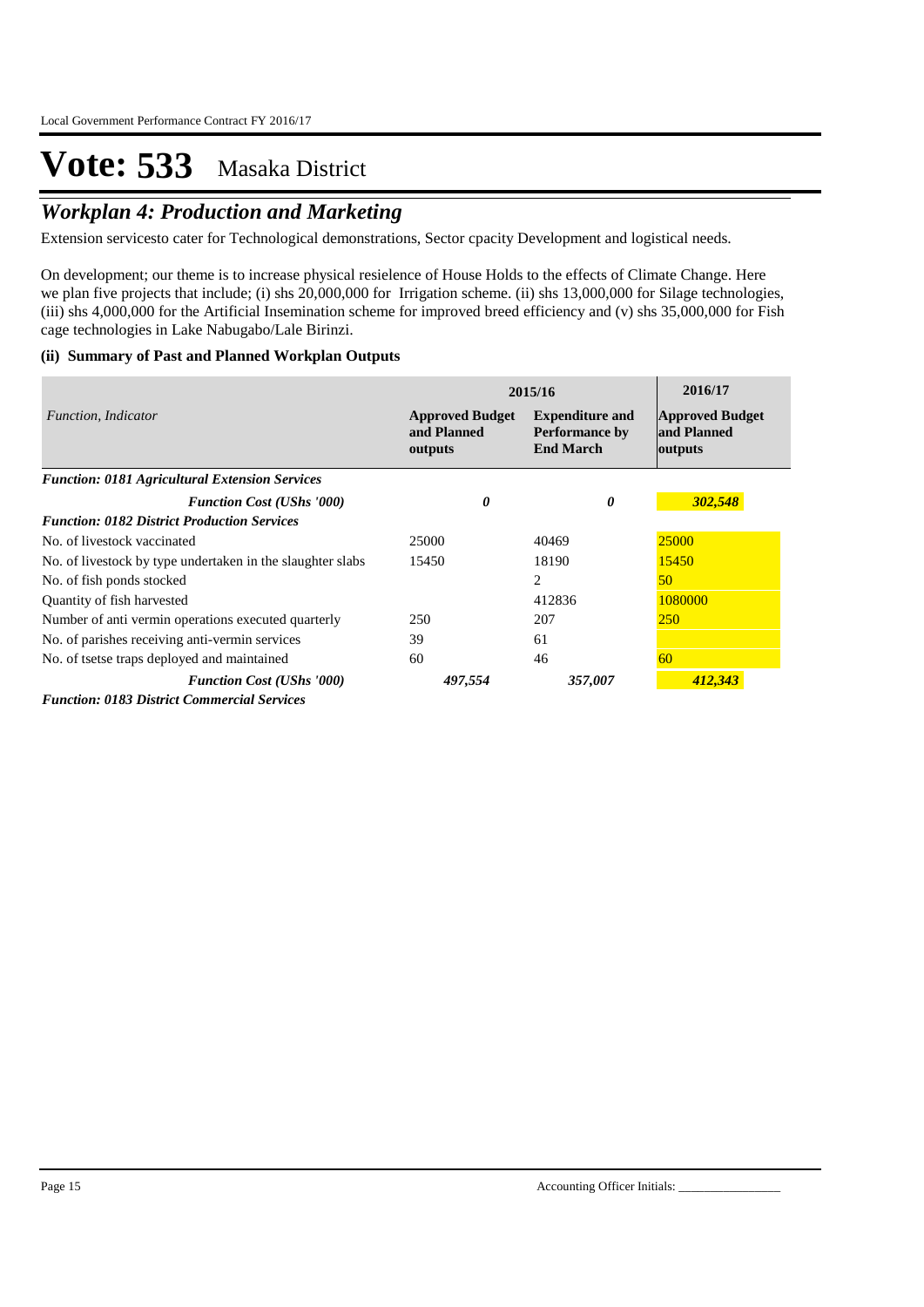### *Workplan 4: Production and Marketing*

|                                                                                      | 2015/16                                          | 2016/17                                                      |                                                  |
|--------------------------------------------------------------------------------------|--------------------------------------------------|--------------------------------------------------------------|--------------------------------------------------|
| Function, Indicator                                                                  | <b>Approved Budget</b><br>and Planned<br>outputs | <b>Expenditure and</b><br>Performance by<br><b>End March</b> | <b>Approved Budget</b><br>and Planned<br>outputs |
| No. of trade sensitisation meetings organised at the<br>district/Municipal Council   | 10                                               | 2                                                            | 3                                                |
| No of businesses inspected for compliance to the law                                 | 20                                               | 22                                                           | 30                                               |
| No of awareness radio shows participated in                                          | 10                                               | 6                                                            | 6                                                |
| No of businesses issued with trade licenses                                          | 10                                               | 22                                                           | 0                                                |
| No of awareneness radio shows participated in                                        | 12                                               | 5                                                            | $\overline{2}$                                   |
| No of businesses assited in business registration process                            | 30                                               | 15                                                           | 15                                               |
| No. of enterprises linked to UNBS for product quality and<br>standards               | 3                                                | 6                                                            |                                                  |
| No. of producers or producer groups linked to market<br>internationally through UEPB | 37                                               | 4                                                            | 24                                               |
| No. of market information reports desserminated                                      | 12                                               | 24                                                           | 24                                               |
| No of cooperative groups supervised                                                  | 78                                               | 21                                                           | 48                                               |
| No. of cooperative groups mobilised for registration                                 | 20                                               | 8                                                            | 6                                                |
| No. of cooperatives assisted in registration                                         | 20                                               | 8                                                            |                                                  |
| No. of tourism promotion activities meanstremed in district<br>development plans     | 20                                               | 8                                                            | 13                                               |
| No. and name of hospitality facilities (e.g. Lodges, hotels and<br>restaurants)      | 15                                               | 8                                                            | 13                                               |
| No. and name of new tourism sites identified                                         | 10                                               | 2                                                            |                                                  |
| No. of opportunites identified for industrial development                            | 5                                                | 6                                                            | 3                                                |
| No. of producer groups identified for collective value addition<br>support           | 5                                                | 5                                                            | 6                                                |
| No. of value addition facilities in the district                                     | 50                                               | 20                                                           |                                                  |
| A report on the nature of value addition support existing and<br>needed              | <b>YES</b>                                       | Yes                                                          | Yes                                              |
| No. of Tourism Action Plans and regulations developed                                |                                                  | $\boldsymbol{0}$                                             |                                                  |
| <b>Function Cost (UShs '000)</b>                                                     | 28,572                                           | 42,857                                                       | 63,916                                           |
| Cost of Workplan (UShs '000):                                                        | 526,126                                          | 399,864                                                      | 778.807                                          |

*2015/16 Physical Performance up to March*

PMG recurrent actual expenditure was shs 11,232,000 whose distribution is as follows; Production Management (1,353,483), Agriculture (1,879,838), Livestock , (1,725,691), Vermin control (304,533), Fisheies (1,503,870), Entomology (751,935) and M&E (1,500,000). The cummulative outturn is shs 27,059,000

QTR-3; Production coordination office organized three monitoring activities with Operation Wealth Creation Officers, Cummulative distribution of seeds in Season(1) and Season (2) by the DAO went to 14,671 House Holds in 9 subcounties, however we have only received livestock inputs for season (1) ; 7,333 Day Old Chicks and 192 bags of feed to 38 Hous Holds whereas the Dist Fisheries Officer distributed fingerlings; 12,120 (Tilapia) and 7,548 (cat fish) to 8 farmers with 17 fish ponds

The Production coordination/OWC hosted 34 students from Senior staff College Kimaka in the period 7-11th March, 2016 with whom we organised 4 field visits to pineapple farmers in Kyanamukaka, coffee,banana and horticulture farmers in Kyesiiga, Poultry farmers in Masaka Municipality and dairy farmers in Mukungwe sub-county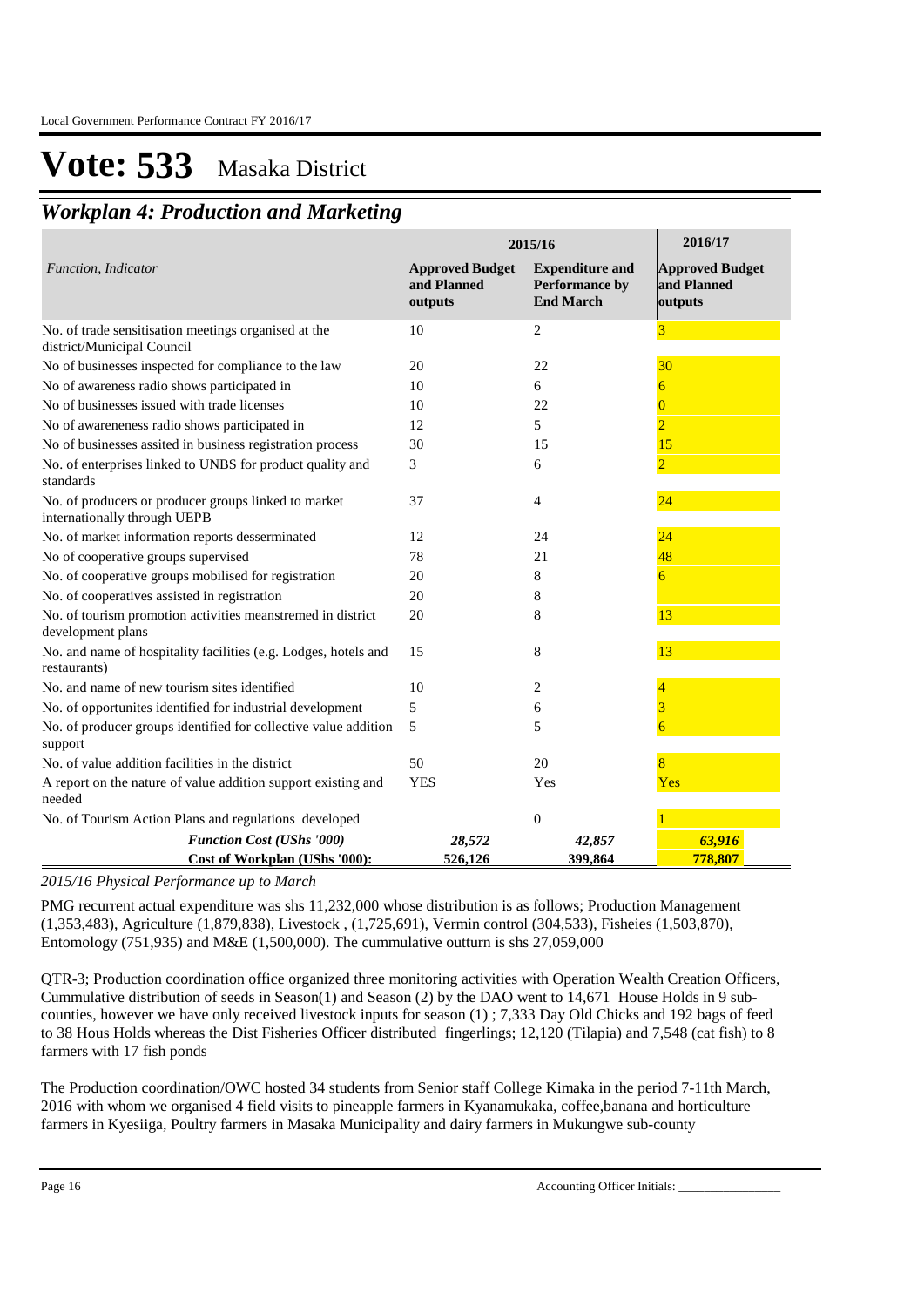### *Workplan 4: Production and Marketing*

(a) PMG Development investment QTR-3 was on fish cage technology in lake Nabugabo communities costing shs10,000,000.The cummulative Development investment thus reached shs 33,072,000 broken down as follows;

Qtr-1 Carried out (i) Demonstration for improved apiary technologies at shs 3,001,000 increasing the number of farmers in bee farming from 30 to 50 , (ii) Longe 10 hybrid maize demonstration with fertilizer application was intended to show farmers the fertilizer needs for maximum productivity. Farmers considered Longe 10 as a low yielding variety

QTR-2; Eight (8) demonstrations to revamp bananasat shs 8,000,000= were done in Buwunga and Kyanamukaka as well as (8) Sweet potato silage centres at shs 1,023,650 were done in Buwunga and Nyendo-Ssenyange to reduce on wastage of sweet potato vines

QTR-3; Fish cage demonstration technology at shs 10,000,000 was done in Lake Nabugabo, Bukakata Sub-county as a means of popularizing the technology and demonstrate sizes of fish cages

### *Planned Outputs for 2016/17*

a) Production Management services key outputs is to; Plan and coordinate the 6 sub-sector activities, Operation Wealth Creation activities,monitoring and reporting done to CAO, MAAIF and the respective Departments and Agencies of Government. Production Officer will also coordinate sector capacity management and induction/Training of new staff.

B)Crop development key out puts areas is to carry out; Pest and Disease control as well as guiding on improved seedlings for food security crops (banana, maize, beans, potatoes, cassava) and income crops (coffee, pineapple, citrus, mangoes) and provision of water for small scale irrigation (demonstrations) and sustainable land management practices C)Livestock Health and marketing key outputs is production and disease control in dairy, poultry and piggery. FMD vaccinations, the regional Vet Lab,Central pig abattoir, A.I scheme and sialge making technologies are major interventions to be undertaken

d)Fisheries key output ares is to regulate lake fisheries and give technical guidance on fish cage farming and number of fish ponds and Fish cage technologies to reduce pressure on the Lake

e) Entomology key outputs is to increase the number of bee farmers and processing of honey through bee farmers Associations. The Cricket rearing project will be expanded to reach 2,000 farmers

f)Vermin control will focus on stray dog management and key vermin to crops

g) District Commercial Services key output areas is to mobilise and increase business and trade through mobilization of new groups/cooperative Socities, provide for an enabling business environment, market linkages, market information, Tourisim promotion and development and value addition to Agriculture produce

g)Networks with Research-Extension will be strengthened through NARO, ILRI and MUZARDI Kamenyamiggo station by having hands on training of all staff at the station

### **(iii) Details of Off-Budget Activities carried out by NGOs, Central Government, the Private Sector and Donors**

a) Support to the construction of the central pig abattoir by IFAD/European Union

b) Dairy processing by MADDO Dairies

c)Trade and Industry by the DICOSS project/World bank and under Agriculture; promotion of bean production in the district in collaboration with CEDO, Makerere University & NARO (NaCCRI & KARI), Safe handling of agrochemicals (E-verification, Spray Service Provision, anti-couterfeit campaigns), business skilling and climate smart agriculture, promotion of beans, maize and coffee by USAID-Feed the Future-inputs acitivity, enabling environment activity and Technoserve in collaboratio with Uganda Cooperative alliance).

### **(iv) The three biggest challenges faced by the department in improving local government services**

### *Insufficient funds to facilitate Agriculture Extension in sub-counties 1.*

The Agriculture Extension fund has provided shs 860,000 per sub-county per year which is so small to run fuel, motorcycles and materials to enable them carry out demonstrations. Staff also face accomodation challenges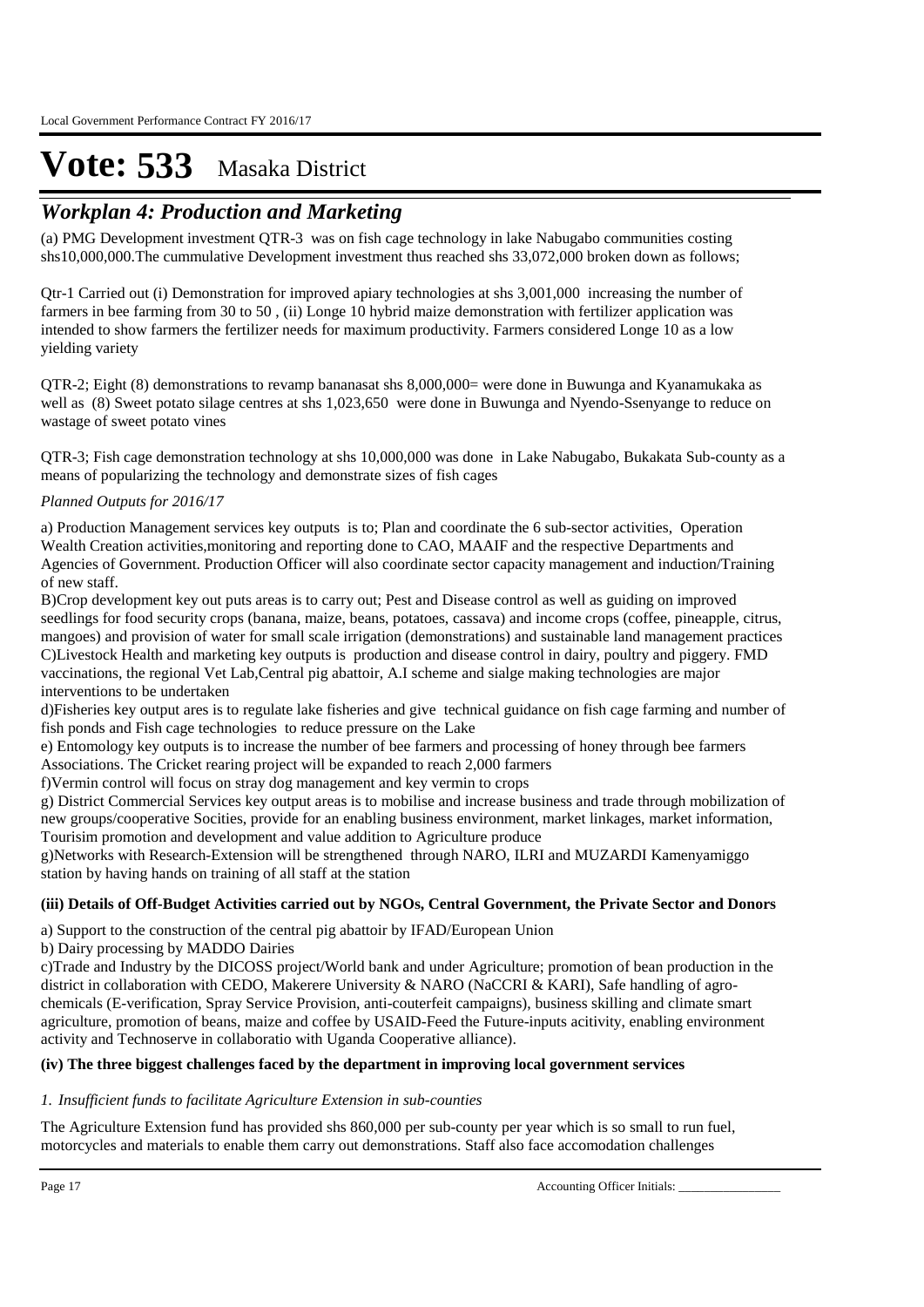## *Workplan 4: Production and Marketing*

*Low funding to Capital Development Projects 2.*

Only shs 43,627,344 has been provided to Capital development making it difficult to implement core projectsto tame Climate Change severe effects for example sizable irrigation projects

*Lack of vehicles and motorcycles 3.*

Transport is key to implement an efficient, vibrant agriculture extension system as well as in carrying out data collection and disease control. The Department needs two vehicles to the DAO and the DVO as well as 12 motorcycles to Extension staff

### *Workplan 5: Health*

### **(i) Overview of Workplan Revenue and Expenditures**

| <b>UShs Thousand</b>                                 | 2015/16                   |                         | 2016/17                   |  |
|------------------------------------------------------|---------------------------|-------------------------|---------------------------|--|
|                                                      | Approved<br><b>Budget</b> | Outturn by end<br>March | Approved<br><b>Budget</b> |  |
| A: Breakdown of Workplan Revenues:                   |                           |                         |                           |  |
| <b>Recurrent Revenues</b>                            | 2,218,398                 | 1,657,232               | 2,140,229                 |  |
| District Unconditional Grant (Non-Wage)              | 6.105                     | 3,337                   | 2,331                     |  |
| <b>Locally Raised Revenues</b>                       | 7,100                     | $\theta$                | 2,163                     |  |
| Sector Conditional Grant (Non-Wage)                  | 556,383                   | 417,287                 | 556,383                   |  |
| Sector Conditional Grant (Wage)                      | 1,648,810                 | 1,236,608               | 1,579,353                 |  |
| <b>Development Revenues</b>                          | 290,366                   | 552,710                 | 1,046,956                 |  |
| Development Grant                                    | 29,366                    | 29,366                  | $\Omega$                  |  |
| District Discretionary Development Equalization Gran |                           | $\theta$                | 5.000                     |  |
| Donor Funding                                        | 261,000                   | 523,344                 | 641,956                   |  |
| <b>Transitional Development Grant</b>                | $\mathbf{0}$              | $\theta$                | 400,000                   |  |
| <b>Total Revenues</b>                                | 2,508,764                 | 2,209,942               | 3,187,185                 |  |
| <b>B: Breakdown of Workplan Expenditures:</b>        |                           |                         |                           |  |
| Recurrent Expenditure                                | 2,215,853                 | 1,657,557               | 2,140,229                 |  |
| Wage                                                 | 1,648,810                 | 1,236,608               | 1,579,353                 |  |
| Non Wage                                             | 567,043                   | 420,950                 | 560,877                   |  |
| Development Expenditure                              | 292,911                   | 293,175                 | 1,046,956                 |  |
| Domestic Development                                 | 31,910                    | 27,681                  | 405,000                   |  |
| Donor Development                                    | 261,000                   | 265,494                 | 641,956                   |  |
| <b>Total Expenditure</b>                             | 2,508,764                 | 1,950,733               | 3,187,185                 |  |

*2015/16 Revenue and Expenditure Performance up to March*

PHC wage; Planned revenue for the quarter was 412,203,000 received 100% of the expected. **PHC Non wage; the planned revenue for the** quarter was 39,680,000, Received 100% of the expected. PHC NGO hospitals; the planned for the quarter was 99,416,000, Received 100%. The set of the set of the set of the set of the set of the personal pHC Development; The planned for the quarter was  $9.789,000/$ =, received  $15.935,000/$ = which is 163%.

Donor funding; the planned revenue for the quarter was 65,250,000, received 85,614,000/= (131%) of the expected.

Expenditure: The overall expenditure was 696,583,000/= (110%) against the planned 629,850,000/= Spent 100% of the PHC wage 100% of PHC non wage. Spent 15,935,000 (150%) of Domestic development at the end of the quarter however, 192% of donor development was spent.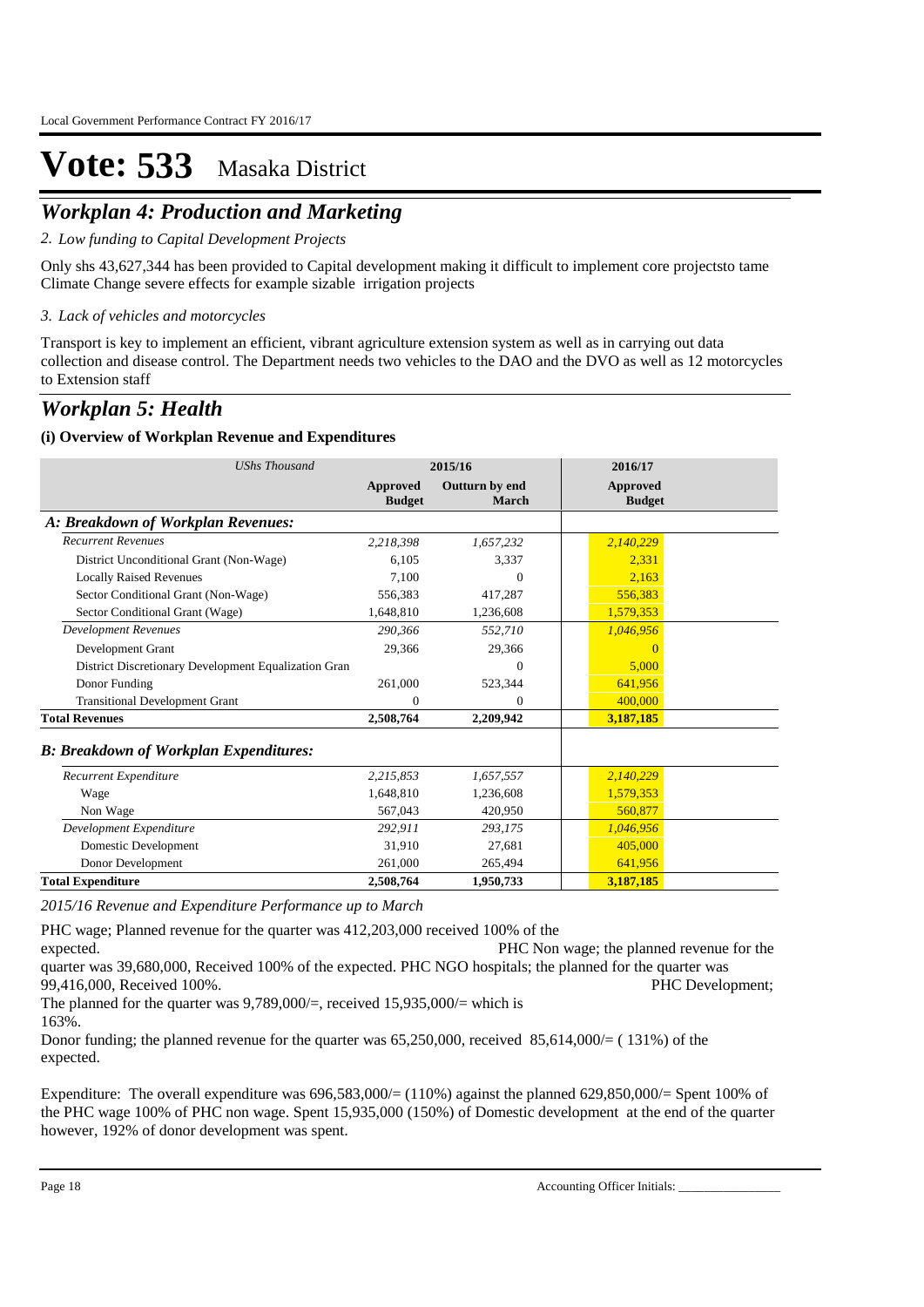### *Workplan 5: Health*

### *Department Revenue and Expenditure Allocations Plans for 2016/17*

The department is expected to receive shs 3,187,185,000 for the financial year 2016/17 out of this about 67% is meant for the recurrent expenditure and about 33% is meant for development expenditure. Out of the expected revenue for FY 2016/17, Wage is expected to consume about 49% leaving only 18% for recurrent none wage and 33% development of which Donor component is expected to be 61% and Domestic Development component is 0.5% and Transitional Development Grant 38.5%

### **(ii) Summary of Past and Planned Workplan Outputs**

|                                                                                             | 2015/16                                          | 2016/17                                                      |                                                  |
|---------------------------------------------------------------------------------------------|--------------------------------------------------|--------------------------------------------------------------|--------------------------------------------------|
| Function, Indicator                                                                         | <b>Approved Budget</b><br>and Planned<br>outputs | <b>Expenditure and</b><br>Performance by<br><b>End March</b> | <b>Approved Budget</b><br>and Planned<br>outputs |
| <b>Function: 0881 Primary Healthcare</b>                                                    |                                                  |                                                              |                                                  |
| Number of outpatients that visited the NGO Basic health<br>facilities                       | 8000                                             | 16741                                                        | 8000                                             |
| Number of inpatients that visited the NGO Basic health<br>facilities                        | 4000                                             | 3029                                                         | 4000                                             |
| No. and proportion of deliveries conducted in the NGO Basic<br>health facilities            | 500                                              | 428                                                          | 500                                              |
| Number of children immunized with Pentavalent vaccine in<br>the NGO Basic health facilities | 3000                                             | 1819                                                         | 3000                                             |
| Number of trained health workers in health centers                                          | 200                                              | 187                                                          | 200                                              |
| No of trained health related training sessions held.                                        | 30                                               | 28                                                           | 30 <sup>°</sup>                                  |
| Number of outpatients that visited the Govt. health facilities.                             | 296648                                           | 295720                                                       | 300000                                           |
| Number of inpatients that visited the Govt. health facilities.                              | 35000                                            | 24920                                                        | 35000                                            |
| No and proportion of deliveries conducted in the Govt. health<br>facilities                 | 11200                                            | 8364                                                         | 11200                                            |
| % age of approved posts filled with qualified health workers                                | 80                                               | 70                                                           | 80                                               |
| % age of Villages with functional (existing, trained, and<br>reporting quarterly) VHTs.     | 90                                               | 90                                                           | 90                                               |
| No of children immunized with Pentavalent vaccine                                           | 10000                                            | 7376                                                         | 10000                                            |
| No of healthcentres constructed                                                             |                                                  | $\theta$                                                     |                                                  |
| No of staff houses constructed                                                              | 1                                                | 1                                                            |                                                  |
| No of maternity wards constructed                                                           | 1                                                | $\theta$                                                     |                                                  |
| No of OPD and other wards constructed                                                       | $\theta$                                         | $\mathbf{0}$                                                 |                                                  |
| <b>Function Cost (UShs '000)</b><br><b>Function: 0882 District Hospital Services</b>        | 2,508,764                                        | 1,950,733                                                    | 550,299                                          |
| <b>Function Cost (UShs '000)</b><br>Function: 0883 Health Management and Supervision        | 0                                                | 0                                                            | 366,195                                          |
| <b>Function Cost (UShs '000)</b>                                                            | 0                                                | 0                                                            | 2,270,691                                        |
| Cost of Workplan (UShs '000):                                                               | 2,508,764                                        | 1,950,733                                                    | 3.187.185                                        |

*2015/16 Physical Performance up to March*

The achievements were as follows; For NGO units deliveries 607, Inpatients 3208, Outpatients 9304, immunisation, 520 compared to the targets; 450, 2500, 5000 and 750 respectively. For Governments units they were Filled posts 70% ( target 75%), Deliveries 2612(target 2800), Inpatient 8132( target 8750), Outpatient 93839 (target 74,162), and number of chidren immunised with DPT3 2137 (target 2500). Hence the total coverage of DPT3, 81.7%, Deliveries 99%, OPD 1.4 and inpatient 100.8%.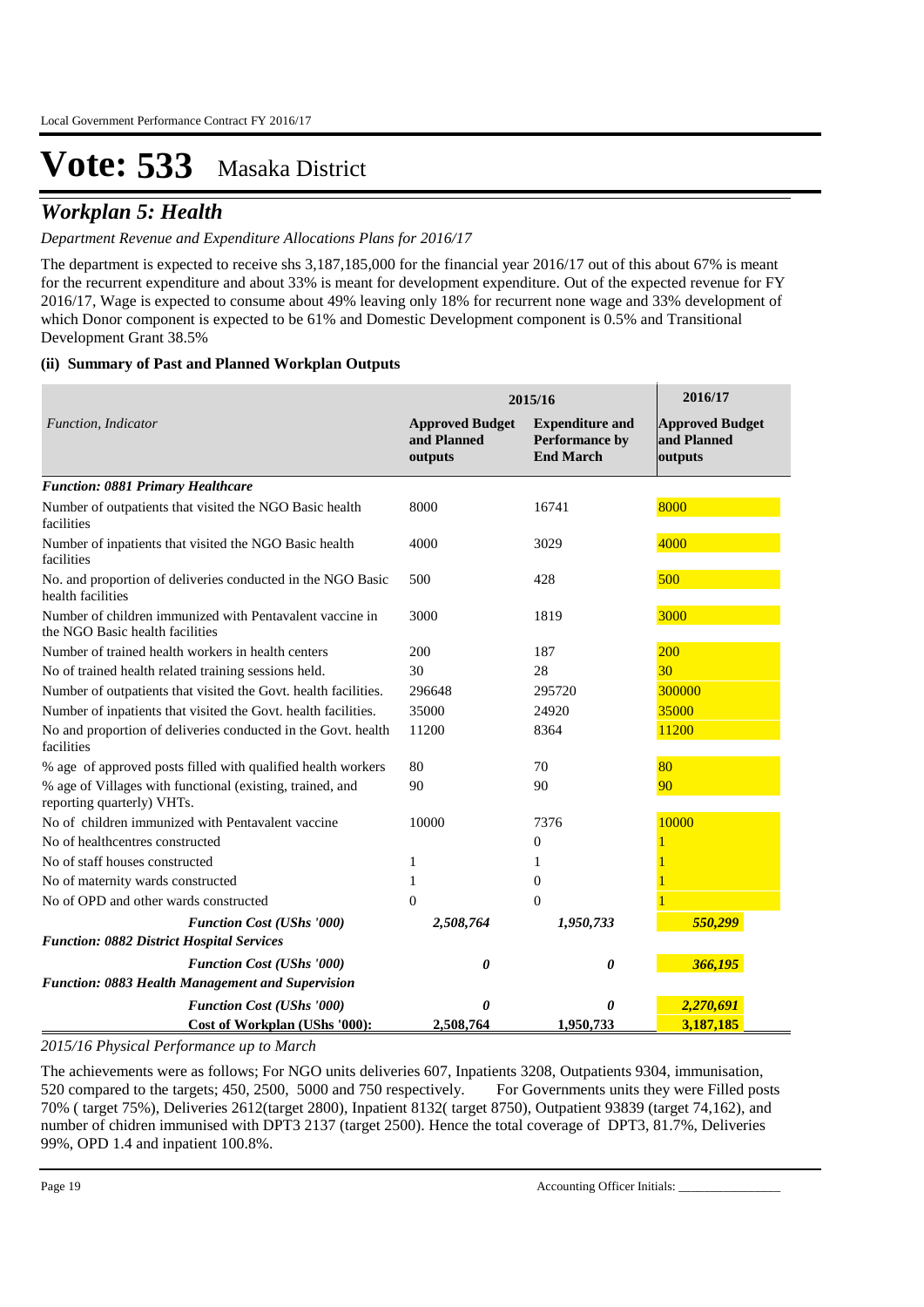## *Workplan 5: Health*

*Planned Outputs for 2016/17* 

Quartely DHMT meetings held, Quarterly support supervision conducted, 90% immunisation coverage achieved, Achieve 90% deliveries in health facilities, OPD attendance of 1.0 per person per year achieved, Achive 114,635, 9828,3260 and 3362 OPD attendence, Inpatients, DPT3 and deliveries in all facilities respectively.

## **(iii) Details of Off-Budget Activities carried out by NGOs, Central Government, the Private Sector and Donors**

The activities that will be implemented Partnes like TASO, Kitovu Mobile and other Uganda cares activities are not included in the budget estimates.

### **(iv) The three biggest challenges faced by the department in improving local government services**

### *Poor health infrastructure 1.*

This is due to limited capital development budget, we cannot be able to improve infrastructure, provide staff accomodation, transport and equipment to health units.

### *Underfunding 2.*

The current funding is still limited despite the increasing cost of various items eg fuel. The current DHO's budget for administration is only 15% which is inadquate.

### *Uderstaffing 3.*

The current staffing is at 70%, this has also contributed to the poor service delivery. There is need to increse on the PHC wage in order to recruit more staff. In the critical areas like ADHO( Envir), Dispenser, Anaethetic officers Theatre assistants.

### *Workplan 6: Education*

### **(i) Overview of Workplan Revenue and Expenditures**

| UShs Thousand                           | 2015/16                   |                         | 2016/17                   |  |
|-----------------------------------------|---------------------------|-------------------------|---------------------------|--|
|                                         | Approved<br><b>Budget</b> | Outturn by end<br>March | Approved<br><b>Budget</b> |  |
| A: Breakdown of Workplan Revenues:      |                           |                         |                           |  |
| <b>Recurrent Revenues</b>               | 7,932,120                 | 5,784,989               | 8,340,882                 |  |
| District Unconditional Grant (Non-Wage) | 1,360                     | 885                     | 891                       |  |
| District Unconditional Grant (Wage)     | 36,648                    | 27,486                  | 36,648                    |  |
| <b>Locally Raised Revenues</b>          | 12.934                    | 4,420                   | 3,585                     |  |
| Other Transfers from Central Government | 8,000                     | 8,266                   | 8,266                     |  |
| Sector Conditional Grant (Non-Wage)     | 1,908,515                 | 1,270,436               | 1,837,515                 |  |
| Sector Conditional Grant (Wage)         | 5,964,662                 | 4,473,496               | 6,453,977                 |  |
| <b>Development Revenues</b>             | 424,329                   | 389,304                 | 763,959                   |  |
| Development Grant                       | 389,304                   | 389,304                 | 198,360                   |  |
| Donor Funding                           | 35,025                    | $\theta$                |                           |  |
| <b>Transitional Development Grant</b>   |                           | $\theta$                | 565,598                   |  |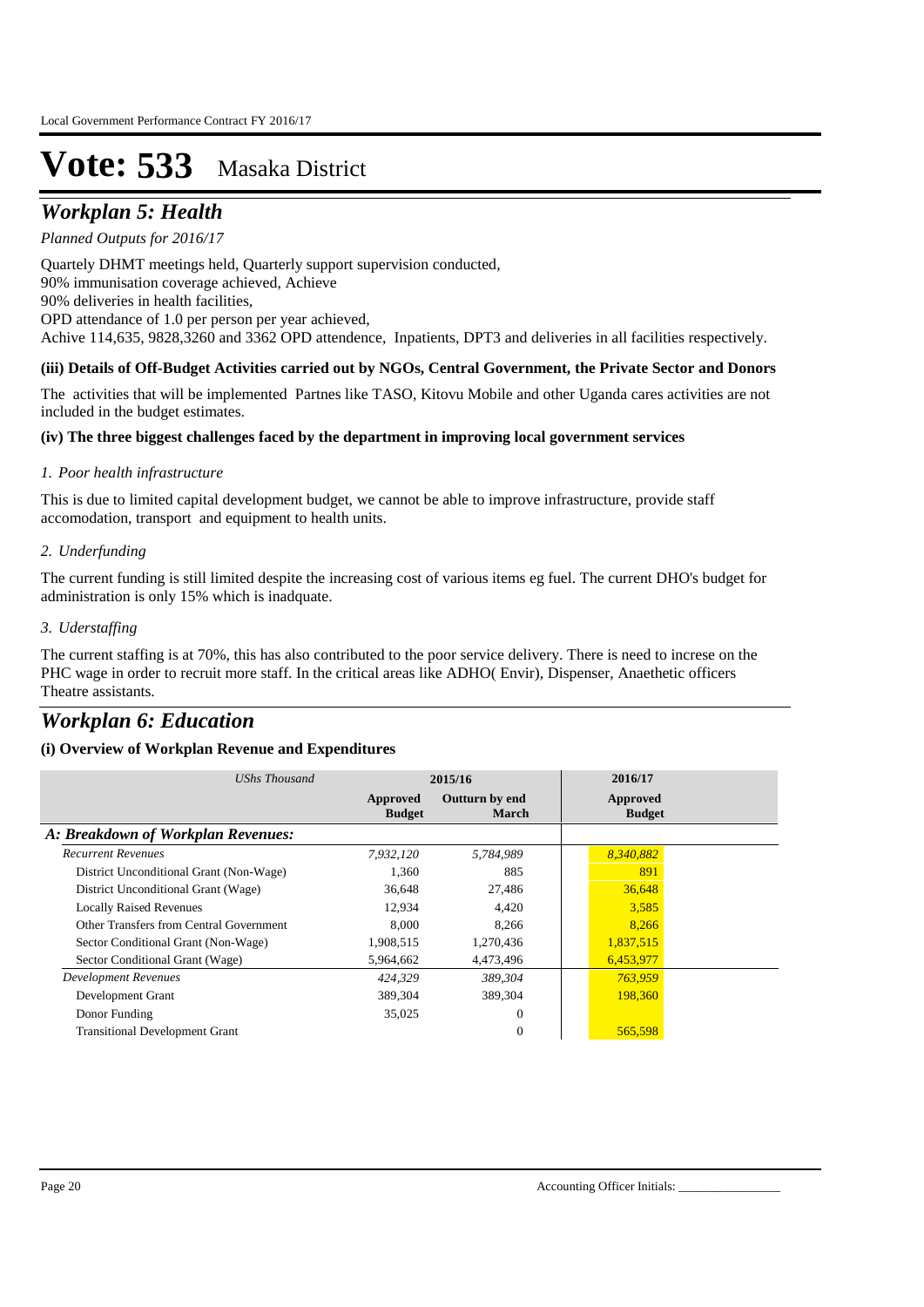### *Workplan 6: Education*

| <b>Total Revenues</b>                         | 8,356,449 | 6,174,294 | 9,104,841      |  |
|-----------------------------------------------|-----------|-----------|----------------|--|
| <b>B: Breakdown of Workplan Expenditures:</b> |           |           |                |  |
| Recurrent Expenditure                         | 7.932.120 | 5,777,639 | 8,340,882      |  |
| Wage                                          | 6,001,310 | 4,500,982 | 6,490,625      |  |
| Non Wage                                      | 1,930,810 | 1,276,657 | 1,850,257      |  |
| Development Expenditure                       | 424.329   | 182.287   | 763,959        |  |
| Domestic Development                          | 389,304   | 182,287   | 763,959        |  |
| Donor Development                             | 35,025    | 0         | $\overline{0}$ |  |
| <b>Total Expenditure</b>                      | 8,356,449 | 5,959,927 | 9,104,841      |  |

#### *2015/16 Revenue and Expenditure Performance up to March*

The department received about 34% against the quarterly budget for FY 2015/16. Whereby, with the exceptional of Locally raised revenue and Direct transfers like UPE, USE among others that performed at tune of 0%, the rest of revenue sources performed at tune of 80% and above simply because of changes in Planning and Budgeting Cycles, such that some planned outputs had to be implemented in the quarter under review.

The department spent about 21% in the quarter under review.

By the end of second quarter, the department had unspent balance of about UG.X.209,210,000 as per annual revenue received basically to cater for classroom constructions.

#### *Department Revenue and Expenditure Allocations Plans for 2016/17*

The department will receive sh.9,104,841,000 FY2016/17. Whereby , the Primary Teachers Salaries will take sh. 6,490,625,000 which is 53.1%, Secondary School Salaries Sh. 1,226,077,000 which is 14.7%, Secondary Education ( USE ) Will take Sh.876,708,000 and Primary Education (UPE) 274,890,000. The Overall expenditure of the work plan is Recurrent expenditure ( Wage 6,001,310,000 which is 71.8% and Non Wage 1,930,810,000 which makes 23.1% ) .

#### **(ii) Summary of Past and Planned Workplan Outputs**

|                                                  |                                                  | 2015/16                                                             |                                                  |  |
|--------------------------------------------------|--------------------------------------------------|---------------------------------------------------------------------|--------------------------------------------------|--|
| Function, Indicator                              | <b>Approved Budget</b><br>and Planned<br>outputs | <b>Expenditure and</b><br><b>Performance by</b><br><b>End March</b> | <b>Approved Budget</b><br>and Planned<br>outputs |  |
| Function: 0781 Pre-Primary and Primary Education |                                                  |                                                                     |                                                  |  |
| No. of pupils enrolled in UPE                    | 26952                                            | 26952                                                               | 20861                                            |  |
| No. of student drop-outs                         | 300                                              | 100                                                                 | 300                                              |  |
| No. of Students passing in grade one.            | 184                                              | 0                                                                   | <b>280</b>                                       |  |
| No. of pupils sitting PLE                        | 4010                                             | 0                                                                   | 4000                                             |  |
| No. of classrooms constructed in UPE             | 4                                                |                                                                     |                                                  |  |
| No. of latrine stances constructed               | 15                                               | 0                                                                   |                                                  |  |
| No. of teacher houses constructed                | 2                                                | 0                                                                   |                                                  |  |
| No. of primary schools receiving furniture       | 4                                                | $\Omega$                                                            |                                                  |  |
| <b>Function Cost (UShs '000)</b>                 | 5,097,893                                        | 3,646,800                                                           | 5,526,288                                        |  |
| <b>Function: 0782 Secondary Education</b>        |                                                  |                                                                     |                                                  |  |
| No. of students enrolled in USE                  | 6537                                             | 6607                                                                | 775                                              |  |
| No. of classrooms constructed in USE             | 1                                                | 1                                                                   |                                                  |  |
| <b>Function Cost (UShs '000)</b>                 | 2,142,785                                        | 1,544,030                                                           | 2,102,785                                        |  |
| <b>Function: 0783 Skills Development</b>         |                                                  |                                                                     |                                                  |  |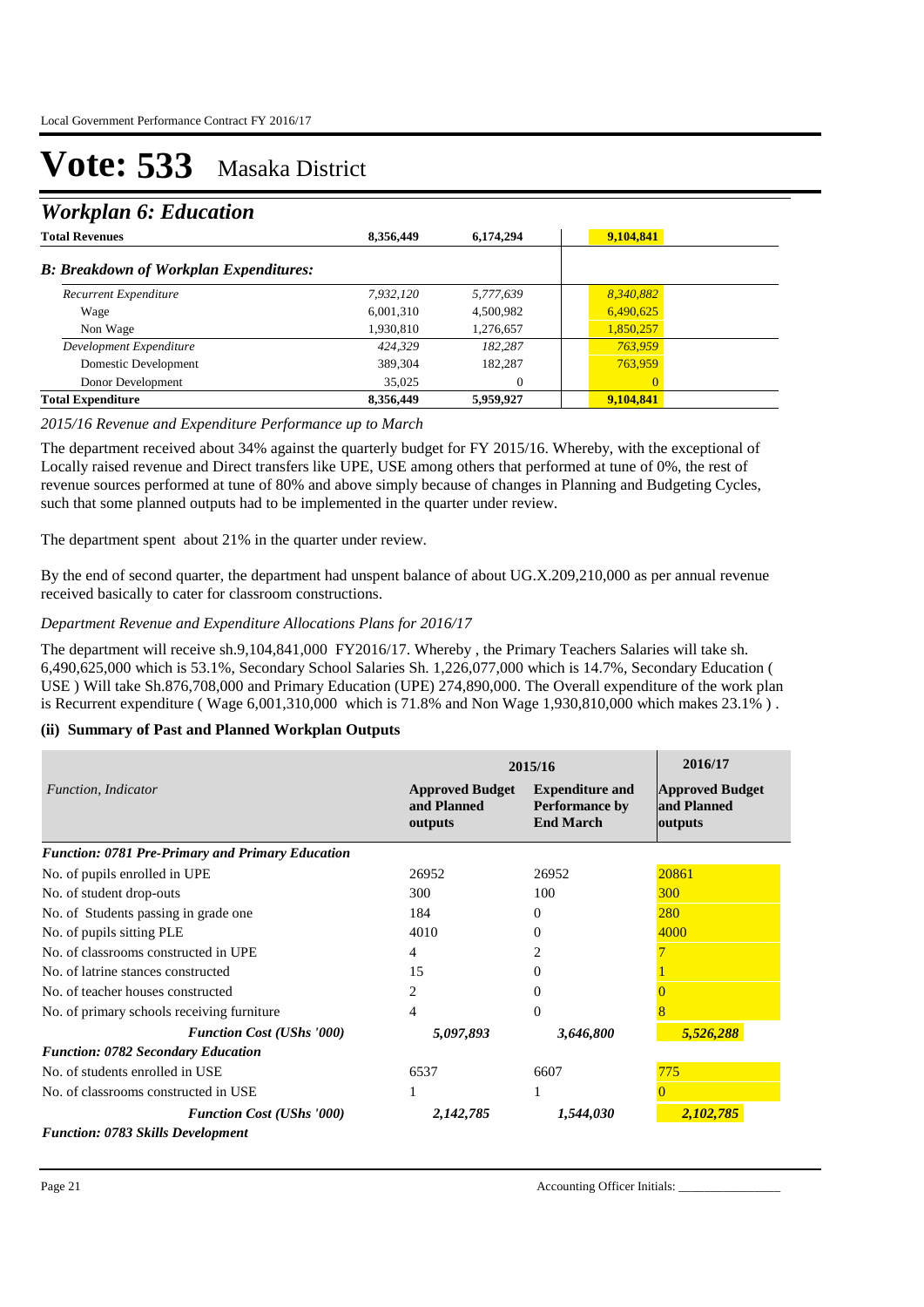### *Workplan 6: Education*

|                                                                        | 2015/16                                          | 2016/17                                                             |                                                  |
|------------------------------------------------------------------------|--------------------------------------------------|---------------------------------------------------------------------|--------------------------------------------------|
| Function, Indicator                                                    | <b>Approved Budget</b><br>and Planned<br>outputs | <b>Expenditure and</b><br><b>Performance by</b><br><b>End March</b> | <b>Approved Budget</b><br>and Planned<br>outputs |
| No. Of tertiary education Instructors paid salaries                    | 35                                               | 35                                                                  | 30                                               |
| No. of students in tertiary education                                  | 341                                              | 341                                                                 | 361                                              |
| <b>Function Cost (UShs '000)</b>                                       | 1,022,333                                        | 705,090                                                             | 1,428,530                                        |
| <b>Function: 0784 Education &amp; Sports Management and Inspection</b> |                                                  |                                                                     |                                                  |
| No. of primary schools inspected in quarter                            | 98                                               | 105                                                                 | 128                                              |
| No. of secondary schools inspected in quarter                          | 19                                               | 15                                                                  | 18                                               |
| No. of tertiary institutions inspected in quarter                      |                                                  | $\Omega$                                                            |                                                  |
| No. of inspection reports provided to Council                          | 4                                                | $\Omega$                                                            |                                                  |
| <b>Function Cost (UShs '000)</b>                                       | 93,438                                           | 64,007                                                              | 47,237                                           |
| Cost of Workplan (UShs '000):                                          | 8.356.449                                        | 5,959,927                                                           | 9,104,841                                        |

*2015/16 Physical Performance up to March*

All 78 UPE schools located in received UPE funds

All 18 USE schools located in received USE funds

All 784 primary school teachers in 78 UPE schools in the 6 Subcounties of Kyanamukaaka, Buwunga, Bukakkata, Mukungwe, Kabonera tand Kyesiiga paid salaries.

784 primary school teachers in 78 UPE schools in the 6 Subcounties of Kyanamukaaka, Buwunga, Bukakkata,

Mukungwe, Kabonera tand Kyesiiga monitored.

Monitored all Government aided schools,

Coordinated the Construction of school toilets, classroom construction and Teachers' house.

### *Planned Outputs for 2016/17*

The Out puts will include : School inspection and monitoring of education institutions done, construction of class rooms and delivery o furniture done, Conduct of Exams ( PLE and Mock exams , ) monitored, Attending meetings ( Social Services, council meeting TPC, Head teachers etc …) Human Resource Managed , Utilisation of USE and UPE Funds monitored and Participating in co currular activites.

### **(iii) Details of Off-Budget Activities carried out by NGOs, Central Government, the Private Sector and Donors**

Purchase of departmental vehicles, construction of classrooms and teacher's' houses, Provision of furniture,Latrine construction, Lithographer printer

### **(iv) The three biggest challenges faced by the department in improving local government services**

*Dengerous Mechanical Condition Vehicles 1.*

Departmental Vehicles are very old .and are not enough

*Inadquate funding of Department activites 2.*

Much as we want very much to provide support supervision to our teachers in schools more frequently, the available funds are not permissive.

### *Under staffing at the Headquarter and at school level 3.*

There are some vacant posts in the the department and in schools

### *Workplan 7a: Roads and Engineering*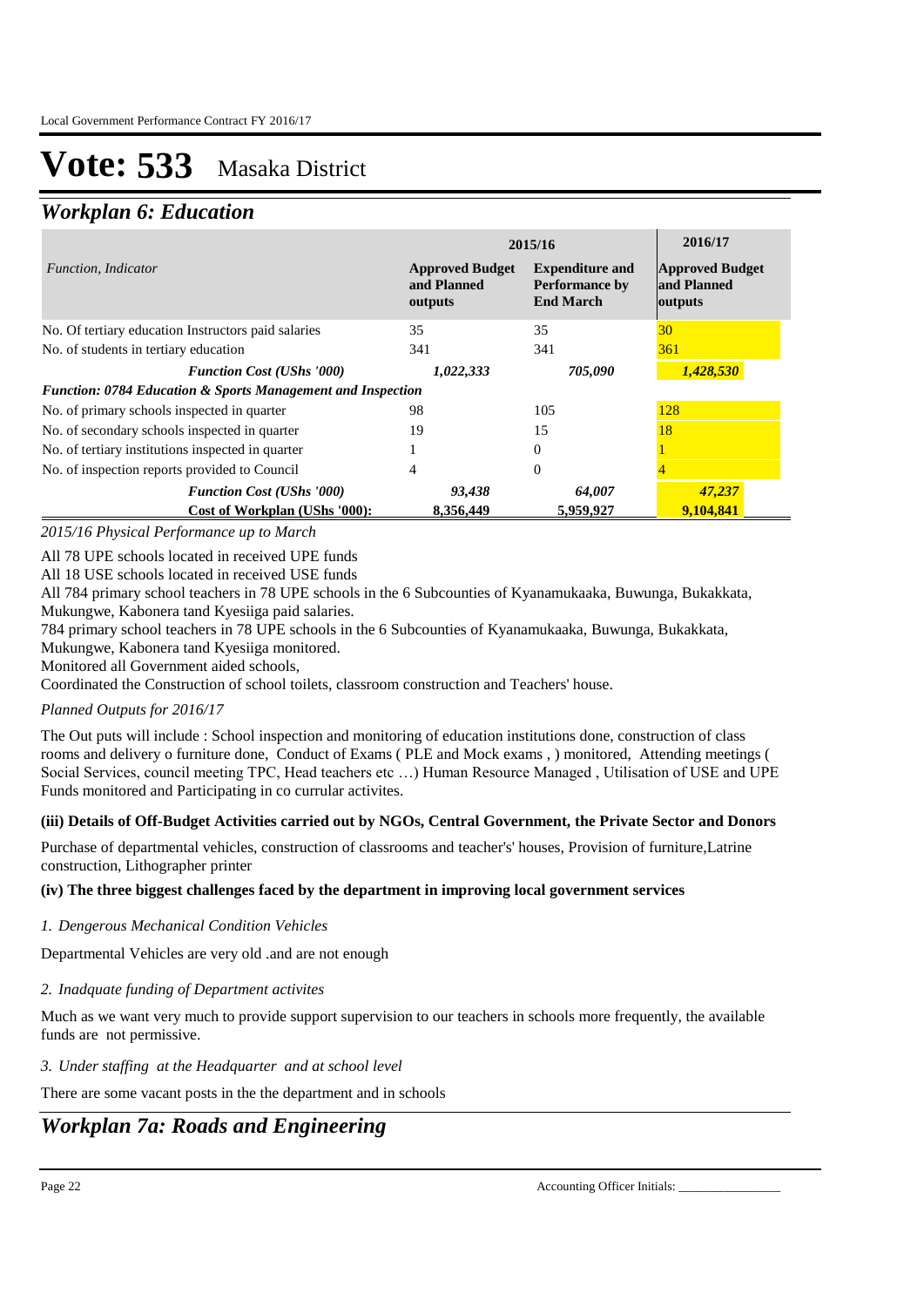## *Workplan 7a: Roads and Engineering*

#### **(i) Overview of Workplan Revenue and Expenditures**

| UShs Thousand                                 | 2015/16                   |                         | 2016/17                   |
|-----------------------------------------------|---------------------------|-------------------------|---------------------------|
|                                               | Approved<br><b>Budget</b> | Outturn by end<br>March | Approved<br><b>Budget</b> |
| A: Breakdown of Workplan Revenues:            |                           |                         |                           |
| <b>Recurrent Revenues</b>                     | 660,075                   | 393,371                 | 524,352                   |
| District Unconditional Grant (Non-Wage)       | 117,800                   | 87,019                  | 1,178                     |
| District Unconditional Grant (Wage)           | 42,363                    | 31,772                  | 42,363                    |
| <b>Locally Raised Revenues</b>                | 2,990                     | $\Omega$                | 1,750                     |
| Multi-Sectoral Transfers to LLGs              | 67,944                    | 67,944                  |                           |
| Other Transfers from Central Government       | 428,979                   | 206,636                 |                           |
| Sector Conditional Grant (Non-Wage)           |                           | $\Omega$                | 479,062                   |
| <b>Total Revenues</b>                         | 660,075                   | 393,371                 | 524,352                   |
| <b>B: Breakdown of Workplan Expenditures:</b> |                           |                         |                           |
| Recurrent Expenditure                         | 544,075                   | 289,390                 | 524,352                   |
| Wage                                          | 42,363                    | 31,772                  | 42,363                    |
| Non Wage                                      | 501,713                   | 257,618                 | 481,990                   |
| Development Expenditure                       | 116,000                   | 57,204                  | $\theta$                  |
| Domestic Development                          | 116,000                   | 57,204                  | 0                         |
| Donor Development                             | $\Omega$                  | $\Omega$                | $\Omega$                  |
| <b>Total Expenditure</b>                      | 660,075                   | 346,594                 | 524,352                   |

#### *2015/16 Revenue and Expenditure Performance up to March*

Cummulatively, the Department received 28% of the planned revenue for FY 2015/16 , on the average, the recurrent receipts were 34% as per the quarterly plan while the Devevelopment revenues performed at tune of 0%.

The department spent 21% of the quarterly planned budget. By the the end of third quarter, the department had unspent balance of about 8%.

#### *Department Revenue and Expenditure Allocations Plans for 2016/17*

The department expects to receive UG.X.524,352,000/=; which stands at tune of 15% increase compared to that of last Financial year 2015/16. This increase is attributed from other transfers from Central Government. Out of this, UG.X. 481,989,000/- is coming from Other transfers from Central Government for the Uganda Road fund. The funding for Community Access Roads to be received from the Uganda Road Fund will be 67,943,564/=. Local revenue will contribute 2,990,000/= while donor funding will be  $78,664,000/$ =

#### **(ii) Summary of Past and Planned Workplan Outputs**

|                                                        | 2015/16                                          | 2016/17                                                             |                                                  |
|--------------------------------------------------------|--------------------------------------------------|---------------------------------------------------------------------|--------------------------------------------------|
| <i>Function, Indicator</i>                             | <b>Approved Budget</b><br>and Planned<br>outputs | <b>Expenditure and</b><br><b>Performance by</b><br><b>End March</b> | <b>Approved Budget</b><br>and Planned<br>outputs |
| <b>Function: 0481</b>                                  |                                                  |                                                                     |                                                  |
| No of bottle necks removed from CARs                   | $\Omega$                                         | $\Omega$                                                            | 12                                               |
| Length in Km of District roads routinely maintained    | 274                                              | 209                                                                 | 108                                              |
| Length in Km of District roads periodically maintained |                                                  | 22                                                                  | 77                                               |
| <b>Function Cost (UShs '000)</b>                       | 415,391                                          | 285,093                                                             | 524,352                                          |
| <b>Function: 0482</b>                                  |                                                  |                                                                     |                                                  |
| <b>Function Cost (UShs '000)</b>                       | 244,684                                          | 61,501                                                              |                                                  |

Page 23 Accounting Officer Initials: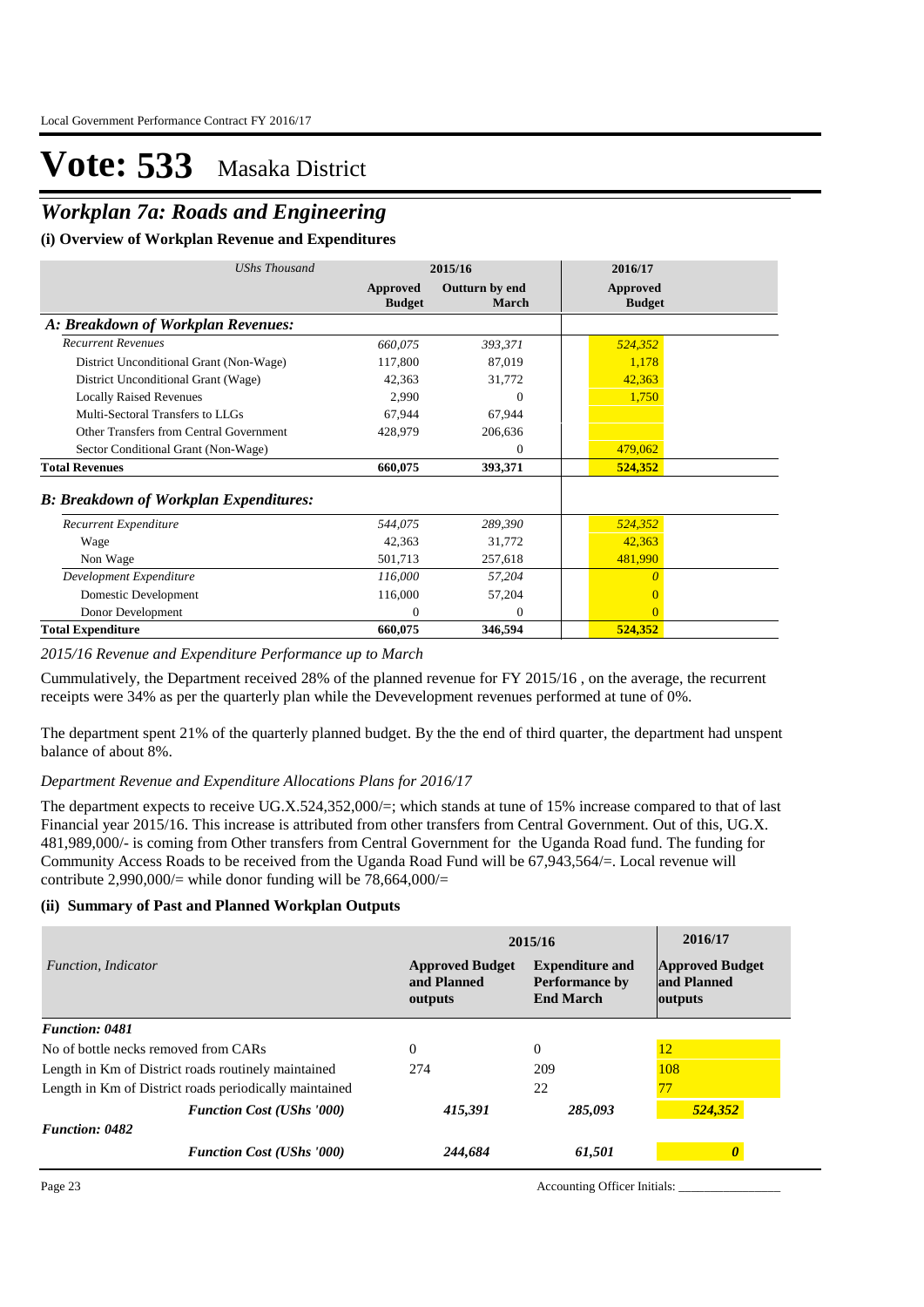## *Workplan 7a: Roads and Engineering*

|                            |                               |                                                  | 2015/16                                                             | 2016/17                                          |
|----------------------------|-------------------------------|--------------------------------------------------|---------------------------------------------------------------------|--------------------------------------------------|
| <i>Function, Indicator</i> |                               | <b>Approved Budget</b><br>and Planned<br>outputs | <b>Expenditure and</b><br><b>Performance by</b><br><b>End March</b> | <b>Approved Budget</b><br>and Planned<br>outputs |
|                            | Cost of Workplan (UShs '000): | 660,075                                          | 346,594                                                             | 524,352                                          |

*2015/16 Physical Performance up to March*

Salaries for staff under works department paid. Reports submitted to the Ministry. Over 208km were maintained in the district.

### *Planned Outputs for 2016/17*

 Six bottle necks are to be removed from Community Access Roads. 274 Km of community Access Roads will be maintained. A Lined pit latrine of 5 stances is to be constructed at Namirembe Fish Landing Site and the District Headquarters Building at Kizungu Hill in Masaka Municipality is to be made more habitable.

### **(iii) Details of Off-Budget Activities carried out by NGOs, Central Government, the Private Sector and Donors**

No off-budget activities are planned as no other funding has been promised from NGOs, Donors and the Central Government.

### **(iv) The three biggest challenges faced by the department in improving local government services**

### *Absence of road gangs. 1.*

The District failed to attract personel to fill vacancies in the road gangs yet the Force Account methodology of road maintenance is used.

### *Lack of Funding for Roads rehabilitation. 2.*

There is no funding for roads rehabilitation yet some roads need urgent repairs. Their maintenance has become very expensive.

### *the road unit is not comprehensive. 3.*

Major components including a roller, dozer, water bowser and a chain/wheel loader are missing. The Regionally based equipment are so few to serve the big number of entities making access very difficult.

### *Workplan 7b: Water*

### **(i) Overview of Workplan Revenue and Expenditures**

| UShs Thousand                           |                           | 2015/16                 | 2016/17                   |  |
|-----------------------------------------|---------------------------|-------------------------|---------------------------|--|
|                                         | Approved<br><b>Budget</b> | Outturn by end<br>March | Approved<br><b>Budget</b> |  |
| A: Breakdown of Workplan Revenues:      |                           |                         |                           |  |
| <b>Recurrent Revenues</b>               | 28.352                    | 21.239                  | 64,399                    |  |
| District Unconditional Grant (Non-Wage) | 400                       | 276                     | 262                       |  |
| District Unconditional Grant (Wage)     | 27,952                    | 20,964                  | 27,952                    |  |
| Sector Conditional Grant (Non-Wage)     | $\Omega$                  | $\overline{0}$          | 36,186                    |  |
| <b>Development Revenues</b>             | 386.685                   | 381.185                 | 360,938                   |  |
| Development Grant                       | 364.685                   | 364,685                 | 338,938                   |  |
| <b>Transitional Development Grant</b>   | 22,000                    | 16.500                  | 22,000                    |  |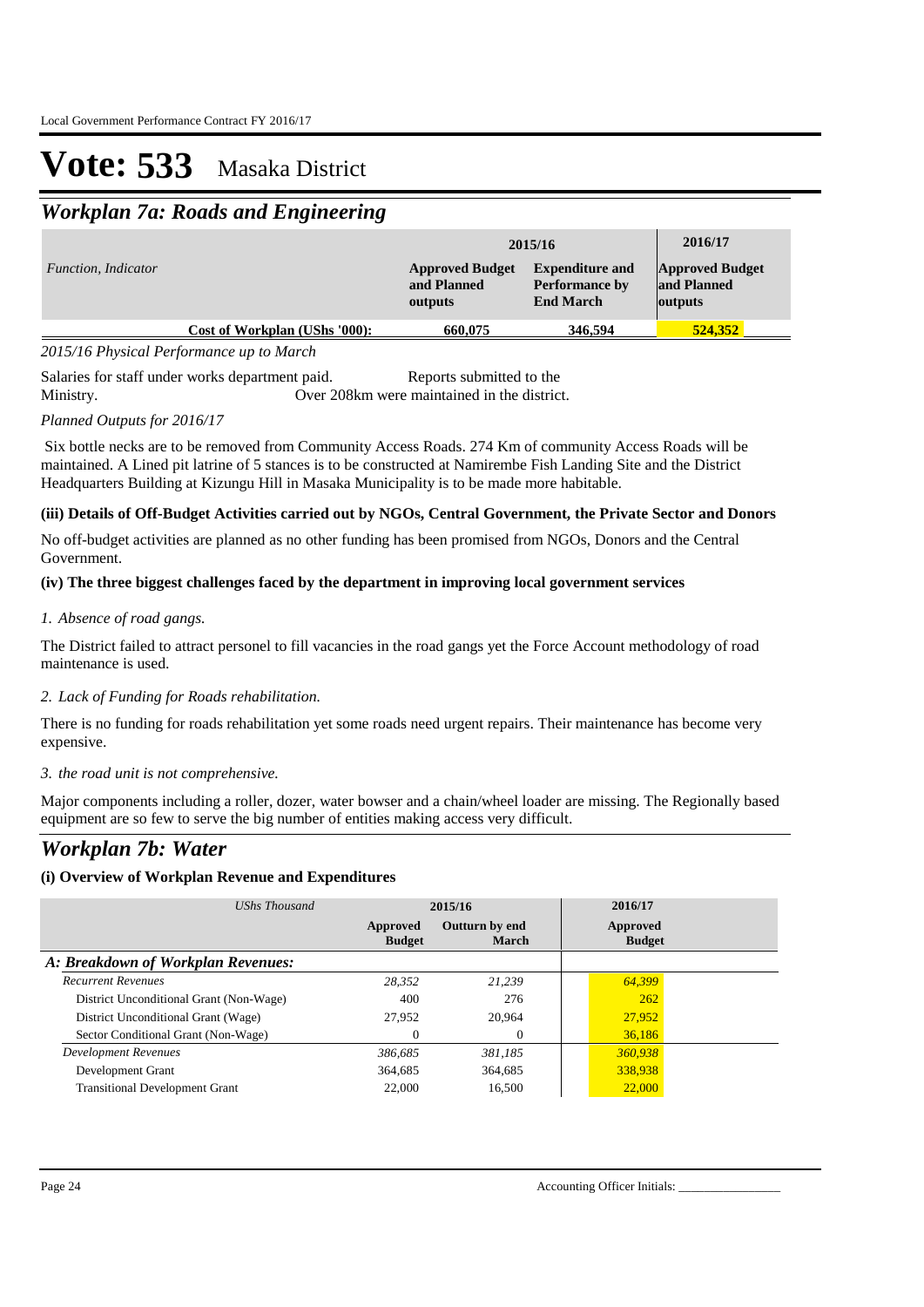## *Workplan 7b: Water*

| <b>Total Revenues</b>                         | 415.036  | 402,424 | 425,336        |  |
|-----------------------------------------------|----------|---------|----------------|--|
| <b>B: Breakdown of Workplan Expenditures:</b> |          |         |                |  |
| Recurrent Expenditure                         | 50,352   | 37,664  | 64,399         |  |
| Wage                                          | 27,952   | 20,964  | 27,952         |  |
| Non Wage                                      | 22,400   | 16,700  | 36,447         |  |
| Development Expenditure                       | 364,685  | 205,005 | 360,938        |  |
| Domestic Development                          | 364,685  | 205,005 | 360,938        |  |
| Donor Development                             | $\theta$ | 0       | $\overline{0}$ |  |
| <b>Total Expenditure</b>                      | 415,036  | 242,668 | 425,336        |  |

#### *2015/16 Revenue and Expenditure Performance up to March*

he department cummulatively received about 157% of the expected planned revenue; registering under performance of about 10%. Whereby, all revenue sources performed as per quarterly budget.

The department spent about 48% of all revenue received; By the end of second quarter, the department had unspent balance of 38%.

*Department Revenue and Expenditure Allocations Plans for 2016/17*

The total planned revenue is 425,336,000/=. Of this 36,447,000/= will be recurrent and 360,938,000/= is earmarked for development expenditures.

#### **(ii) Summary of Past and Planned Workplan Outputs**

|                                                                                                   | 2015/16                                          | 2016/17                                                      |                                                  |
|---------------------------------------------------------------------------------------------------|--------------------------------------------------|--------------------------------------------------------------|--------------------------------------------------|
| Function, Indicator                                                                               | <b>Approved Budget</b><br>and Planned<br>outputs | <b>Expenditure and</b><br>Performance by<br><b>End March</b> | <b>Approved Budget</b><br>and Planned<br>outputs |
| <b>Function: 0981 Rural Water Supply and Sanitation</b>                                           |                                                  |                                                              |                                                  |
| No. of shallow wells constructed (hand dug, hand augured,<br>motorised pump)                      | 24                                               |                                                              | 22                                               |
| No. of deep boreholes drilled (hand pump, motorised)                                              | $\overline{c}$                                   | 0                                                            |                                                  |
| No. of deep boreholes rehabilitated                                                               |                                                  | 0                                                            |                                                  |
| No. of supervision visits during and after construction                                           | 60                                               | 15                                                           | 12                                               |
| No. of water points tested for quality                                                            |                                                  | 25                                                           | 30                                               |
| No. of District Water Supply and Sanitation Coordination<br>Meetings                              |                                                  | 1                                                            | 12                                               |
| No. of Mandatory Public notices displayed with financial<br>information (release and expenditure) |                                                  | $\Omega$                                                     |                                                  |
| No. of sources tested for water quality                                                           |                                                  | 25                                                           | 24                                               |
| No. of water and Sanitation promotional events undertaken                                         |                                                  | 0                                                            |                                                  |
| No. of water user committees formed.                                                              |                                                  | $\theta$                                                     | 12                                               |
| No. of public latrines in RGCs and public places                                                  |                                                  | $\Omega$                                                     |                                                  |
| <b>Function Cost (UShs '000)</b>                                                                  | 415,036                                          | 242,668                                                      | 425,336                                          |
| Cost of Workplan (UShs '000):                                                                     | 415,036                                          | 242,668                                                      | 425,336                                          |

*2015/16 Physical Performance up to March*

Payment of staff salaries **Home improvement with promotion of hand washing** 

done

Household sanitation and hygiene analysis followed up. Six HDPE Rain Water Harvesting Tanks supplied and installed at institutions. Seventeen point water sources constructed and awaiting pump installation.

Page 25 Accounting Officer Initials: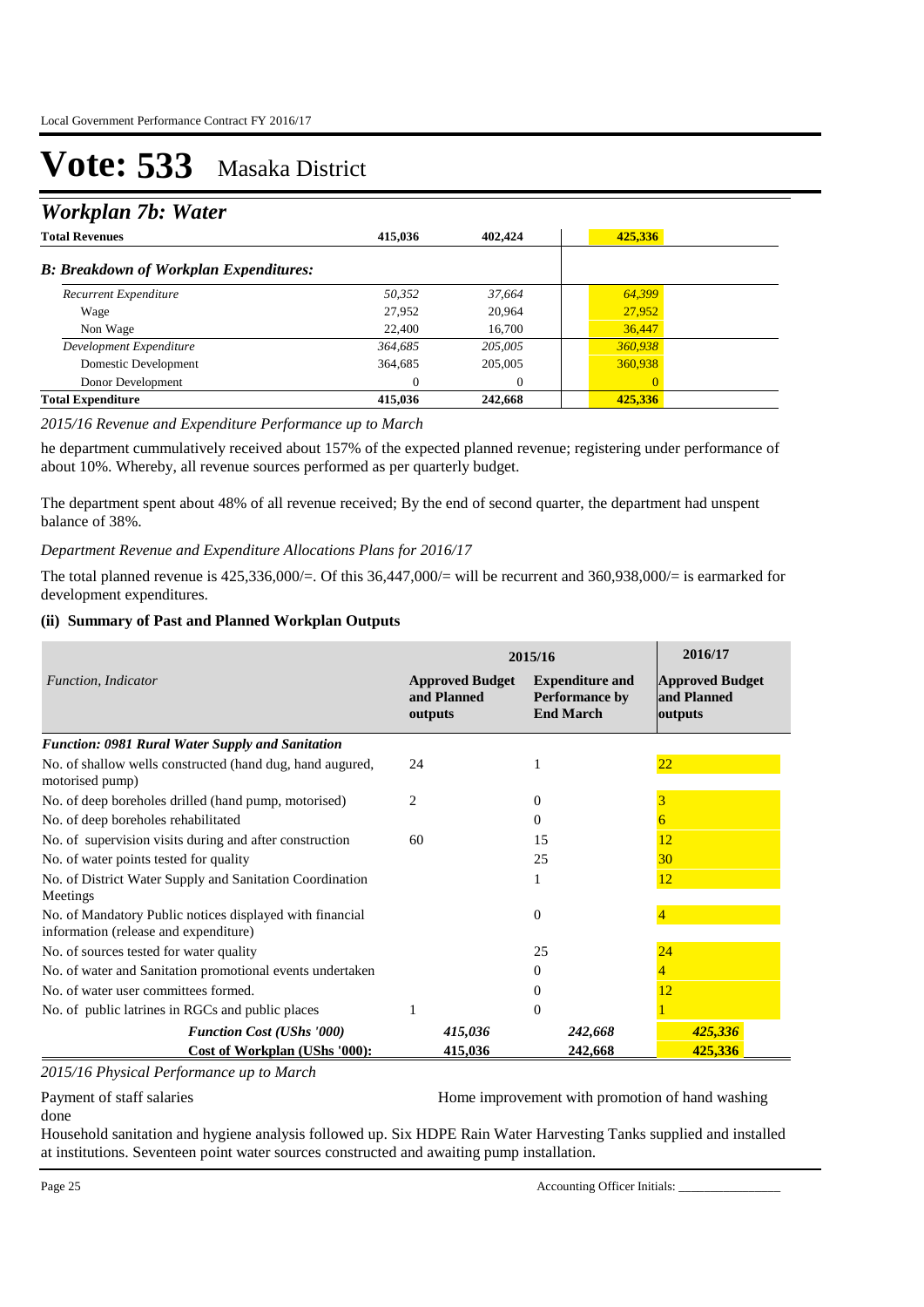## *Workplan 7b: Water*

### *Planned Outputs for 2016/17*

The department intends to undertake community mobilisation for better operation and maintenance of the existing water and sanitation facilities. 22 shallow wells are to be constructed. 2 deep boreholes to be drilled. 20 point water sources to be rehabilitated and 1 (one), 3 Stance Lined pit Latrine to be constructed at a rural growth centre.

### **(iii) Details of Off-Budget Activities carried out by NGOs, Central Government, the Private Sector and Donors**

No off budget activities are planned as no funding has been earmarked.

### **(iv) The three biggest challenges faced by the department in improving local government services**

### *Land acquisition is getting more complicated. 1.*

The land tenure system does not provide easy access to land for public facilities from private owners leading to delayed implementation of projects.

### *Low funding in the sector. 2.*

In some instances, more expensive water and sanitation technologies are requiered yet the funding to the sector is insufficient leading to unfulfilled targets.

### *Low levels of community participation. 3.*

The National Water Policy provides that the users of the water facilities are incharge of the maintenance of the facilities. This is rarely observed as community members are adamant during project implememtation and maintenance.

## *Workplan 8: Natural Resources*

### **(i) Overview of Workplan Revenue and Expenditures**

| <b>UShs Thousand</b>                                 |                           | 2015/16                 | 2016/17                          |
|------------------------------------------------------|---------------------------|-------------------------|----------------------------------|
|                                                      | Approved<br><b>Budget</b> | Outturn by end<br>March | <b>Approved</b><br><b>Budget</b> |
| A: Breakdown of Workplan Revenues:                   |                           |                         |                                  |
| <b>Recurrent Revenues</b>                            | 173,239                   | 124,699                 | 158,070                          |
| District Unconditional Grant (Non-Wage)              | 4.659                     | 3,032                   | 3,051                            |
| District Unconditional Grant (Wage)                  | 147,666                   | 110,749                 | 147,666                          |
| <b>Locally Raised Revenues</b>                       | 8,967                     | 1.957                   | 2,258                            |
| Sector Conditional Grant (Non-Wage)                  | 11,947                    | 8,960                   | 5,096                            |
| <b>Development Revenues</b>                          | 1,062,823                 | 46,859                  | 820,004                          |
| District Discretionary Development Equalization Gran |                           | 0                       | 20,000                           |
| Donor Funding                                        | 1,062,823                 | 46,859                  | 800,004                          |
| <b>Total Revenues</b>                                | 1,236,062                 | 171,558                 | 978,074                          |
| <b>B: Breakdown of Workplan Expenditures:</b>        |                           |                         |                                  |
| Recurrent Expenditure                                | 173,239                   | 119,854                 | 158,070                          |
| Wage                                                 | 147,666                   | 110,749                 | 147,666                          |
| Non Wage                                             | 25,573                    | 9,104                   | 10,404                           |
| Development Expenditure                              | 1,062,823                 | 46,859                  | 820,004                          |
| Domestic Development                                 | $\Omega$                  | 0                       | 20,000                           |
| Donor Development                                    | 1,062,823                 | 46,859                  | 800,004                          |
| <b>Total Expenditure</b>                             | 1,236,062                 | 166,713                 | 978,074                          |

*2015/16 Revenue and Expenditure Performance up to March*

The department received about 16% against the quarterly budget for FY 2015/16. Whereby, with the exceptional of Donor that performed at tune of 2%, the rest of revenue sources performed above 75% simply because of changes in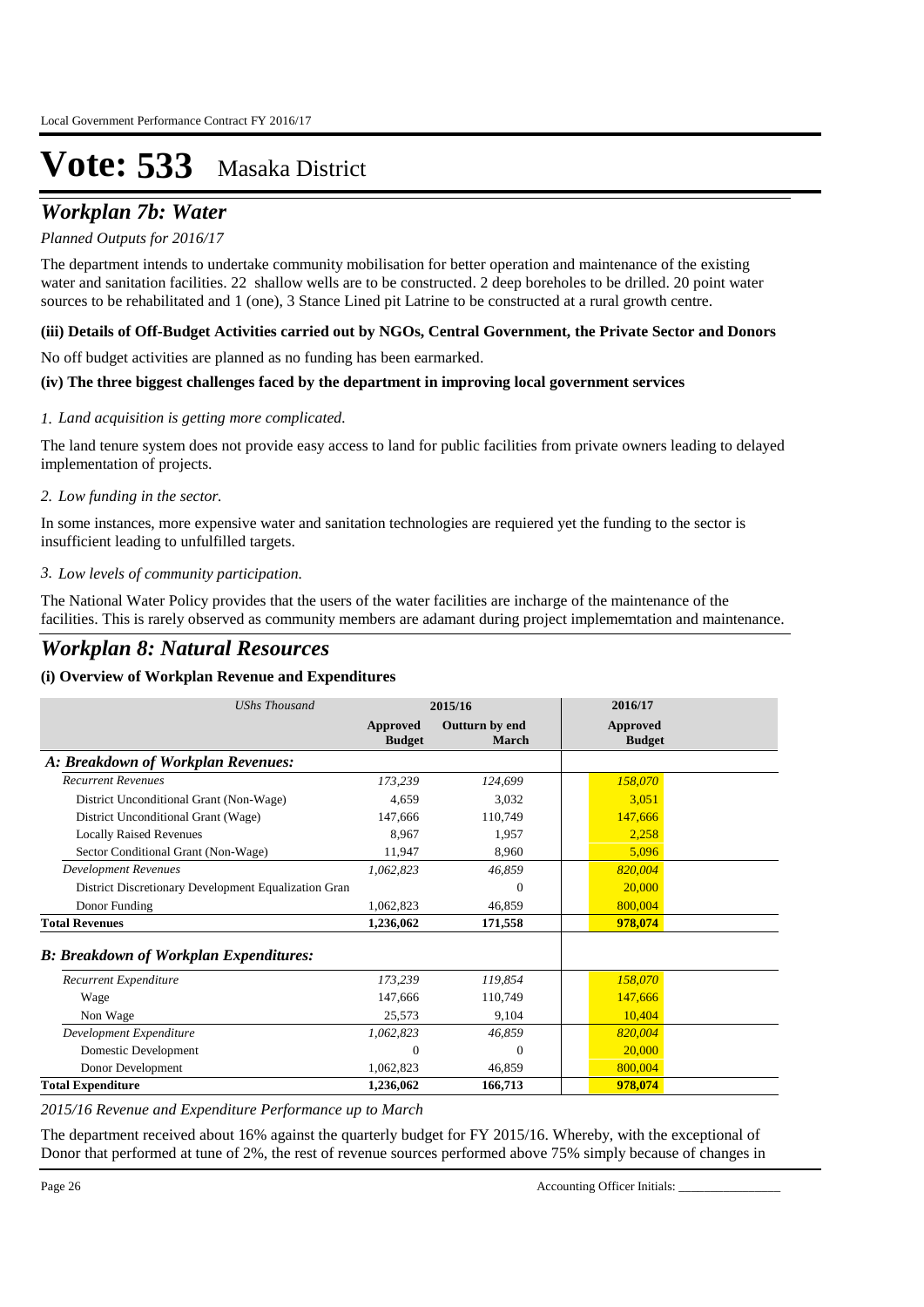### *Workplan 8: Natural Resources*

Planning and Budgeting Cycles, such that some planned outputs had to be implemented in the quarter under review.

The department spent about 13% as per annual revenue received. By the end of third quarter, the department had unspent balance of about UG.X.4,846,000.

*Department Revenue and Expenditure Allocations Plans for 2016/17*

Cummulatively, the department' revenue is expected to be UG.X. 978,074,000; which gives a decrease of about 21%, that is attributed from LVEMPII. Out of this, LVEMPII is expected to contribute about 89.57% of the total department revenue for FY 2016/17. Climate change awareness in schools and communities and briquetting demostration, energy conservation practices, training of 4 wetland committees in monitoring tools at village level, by-law formulation, wetlands & environment days commemoration, supervision and provision of support to ESD/EE -schools and encouraging new ones to join, compliance assistance and inspection and monitoring, tree planting and fuel saving stoves environmental mainstreaming & certification of all completed projects, collaboration with civil organisations, environmental training and metoring to lower local government under CBG; LVEMPII for strategic interventions and implementation of CDD sub projects natural resources conservation; FIEFOC tree planting and water shed management; land administration and management activities, physical planning for urban areas and implementation of 3 town boards physical planning

### **(ii) Summary of Past and Planned Workplan Outputs**

|                                                                            | 2015/16                                          | 2016/17                                                             |                                                  |
|----------------------------------------------------------------------------|--------------------------------------------------|---------------------------------------------------------------------|--------------------------------------------------|
| Function, Indicator                                                        | <b>Approved Budget</b><br>and Planned<br>outputs | <b>Expenditure and</b><br><b>Performance by</b><br><b>End March</b> | <b>Approved Budget</b><br>and Planned<br>outputs |
| <b>Function: 0983 Natural Resources Management</b>                         |                                                  |                                                                     |                                                  |
| Area (Ha) of trees established (planted and surviving)                     | <b>200</b>                                       | 100                                                                 | 500                                              |
| Number of people (Men and Women) participating in tree<br>planting days    | 1250                                             | 53                                                                  | 3500                                             |
| No. of Agro forestry Demonstrations                                        | 1500                                             | 32                                                                  | 150                                              |
| No. of community members trained (Men and Women) in<br>forestry management | 890                                              | 3                                                                   | 850                                              |
| No. of monitoring and compliance surveys/inspections<br>undertaken         | 58                                               | 17                                                                  | 30 <sup>°</sup>                                  |
| No. of Water Shed Management Committees formulated                         | 20                                               | 4                                                                   |                                                  |
| No. of Wetland Action Plans and regulations developed                      | 12                                               | $\theta$                                                            |                                                  |
| Area (Ha) of Wetlands demarcated and restored                              | 100                                              | 0                                                                   | 130                                              |
| No. of community women and men trained in ENR monitoring                   | 1000                                             | $\Omega$                                                            |                                                  |
| No. of monitoring and compliance surveys undertaken                        | <b>200</b>                                       | 60                                                                  | 30                                               |
| No. of new land disputes settled within FY                                 | 4500                                             | 2046                                                                | 0                                                |
| <b>Function Cost (UShs '000)</b><br>Cost of Workplan (UShs '000):          | 1,236,062<br>1,236,062                           | 166,713<br>166,713                                                  | 978,074<br>978,074                               |

*2015/16 Physical Performance up to March*

Submitted the performance reportupto febuary 2016

Submited the 1 natural reosuorce workplan 2016/17

Attended 3 monthly DTPC meeting

Attended 10 senior managemnt committee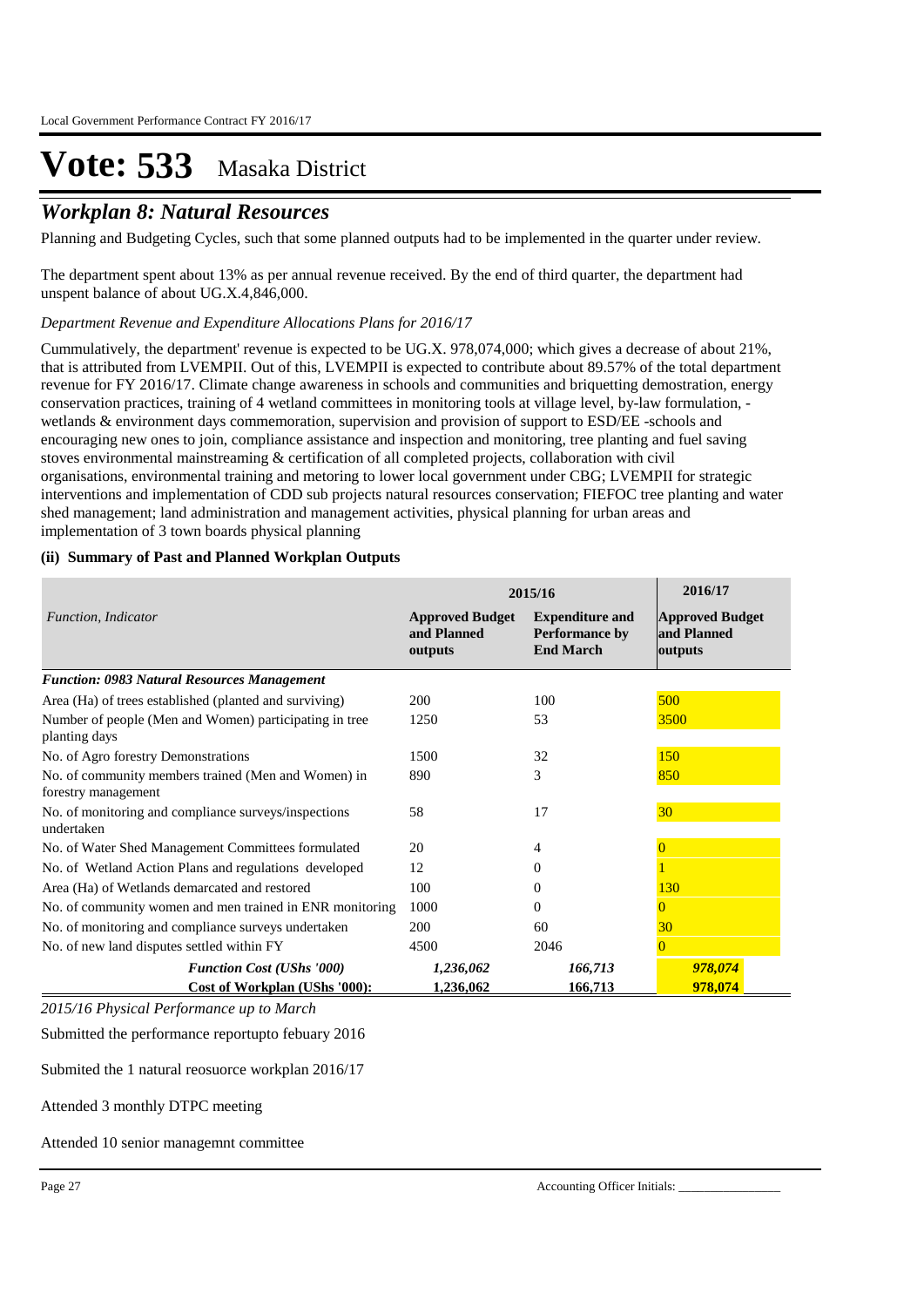### *Workplan 8: Natural Resources*

Attended one production & natural resources committee meeting

LVEMPII projects activities cordinated

a) 5 CDD groups supervised & monitored

Namirembe Ggwamba group Office construction is on-going

Ssabawaali youth group Fish pond cleaned & ready for re-stocking

Bakansimbi dev. Group Honey processing on-going

WAPEWE group waste plastic collection is on-going.

Strategic intervetion projects activities are on small scale due to lack of funds as the last disburshment was on 27th Feb 2015

200 friut trees planted

2 institutions help to construct soil & water conservation structures in their planted trees

2 patrols conducted

wetland management comitte trained in kasali-kaganda village to conserve the area wetland

5 compliance agreement signed in Gambuze wetland LAND TRANSACTIONS CARRIED OUT 6 BUILDING PLANS APPROVED

### *Planned Outputs for 2016/17*

LVEMPII Projects to implemented ,

- 140,000 tree seedlings planted. - manwa forest reserve enrichement planting and in catchment area -awareness on tree planting conducted.- - agroforestry demostrations established and fruits orchards established

- 5km of soil and water conservatuion structures established in Lake Nabugabo area
- 2 water patrol units procures on Lake Victoria & Nabugabo
- 5 fish ponds restocked for youth group in Kabonera
- 11 Mukene drying racks at lambu rehabilitated
- -5 institutional fire wood cooksaving stoves constructed in five schools

- 16 sets of Charcoal briquetting as alternative energy sources districbuted to communities in Mukungwe and

- Nyendo/ssenyange
- 20Ha of wetlands ares restored
- 23 biogas units constructed in community of buwunga and kabonera
- Solid waste collection bank constructed at Namirembe fish landing site
- 150 pigs distributed to Nabugabo & Gambunze communities
- -191 bee hives distributed to communities of Buwunga sub county
- -2000 clone coffee distributed to Nabugabo community

### PAF N/W ENR funds

- 44 suvillence wetlands & environmental monitoring and inspection carried out.

- -Ndyabusole community wetland management committees estabilshed and empowered
- -5 Ha of Ndyabusole wetland restored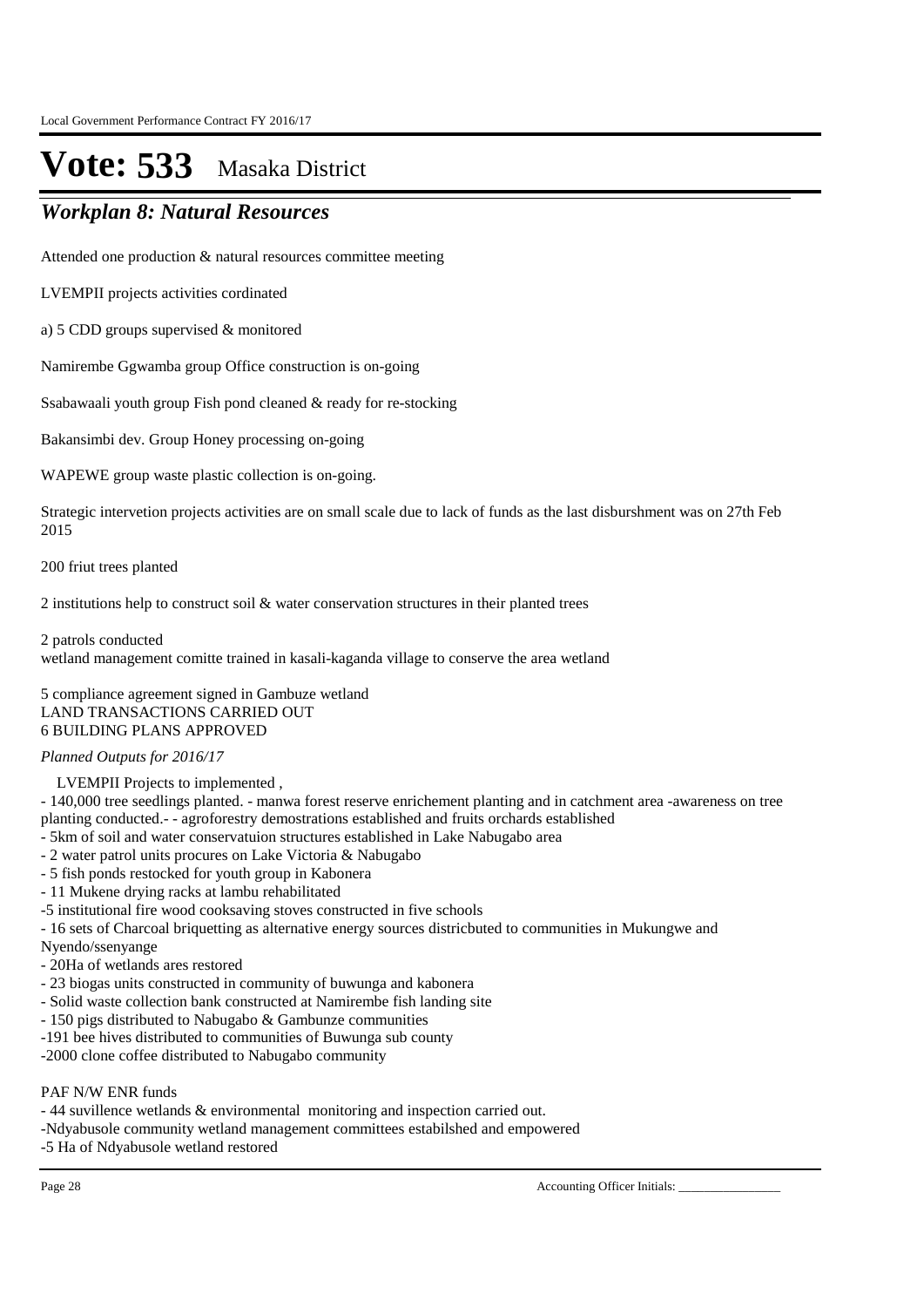### *Workplan 8: Natural Resources*

- implementation of ramsar site management plan done.
- public environmental awareness carried out
- -2000 tree seedlings planted along 60km road carried out.
- improvement notices to degraders issued,

### Local Revenue Funds

- Natural resources coordination activities carried out
- Environmental analysis and mainstreaming activitiescarried out
- Forestry patrols conducted and local revenue collected
- Forestry advisory activities conducted
- -Land management transction carried out.
- lambu, matanga,& kirimya town boards physical planning produced & implemented

Climate change awareness in schools and communities and briquetting demostration, energy conservation practices,

#### **(iii) Details of Off-Budget Activities carried out by NGOs, Central Government, the Private Sector and Donors**

-Ministry of water and environment funding for climate change adaptation and mitigation activities LVEMPII project funding activities to save Lake victoria, funding strategic intervetion & CDD sub projects for natural

resources conservation and livelihood improvement,

-NEMA & wetland department in MWE will back stop the environment/ wetlands department to improve compliance,

-Ministry of lands, housing and unban development to streamline the operation of the land management,

-FIEFOC project second phase will continue funding for tree planting activities,

-Nature uganda will fund selected community livelihood and school ESD program,

-UN Habitat to implement lake catchment activities at Lambu fish landing site to improve sanitation and hygiene,

private developers will fund review and approval of EIAs for their projects,

-National environmetal police for environmental legislations compliance and other to come on board

### **(iv) The three biggest challenges faced by the department in improving local government services**

### *Lack knowledge on climate change, adaptation and coping strategies 1.*

- Lack of adaptation and mitigation plans,

- -Lack of alternatives income generating activities,
- -Lack of promotion of alternative cheap energy sources
- -Wastage of the litle available wood fuel,

-Increased negative climatic change effects and impacts

### *Inadequate enforcement causing enchroachment on Natural Resources 2.*

-Peoples perception that enviromental protection is the work of NEMA. And Natural Resources Department

-Lack of appreciation and communities in the conservation and protection of the environment,

- Inadequate funding

*Inadequate environmental awareness & training 3.*

-Inadequate facilitation both at National and Local government on issues of environment and natural resources conservation

- Lack of NGO environmental forum to coordinate awareness campaign

### *Workplan 9: Community Based Services*

### **(i) Overview of Workplan Revenue and Expenditures**

|                                              | UShs Thousand | 2015/16               | 2016/17  |
|----------------------------------------------|---------------|-----------------------|----------|
| $\mathbf{r}$<br>$\mathbf{r}$<br>$\mathbf{r}$ | Approved      | <b>Outturn by end</b> | Approved |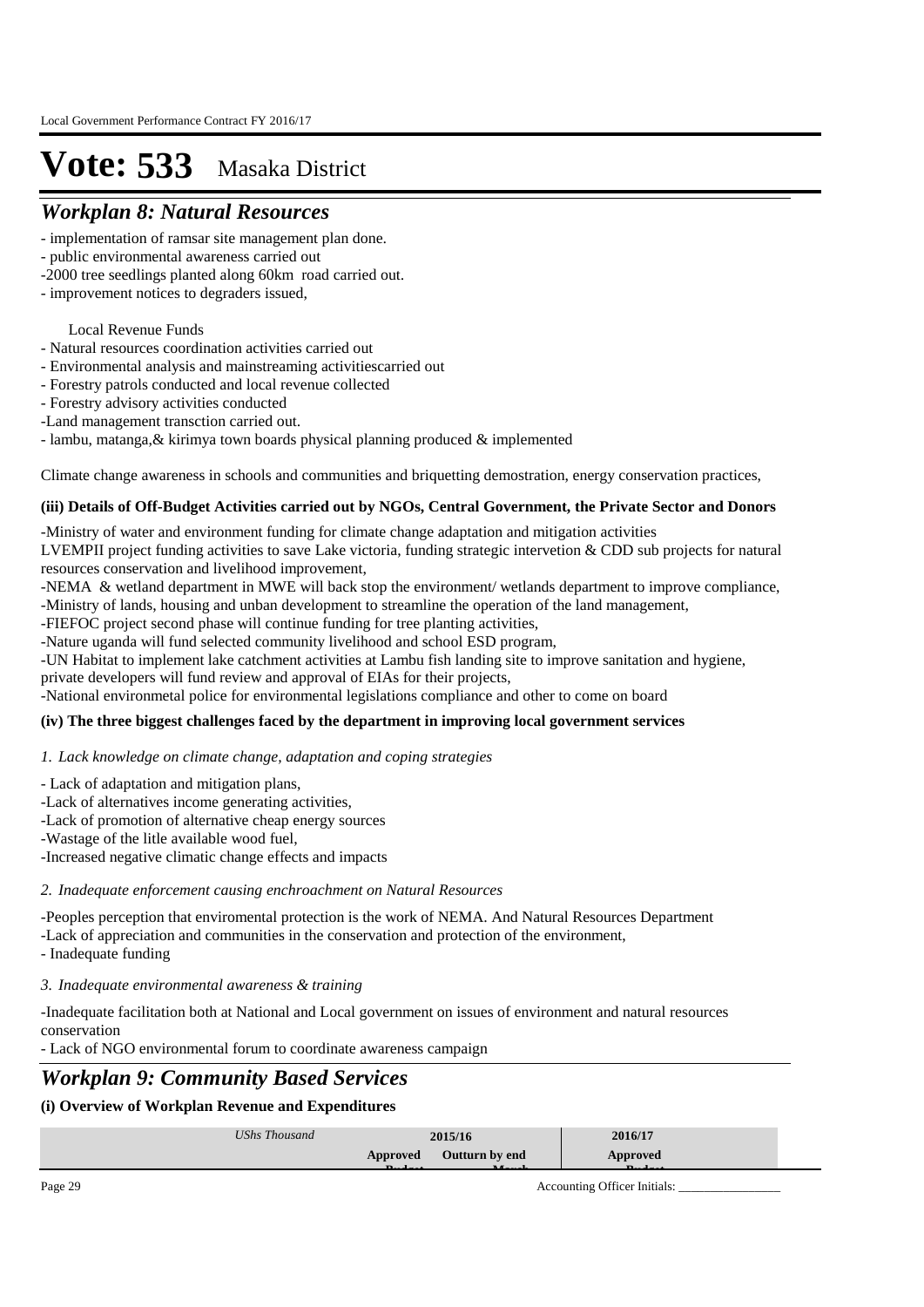### *Workplan 9: Community Based Services*

|                                                      | <b>Buaget</b> | <b>March</b> | <b>Buaget</b> |
|------------------------------------------------------|---------------|--------------|---------------|
| A: Breakdown of Workplan Revenues:                   |               |              |               |
| <b>Recurrent Revenues</b>                            | 415,471       | 149,021      | 418,511       |
| District Unconditional Grant (Non-Wage)              | 13,460        | 8,760        | 8,813         |
| District Unconditional Grant (Wage)                  | 107,613       | 80,710       | 107,613       |
| <b>Locally Raised Revenues</b>                       | 6,778         | $\theta$     | 3,974         |
| Other Transfers from Central Government              | 249,779       | 31,172       | 260,000       |
| Sector Conditional Grant (Non-Wage)                  | 37,841        | 28,379       | 38,112        |
| <b>Development Revenues</b>                          | 19,728        | 19,499       | 35,388        |
| District Discretionary Development Equalization Gran | 19,728        | 19,499       | 31,040        |
| <b>Transitional Development Grant</b>                |               | $\theta$     | 4,348         |
| <b>Total Revenues</b>                                | 435,199       | 168,519      | 453,899       |
| <b>B: Breakdown of Workplan Expenditures:</b>        |               |              |               |
| Recurrent Expenditure                                | 415,471       | 148,416      | 418,511       |
| Wage                                                 | 107,613       | 80,710       | 107,613       |
| Non Wage                                             | 307,858       | 67,707       | 310,899       |
| Development Expenditure                              | 19,728        | 8,745        | 35,388        |
| Domestic Development                                 | 19,728        | 8,745        | 35,388        |
| Donor Development                                    | $\Omega$      | $\Omega$     | $\Omega$      |
| <b>Total Expenditure</b>                             | 435,199       | 157,161      | 453,899       |

*2015/16 Revenue and Expenditure Performance up to March*

The department received about 19% against the quarterly budget for FY 2015/16. Whereby, with the exceptional of Locally revenue and other teansfers that performed at tune of 0% and 2% respectively, the rest of revenue sources performed at tune of 75% and above. Simply because of changes in Planning and Budgeting Cycles, such that some planned outputs had to be implemented in the quarter under review.

On average, the department spent about 36% as per annual planned revenue for FY 2015/16.

### *Department Revenue and Expenditure Allocations Plans for 2016/17*

The department is expected to receive UG.X.453,899,000; of which 99% of the department budget will be financed by central governement in form of conditional grant (wage and non wage) and Un conditional grant, only 1.6% will be from District Locally raised revenue. 25% of expediture is wage, 2% developemnt and 72% recurrent. Funding youth projects is a priority within the department expenditure

### **(ii) Summary of Past and Planned Workplan Outputs**

|                     |                        | 2015/16                | 2016/17                |
|---------------------|------------------------|------------------------|------------------------|
| Function, Indicator | <b>Approved Budget</b> | <b>Expenditure and</b> | <b>Approved Budget</b> |
|                     | and Planned            | <b>Performance by</b>  | and Planned            |
|                     | outputs                | <b>End March</b>       | outputs                |

*Function: 1081 Community Mobilisation and Empowerment*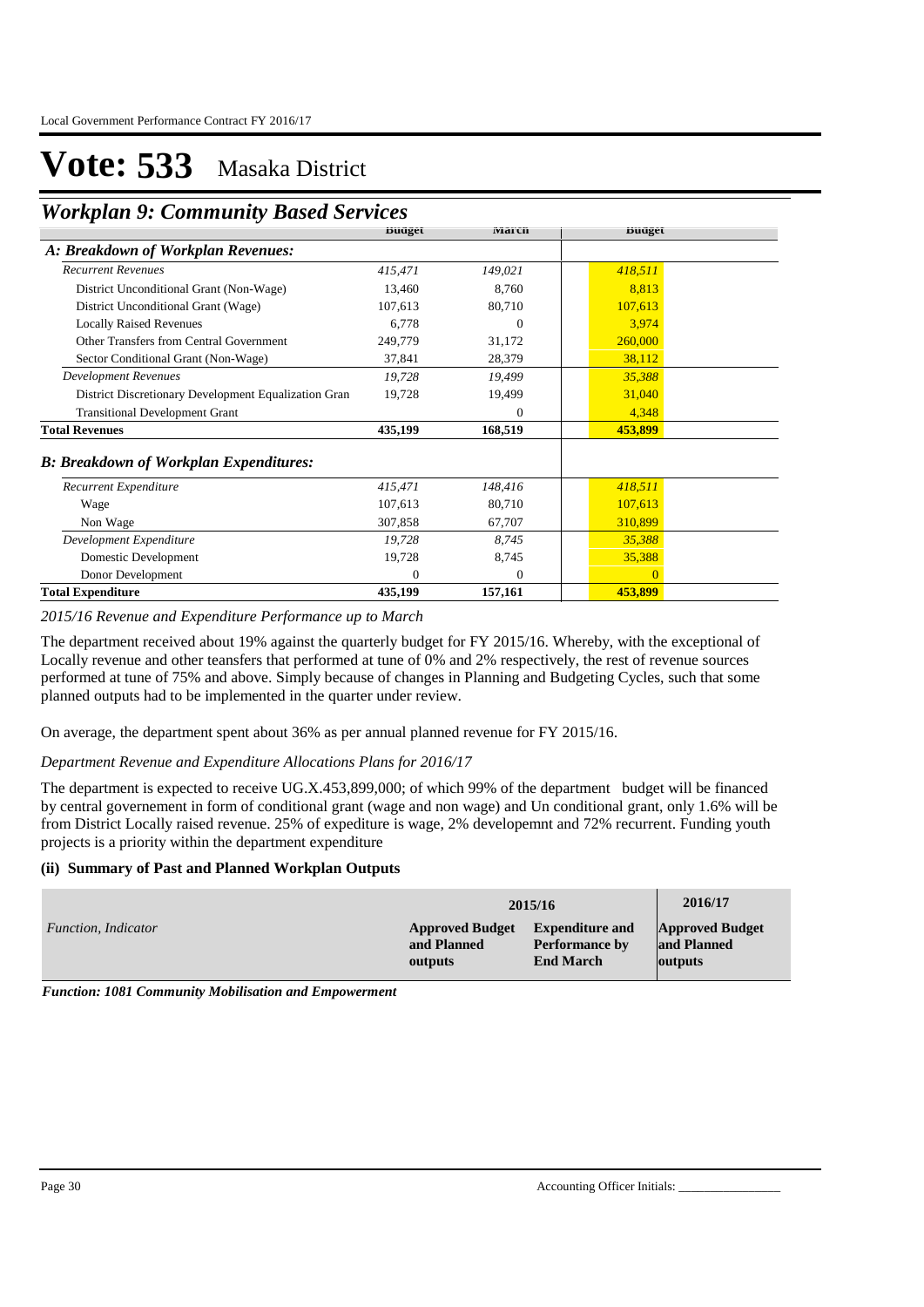### *Workplan 9: Community Based Services*

|                                                                    | 2015/16                                          | 2016/17                                                             |                                                  |
|--------------------------------------------------------------------|--------------------------------------------------|---------------------------------------------------------------------|--------------------------------------------------|
| Function, Indicator                                                | <b>Approved Budget</b><br>and Planned<br>outputs | <b>Expenditure and</b><br><b>Performance by</b><br><b>End March</b> | <b>Approved Budget</b><br>and Planned<br>outputs |
| No. of children settled                                            | 120                                              | 67                                                                  | 100                                              |
| No. of Active Community Development Workers                        |                                                  | 0                                                                   | 6                                                |
| No. FAL Learners Trained                                           | 120                                              | 87                                                                  | 100                                              |
| No. of children cases (Juveniles) handled and settled              | 10                                               | 23                                                                  | 12                                               |
| No. of Youth councils supported                                    | 6                                                | 4                                                                   |                                                  |
| No. of assisted aids supplied to disabled and elderly<br>community | 6                                                | 5                                                                   |                                                  |
| No. of women councils supported                                    | 6                                                | 5                                                                   |                                                  |
| <b>Function Cost (UShs '000)</b>                                   | 435,199                                          | 157,161                                                             | 453,899                                          |
| Cost of Workplan (UShs '000):                                      | 435,199                                          | 157,161                                                             | 453.899                                          |

*2015/16 Physical Performance up to March*

7 MVRC, 5 District and 4 Sub county community developemnt staff paid

59 Community developemnt groups registered and issued with certificates

District community development office operated and maintained

MVRC and district staff activities monitored

NGOs and CBOs networked

Sub county Community developemnt offices supported with minimal operation funds

28 children placed in the following Love and care Uganda - 05, Kankamba Lwego District 13, Okoa Refugee - 10

1 refresher training for 19 CSOs in utilization of revised OVC data tools

- 7 juvenile cased handled and concluded
- 1 district and 6 Sub county OVC coordination meetings conducted

38 Social inquiries on socal welfre cases conducted and followed up

Probation office operated and maintained

6 PWD parenst support and advocacy groups funded to conduct campaigns for promoting PWD rights

15 primary school leaders trained in handling children with disabilities

District rehabilitation office operated and maintained

Transport allowance for 10 instructors was paid for the months of January, February and March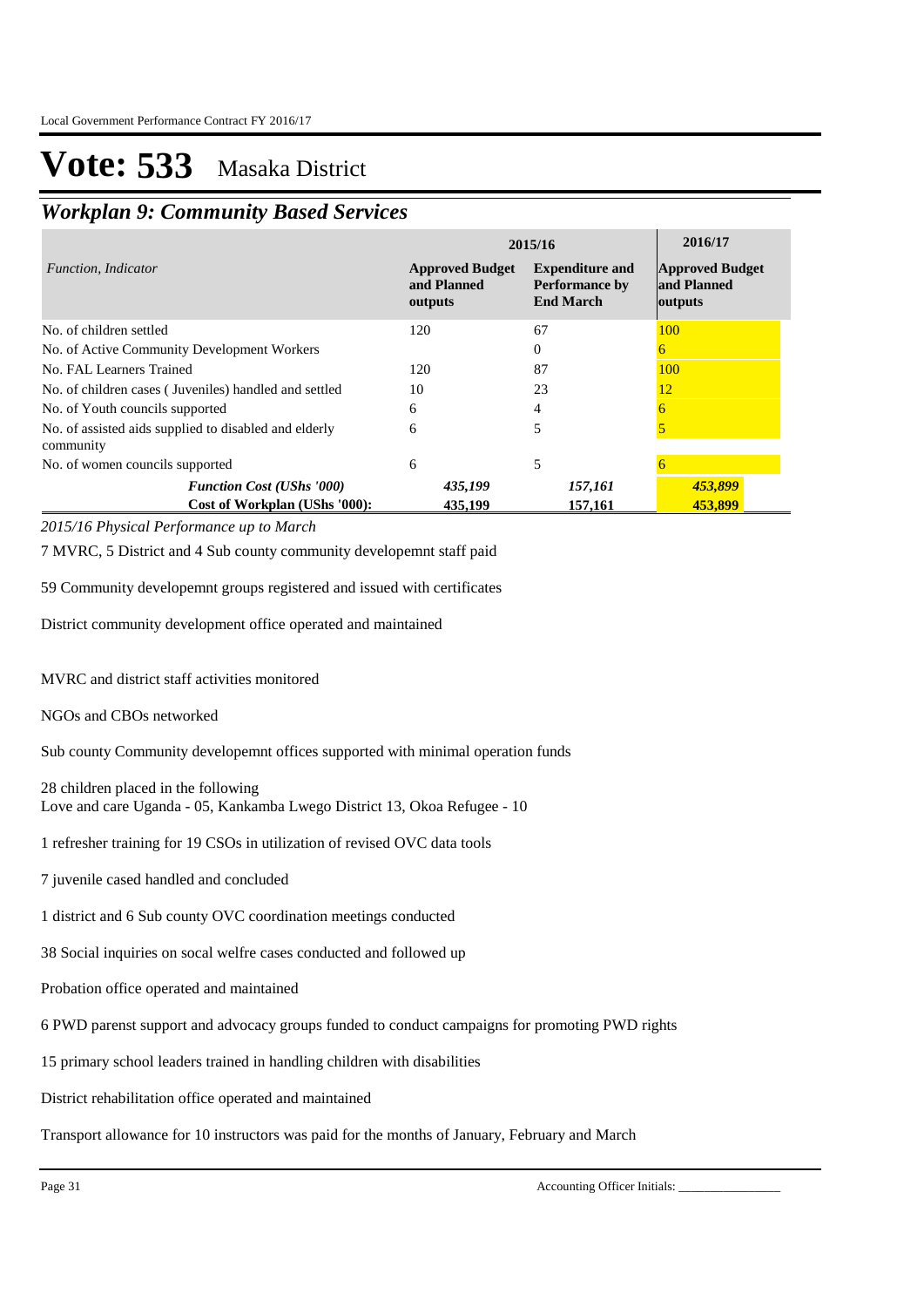### *Workplan 9: Community Based Services*

8 Learners in Kyesiiga S/C

12 Learners in Mukungwe S/C

Assorted FAL instructional materials procured and distributed to 12 FAL classes

1 District gender forum meetings held

3 juveniles were handled. 2 commited to Nagulu remand home, 1 was granted court bail

The Newly elected youth council executive committee met and agreed on the implementation strategy for their term of office

Repaired the youth council motorcycle

2 PWD Group Projects Funded under special grant- Mukungwe Balema Tukwatirewamu was granted 1.500.000 to start piggery project and Abobulemu abalina akawuka twegatirewamu of Kyesigga Sub county was granted 1.500.000 to procure plastic chairs

- 1 monitoring visit to PWD grant beneficiary groups done
- 1 sub county PWD concil activities funded
- 1 quarterly Contributions of 1,800,000 to Masaka vocational rehabilitation centre Done
- 2 PWD district executive committee meetings held
- 12 labour cases handled and setted

pending labour cases followed up

One CDO assigned duties of labour officer.

labour office operate and maintained

facilitated a team of 14 women to represent the District at national women's day celebrations on 8th March at Kololo

*Planned Outputs for 2016/17* 

Promoting functonality of community development workers, empowering community groups especially youth and PWDs, promoting gender responsive planning, budgeting, protecting chilren rights, emanagement of gender based violence

### **(iii) Details of Off-Budget Activities carried out by NGOs, Central Government, the Private Sector and Donors**

Campaigns against teenage pregnancy, promoting functionality of OVC coordination structures, Data collection, Supervision of NGO activities

### **(iv) The three biggest challenges faced by the department in improving local government services**

*staffing 1.*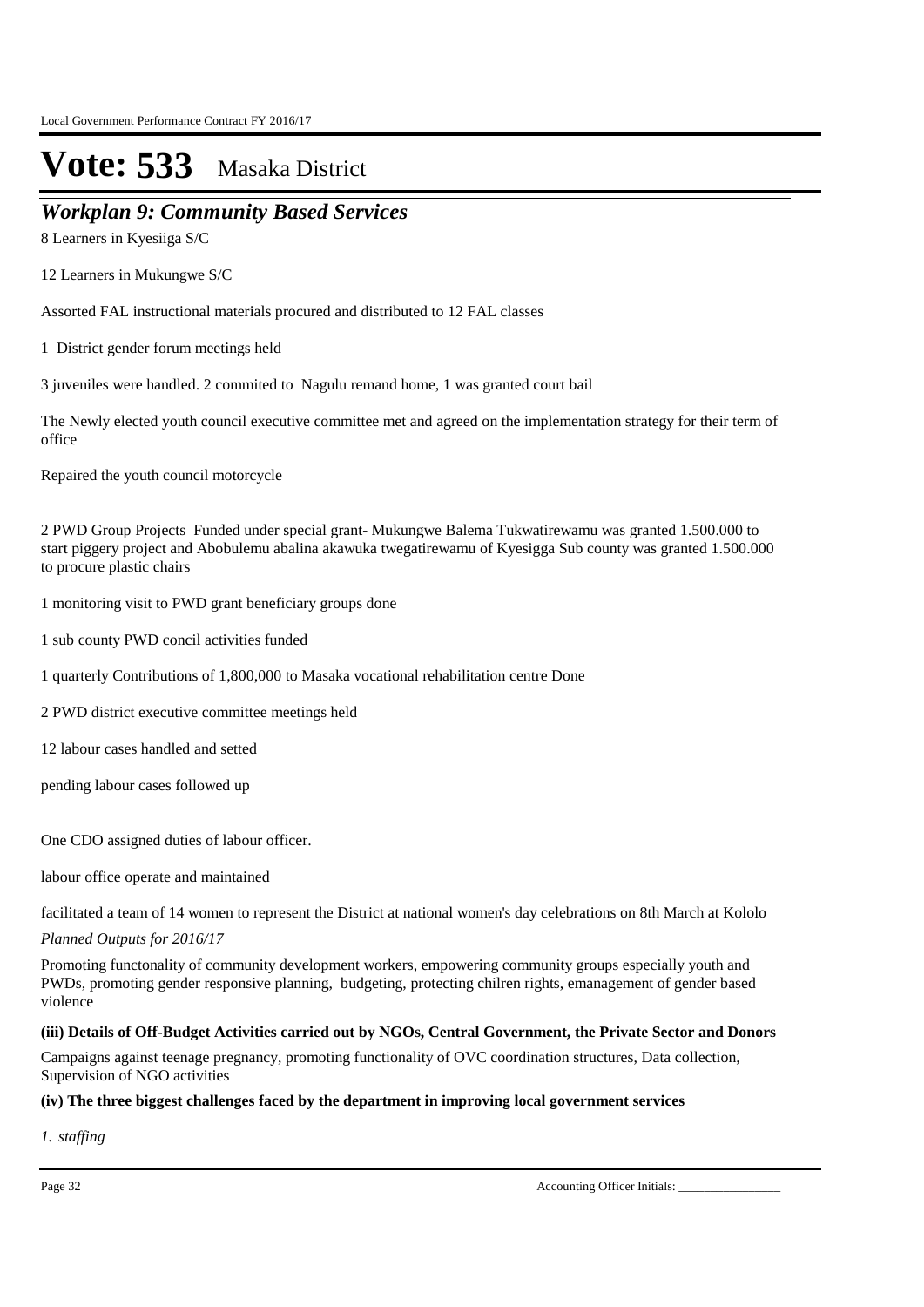## *Workplan 9: Community Based Services*

There is no substantive labour officer yet there is increasing violation of workers rights

### *repayment of youth livelihood funds 2.*

most of the youth groups have failed to repay within the period of one year and others are misled by political leaders who convience them that YLP funds are a donation from NRM government not to be paid back

### *Declining spirit of volunterism 3.*

Programmes such as FAL can no longer be managed by Fal Instructors without pay

### *Workplan 10: Planning*

### **(i) Overview of Workplan Revenue and Expenditures**

| <b>UShs Thousand</b>                                 |                           | 2015/16                 | 2016/17                          |
|------------------------------------------------------|---------------------------|-------------------------|----------------------------------|
|                                                      | Approved<br><b>Budget</b> | Outturn by end<br>March | <b>Approved</b><br><b>Budget</b> |
| A: Breakdown of Workplan Revenues:                   |                           |                         |                                  |
| <b>Recurrent Revenues</b>                            | 116,129                   | 86,673                  | 81,694                           |
| District Unconditional Grant (Non-Wage)              | 57,017                    | 43,528                  | 47,624                           |
| District Unconditional Grant (Wage)                  | 17,450                    | 13,087                  | 17,798                           |
| <b>Locally Raised Revenues</b>                       | 14.945                    | 10.021                  | 16,272                           |
| Support Services Conditional Grant (Non-Wage)        | 26,717                    | 20,037                  |                                  |
| <b>Development Revenues</b>                          | 75.068                    | 75,372                  | 91,481                           |
| District Discretionary Development Equalization Gran | 29,036                    | 29,875                  | 12,466                           |
| District Unconditional Grant (Non-Wage)              |                           | $\Omega$                | 6,588                            |
| Multi-Sectoral Transfers to LLGs                     | 46.032                    | 45,497                  | 72,426                           |
| <b>Total Revenues</b>                                | 191,197                   | 162,045                 | 173,175                          |
| <b>B: Breakdown of Workplan Expenditures:</b>        |                           |                         |                                  |
| Recurrent Expenditure                                | 101,115                   | 73,488                  | 81,694                           |
| Wage                                                 | 17,450                    | 13,087                  | 17,798                           |
| Non Wage                                             | 83,665                    | 60,401                  | 63,896                           |
| Development Expenditure                              | 90,082                    | 88,502                  | 91,481                           |
| Domestic Development                                 | 90,082                    | 88,502                  | 91,481                           |
| Donor Development                                    | $\mathbf{0}$              | $\mathbf{0}$            | $\Omega$                         |
| <b>Total Expenditure</b>                             | 191,197                   | 161.990                 | 173,175                          |

#### *2015/16 Revenue and Expenditure Performance up to March*

The department received about 36% increase against the quarterly budget for FY 2015/16. Whereby, with the exceptional of Multi-Sectoral Transfers to LLGs that performed at tune of 136%, the rest of revenue sources performed at tune of 80% and above. Simply because of changes in Planning and Budgeting Cycles, such that some planned outputs had to be implemented in the quarter under review.

On average, the department spent about 85% as per annual planned revenue for FY 2015/16.

By the end of second quarter, the department had unspent balance of about 1% (2,846,000) as per annual revenue planned basically to cater for the procurement of one Laptop Computer and Printer.

*Department Revenue and Expenditure Allocations Plans for 2016/17*

The department is expecting to receive total revenue equal to UG.X.173,175,000/=; showing decrease of about 9.4% compared to the FY 2015/2016. This fundamental decrease, is caused by the revenue received from DDEG. The Financial year 2016/2017, the recurrent expenditures are estimated to consume about 42.7%, while the development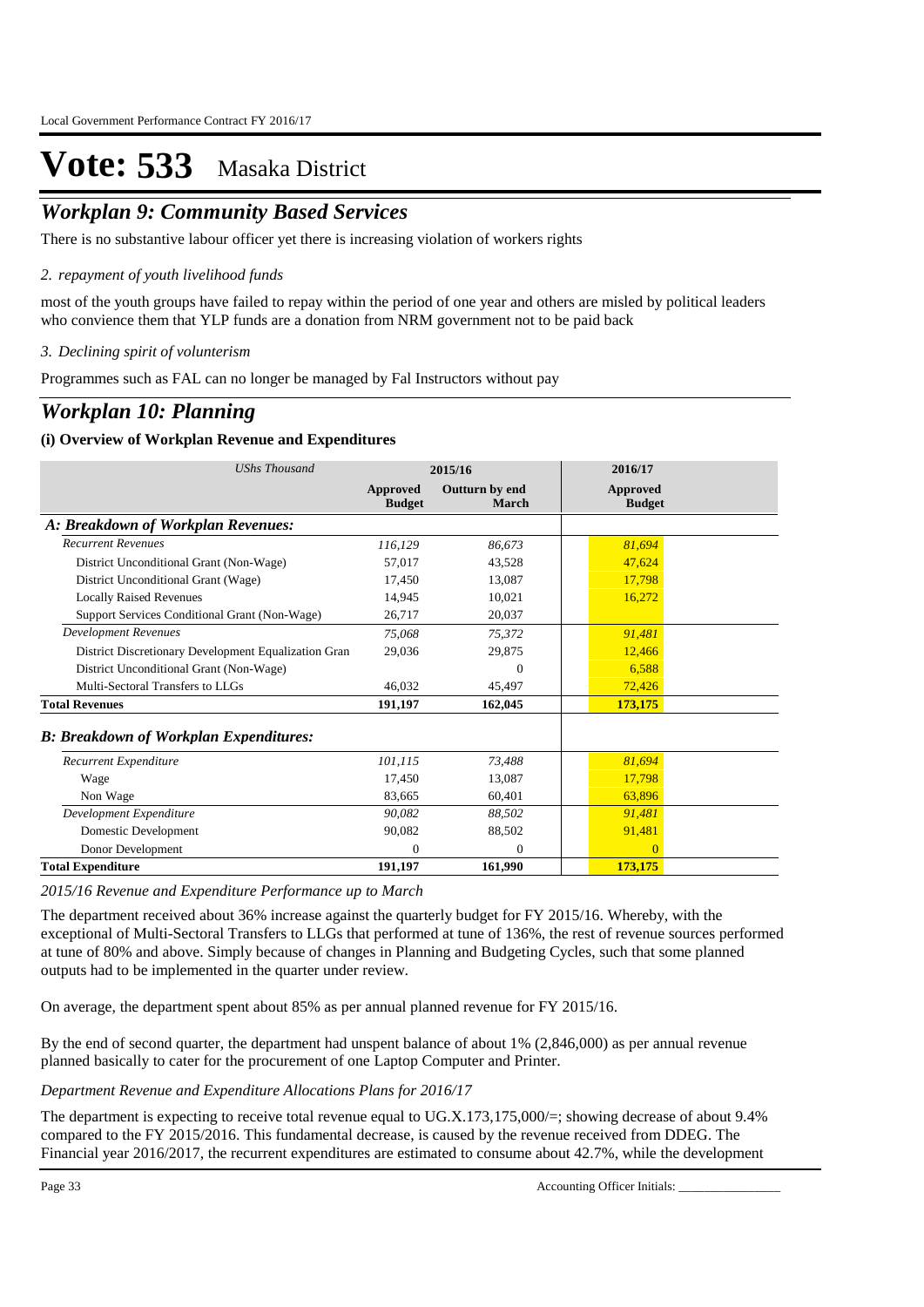## *Workplan 10: Planning*

expenditure is expected to be at about 48.3%; whereby, about 46.7% goes to LLGs.

### **(ii) Summary of Past and Planned Workplan Outputs**

| Function, Indicator               |                                                                   | 2015/16                                          | 2016/17                                                             |                                                  |
|-----------------------------------|-------------------------------------------------------------------|--------------------------------------------------|---------------------------------------------------------------------|--------------------------------------------------|
|                                   |                                                                   | <b>Approved Budget</b><br>and Planned<br>outputs | <b>Expenditure and</b><br><b>Performance by</b><br><b>End March</b> | <b>Approved Budget</b><br>and Planned<br>outputs |
| <b>Function: 1383</b>             |                                                                   |                                                  |                                                                     |                                                  |
| No of qualified staff in the Unit |                                                                   | 2                                                | 2                                                                   |                                                  |
| No of Minutes of TPC meetings     |                                                                   | 12                                               | 9                                                                   | 12                                               |
|                                   | <b>Function Cost (UShs '000)</b><br>Cost of Workplan (UShs '000): | 191,197<br>191,197                               | 161,990<br>161,990                                                  | 173,175<br>173,175                               |

*2015/16 Physical Performance up to March*

Second Quarter OBT Report for FY 2015/16 submitted One LGMSD monitoring Coordinated One PAF meeting Coordinated Draft Form B for FY 2016/17 submitted to OPM, MOLG and MOFPED, District Budget for FY 2016/17 coordinated for approval. Three DBD and DTPC Meetings Coordinated. One staff meeting coordinated. Internent coordinated at district Headquarters. District Annual workplan put in place. District Budget Conference for FY 2016/17 coordinated.

*Planned Outputs for 2016/17* 

Upkeep of up-to-date Masaka Development management information system done, Workshop on New format of Form B LGOBT carried out, activities and programmes of external development assistance by local and international bodies and institutions coordinated, appraisal of work-plans and budgets with potential sources of funding coordinated, Coordinating the collection, processing, analysis, storage and dissemination of data/information to stakeholders done.

## **(iii) Details of Off-Budget Activities carried out by NGOs, Central Government, the Private Sector and Donors**

Nil

**(iv) The three biggest challenges faced by the department in improving local government services**

### *Staff structure constraint 1.*

This doesnot allow for secretary in Planning Unit. This leads to work without rest since there is none to deligate to and often times leaving out some planning responsibilities due to overload.

### *Inadequate Office facilities 2.*

The Plannig Office lacks any means of transport, a telephone for global networking, the Planning Office also lacks intercom facilities for easier local communication.

*3.*

## *Workplan 11: Internal Audit*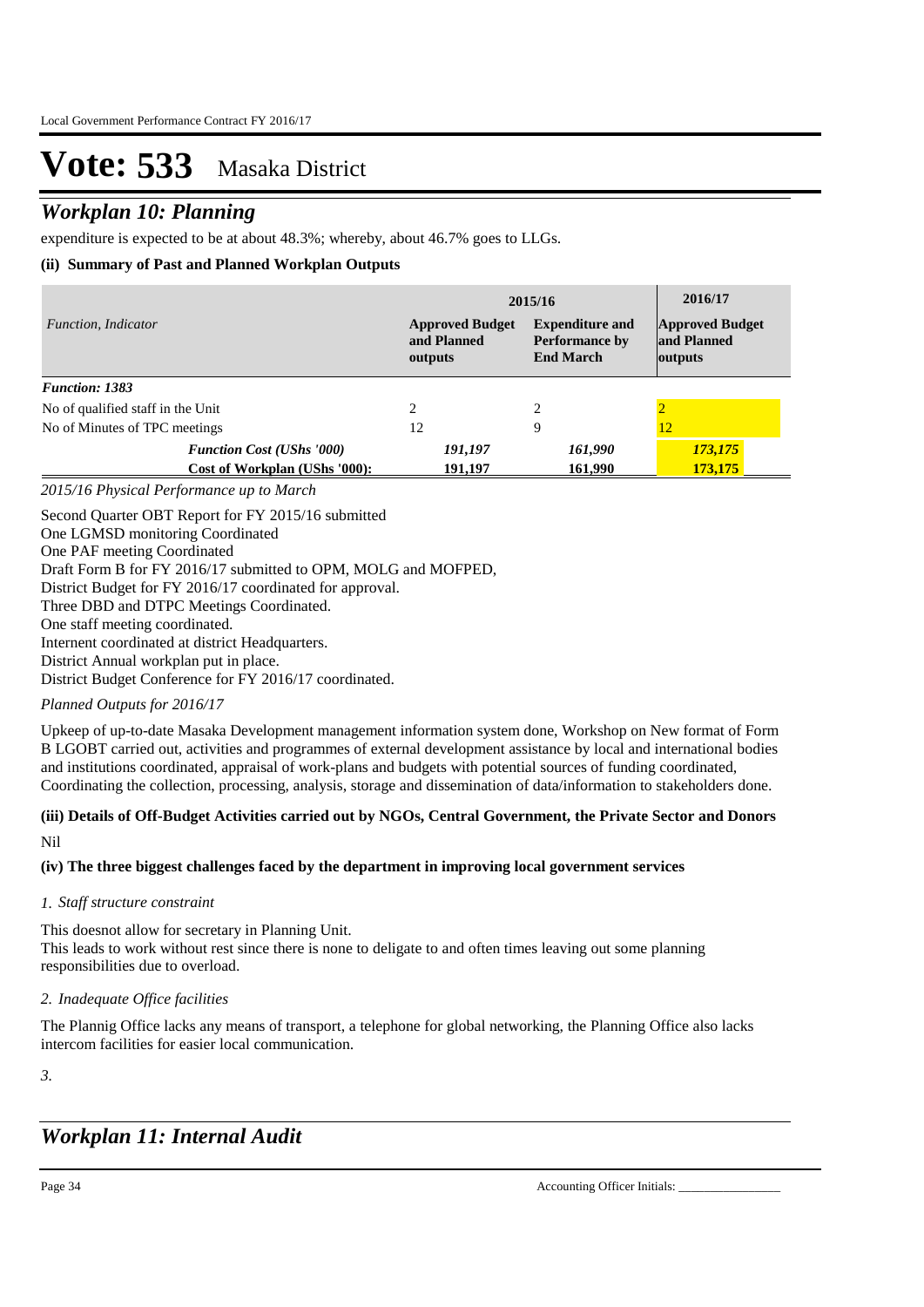### *Workplan 11: Internal Audit*

### **(i) Overview of Workplan Revenue and Expenditures**

| <b>UShs Thousand</b>                          | 2015/16                   |                         | 2016/17                   |  |
|-----------------------------------------------|---------------------------|-------------------------|---------------------------|--|
|                                               | Approved<br><b>Budget</b> | Outturn by end<br>March | Approved<br><b>Budget</b> |  |
| A: Breakdown of Workplan Revenues:            |                           |                         |                           |  |
| <b>Recurrent Revenues</b>                     | 54,703                    | 41,519                  | 51,497                    |  |
| District Unconditional Grant (Non-Wage)       | 8,273                     | 5,384                   | 5,417                     |  |
| District Unconditional Grant (Wage)           | 44,179                    | 33,134                  | 43,830                    |  |
| <b>Locally Raised Revenues</b>                | 2,251                     | 3,000                   | 2,250                     |  |
| <b>Development Revenues</b>                   | 6,716                     | $\theta$                |                           |  |
| <b>Locally Raised Revenues</b>                | 6,716                     | 0                       |                           |  |
| <b>Total Revenues</b>                         | 61,419                    | 41,519                  | 51,497                    |  |
| <b>B: Breakdown of Workplan Expenditures:</b> |                           |                         |                           |  |
| Recurrent Expenditure                         | 54,703                    | 41,518                  | 51,497                    |  |
| Wage                                          | 44,179                    | 33,134                  | 43,830                    |  |
| Non Wage                                      | 10,524                    | 8,384                   | 7,667                     |  |
| Development Expenditure                       | 6,716                     | 0                       | O                         |  |
| Domestic Development                          | 6,716                     | $\mathbf{0}$            | $\Omega$                  |  |
| Donor Development                             | $\Omega$                  | $\Omega$                | $\overline{0}$            |  |
| <b>Total Expenditure</b>                      | 61,419                    | 41,518                  | 51,497                    |  |

*2015/16 Revenue and Expenditure Performance up to March*

The department received about 68% as per Annual planned budget for FY 2015/16; which is the same as 89% against the quarterly budget for FY 2015/16. Whereby, with the exceptional of Locally raised revenue that performed at tune of 78% increase, the rest of revenue sources performed as expected simply because of changes in Planning and Budgeting Cycles.

The department spent about all as per quarterly revenue received.

*Department Revenue and Expenditure Allocations Plans for 2016/17*

Audit department is expecting a total of UG.X. 51,497,000 of which Locally raised revenue is expected at tune of about 3.5%, Unconditional grant non-wage and Unconditional grant wage is expected at tune of about 16.2% and 67.9% respectively.

#### **(ii) Summary of Past and Planned Workplan Outputs**

|                                                    | 2015/16                                          | 2016/17                                                             |                                                  |
|----------------------------------------------------|--------------------------------------------------|---------------------------------------------------------------------|--------------------------------------------------|
| Function, Indicator                                | <b>Approved Budget</b><br>and Planned<br>outputs | <b>Expenditure and</b><br><b>Performance by</b><br><b>End March</b> | <b>Approved Budget</b><br>and Planned<br>outputs |
| <b>Function: 1482 Internal Audit Services</b>      |                                                  |                                                                     |                                                  |
| No. of Internal Department Audits                  |                                                  | 17                                                                  | 17                                               |
| Date of submitting Quaterly Internal Audit Reports |                                                  | $30-03-2016$                                                        | $30 - 07 - 2017$                                 |
| <b>Function Cost (UShs '000)</b>                   | 61,419                                           | 41,518                                                              | 51,497                                           |
| Cost of Workplan (UShs '000):                      | 61.419                                           | 41,518                                                              | 51,497                                           |

*2015/16 Physical Performance up to March*

Second quarter report for FY 2015/2016 produced.

Report of Wealth Creation was produced

Head office department audited and accountabilities verified.